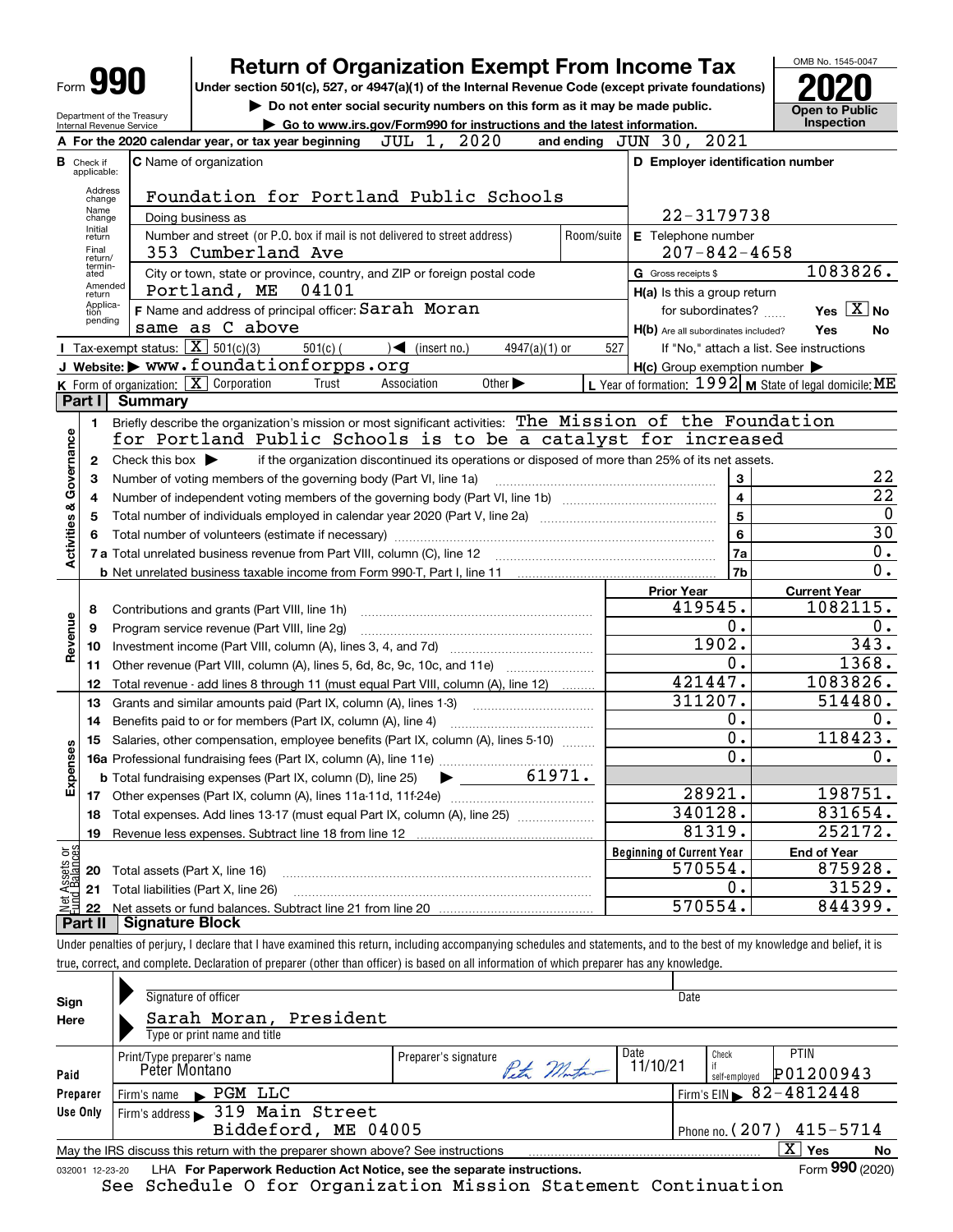|              | Foundation for Portland Public Schools<br>22-3179738<br>Page 2<br>Form 990 (2020)                                                                      |
|--------------|--------------------------------------------------------------------------------------------------------------------------------------------------------|
|              | <b>Statement of Program Service Accomplishments</b><br>Part III                                                                                        |
|              |                                                                                                                                                        |
| 1            | Briefly describe the organization's mission:                                                                                                           |
|              | The Mission of the Foundation for Portland Public Schools is to be a                                                                                   |
|              | catalyst for increased educational opportunities, achievement, and                                                                                     |
|              | equity for all Portland Public Schools students and staff.                                                                                             |
| $\mathbf{2}$ | Did the organization undertake any significant program services during the year which were not listed on the                                           |
|              | $\sqrt{}$ Yes $\sqrt{}$ $\overline{\text{X}}$ No<br>prior Form 990 or 990-EZ?                                                                          |
|              | If "Yes," describe these new services on Schedule O.                                                                                                   |
| 3            | $\sqrt{}$ Yes $\sqrt{}$ X $\sqrt{}$ No<br>Did the organization cease conducting, or make significant changes in how it conducts, any program services? |
|              | If "Yes," describe these changes on Schedule O.                                                                                                        |
| 4            | Describe the organization's program service accomplishments for each of its three largest program services, as measured by expenses.                   |
|              | Section 501(c)(3) and 501(c)(4) organizations are required to report the amount of grants and allocations to others, the total expenses, and           |
|              | revenue, if any, for each program service reported.                                                                                                    |
| 4a           | 653386. including grants of \$14480. ) (Revenue \$<br>$\sum_{k=1}^{n}$ (Expenses \$<br>(Code:                                                          |
|              | The Foundation for Portland Public Schools grants funds directly to the                                                                                |
|              | Portland Public Schools and/or to organizations, individuals, or to                                                                                    |
|              | purchase materials for the benefit of the school district. All FPPS                                                                                    |
|              | funds are meant to address unmet needs of the schools and/or to enhance                                                                                |
|              | educational opportunities for present and future students.                                                                                             |
|              |                                                                                                                                                        |
|              |                                                                                                                                                        |
|              |                                                                                                                                                        |
|              |                                                                                                                                                        |
|              |                                                                                                                                                        |
|              |                                                                                                                                                        |
|              |                                                                                                                                                        |
| 4b           |                                                                                                                                                        |
|              |                                                                                                                                                        |
|              |                                                                                                                                                        |
|              |                                                                                                                                                        |
|              |                                                                                                                                                        |
|              |                                                                                                                                                        |
|              |                                                                                                                                                        |
|              |                                                                                                                                                        |
|              |                                                                                                                                                        |
|              |                                                                                                                                                        |
|              |                                                                                                                                                        |
|              |                                                                                                                                                        |
| 4c           | (Code: ) (Expenses \$                                                                                                                                  |
|              |                                                                                                                                                        |
|              |                                                                                                                                                        |
|              |                                                                                                                                                        |
|              |                                                                                                                                                        |
|              |                                                                                                                                                        |
|              |                                                                                                                                                        |
|              |                                                                                                                                                        |
|              |                                                                                                                                                        |
|              |                                                                                                                                                        |
|              |                                                                                                                                                        |
|              |                                                                                                                                                        |
|              |                                                                                                                                                        |
| 4d           | Other program services (Describe on Schedule O.)                                                                                                       |
|              | (Expenses \$<br>) (Revenue \$<br>including grants of \$                                                                                                |
| 4е           | 653386.<br>Total program service expenses                                                                                                              |
|              | Form 990 (2020)                                                                                                                                        |
|              | 032002 12-23-20                                                                                                                                        |
|              |                                                                                                                                                        |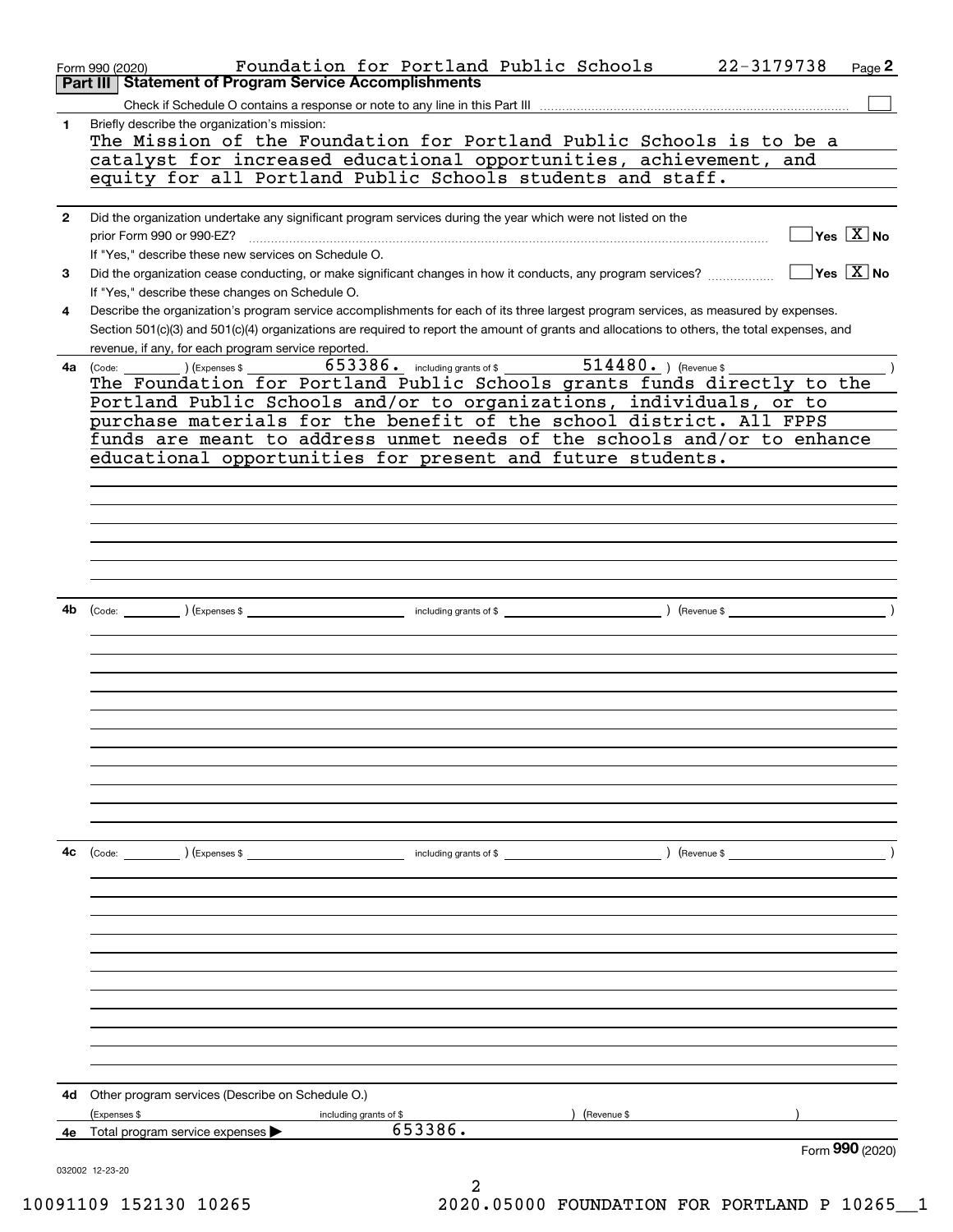|  | Form 990 (2020) |
|--|-----------------|

|     |                                                                                                                                       |                 | Yes                     | No                      |
|-----|---------------------------------------------------------------------------------------------------------------------------------------|-----------------|-------------------------|-------------------------|
| 1   | Is the organization described in section 501(c)(3) or 4947(a)(1) (other than a private foundation)?                                   |                 |                         |                         |
|     |                                                                                                                                       | 1               | х                       |                         |
| 2   |                                                                                                                                       | $\mathbf{2}$    | $\overline{\mathbf{x}}$ |                         |
| 3   | Did the organization engage in direct or indirect political campaign activities on behalf of or in opposition to candidates for       |                 |                         |                         |
|     |                                                                                                                                       | 3               |                         | X.                      |
| 4   | Section 501(c)(3) organizations. Did the organization engage in lobbying activities, or have a section 501(h) election in effect      |                 |                         |                         |
|     |                                                                                                                                       | 4               |                         | X.                      |
| 5   | Is the organization a section 501(c)(4), 501(c)(5), or 501(c)(6) organization that receives membership dues, assessments, or          |                 |                         |                         |
|     |                                                                                                                                       | 5               |                         | X.                      |
| 6   | Did the organization maintain any donor advised funds or any similar funds or accounts for which donors have the right to             |                 |                         |                         |
|     | provide advice on the distribution or investment of amounts in such funds or accounts? If "Yes," complete Schedule D, Part I          | 6               |                         | X.                      |
| 7   | Did the organization receive or hold a conservation easement, including easements to preserve open space,                             |                 |                         | X.                      |
|     |                                                                                                                                       | 7               |                         |                         |
| 8   | Did the organization maintain collections of works of art, historical treasures, or other similar assets? If "Yes," complete          |                 |                         | X.                      |
|     | Did the organization report an amount in Part X, line 21, for escrow or custodial account liability, serve as a custodian for         | 8               |                         |                         |
| 9   | amounts not listed in Part X; or provide credit counseling, debt management, credit repair, or debt negotiation services?             |                 |                         |                         |
|     |                                                                                                                                       | 9               |                         | x                       |
| 10  | Did the organization, directly or through a related organization, hold assets in donor-restricted endowments                          |                 |                         |                         |
|     |                                                                                                                                       | 10              |                         | x                       |
| 11  | If the organization's answer to any of the following questions is "Yes," then complete Schedule D, Parts VI, VII, VIII, IX, or X      |                 |                         |                         |
|     | as applicable.                                                                                                                        |                 |                         |                         |
|     | a Did the organization report an amount for land, buildings, and equipment in Part X, line 10? If "Yes," complete Schedule D,         |                 |                         |                         |
|     |                                                                                                                                       | 11a             |                         | x                       |
|     | <b>b</b> Did the organization report an amount for investments - other securities in Part X, line 12, that is 5% or more of its total |                 |                         |                         |
|     |                                                                                                                                       | 11b             |                         | X.                      |
|     | c Did the organization report an amount for investments - program related in Part X, line 13, that is 5% or more of its total         |                 |                         |                         |
|     |                                                                                                                                       | 11c             |                         | X.                      |
|     | d Did the organization report an amount for other assets in Part X, line 15, that is 5% or more of its total assets reported in       |                 |                         |                         |
|     |                                                                                                                                       | 11d             |                         | x                       |
|     | e Did the organization report an amount for other liabilities in Part X, line 25? If "Yes," complete Schedule D, Part X               | <b>11e</b>      | X                       |                         |
| f   | Did the organization's separate or consolidated financial statements for the tax year include a footnote that addresses               |                 |                         |                         |
|     | the organization's liability for uncertain tax positions under FIN 48 (ASC 740)? If "Yes," complete Schedule D, Part X                | 11f             |                         | X.                      |
|     | 12a Did the organization obtain separate, independent audited financial statements for the tax year? If "Yes," complete               |                 |                         |                         |
|     |                                                                                                                                       | 12a             | X                       |                         |
|     | b Was the organization included in consolidated, independent audited financial statements for the tax year?                           |                 |                         |                         |
|     | If "Yes," and if the organization answered "No" to line 12a, then completing Schedule D, Parts XI and XII is optional                 | 12 <sub>b</sub> |                         | $\overline{\mathbf{x}}$ |
| 13  | Is the organization a school described in section 170(b)(1)(A)(ii)? If "Yes," complete Schedule E                                     | 13              |                         | X                       |
| 14a | Did the organization maintain an office, employees, or agents outside of the United States?                                           | 14a             |                         | X                       |
| b   | Did the organization have aggregate revenues or expenses of more than \$10,000 from grantmaking, fundraising, business,               |                 |                         |                         |
|     | investment, and program service activities outside the United States, or aggregate foreign investments valued at \$100,000            |                 |                         |                         |
|     |                                                                                                                                       | 14b             |                         | X.                      |
| 15  | Did the organization report on Part IX, column (A), line 3, more than \$5,000 of grants or other assistance to or for any             |                 |                         |                         |
|     |                                                                                                                                       | 15              |                         | X,                      |
| 16  | Did the organization report on Part IX, column (A), line 3, more than \$5,000 of aggregate grants or other assistance to              |                 |                         |                         |
|     |                                                                                                                                       | 16              |                         | X,                      |
| 17  | Did the organization report a total of more than \$15,000 of expenses for professional fundraising services on Part IX,               |                 |                         |                         |
|     |                                                                                                                                       | 17              |                         | X.                      |
| 18  | Did the organization report more than \$15,000 total of fundraising event gross income and contributions on Part VIII, lines          |                 |                         |                         |
|     |                                                                                                                                       | 18              |                         | X.                      |
| 19  | Did the organization report more than \$15,000 of gross income from gaming activities on Part VIII, line 9a? If "Yes."                |                 |                         |                         |
|     |                                                                                                                                       | 19              |                         | X                       |
| 20a |                                                                                                                                       | 20a             |                         | X                       |
|     | b If "Yes" to line 20a, did the organization attach a copy of its audited financial statements to this return?                        | 20b             |                         |                         |
| 21  | Did the organization report more than \$5,000 of grants or other assistance to any domestic organization or                           |                 |                         |                         |
|     |                                                                                                                                       | 21              | X                       |                         |
|     | 032003 12-23-20                                                                                                                       |                 |                         | Form 990 (2020)         |

032003 12-23-20

3 10091109 152130 10265 2020.05000 FOUNDATION FOR PORTLAND P 10265\_\_1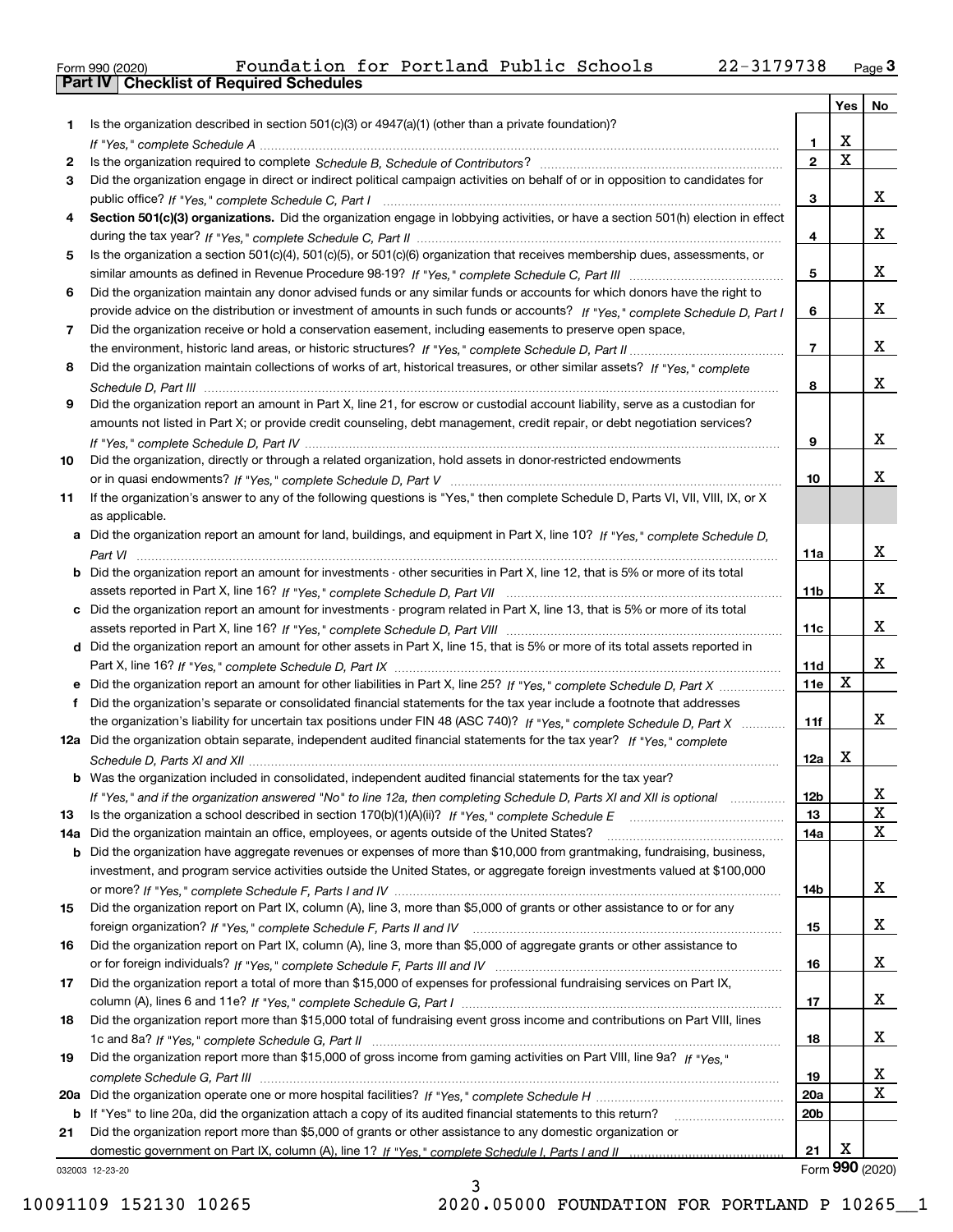| Form 990 (2020) |                                                              | Foundation for Portland Public Schools |  |  | 22-3179738 | Page 4 |
|-----------------|--------------------------------------------------------------|----------------------------------------|--|--|------------|--------|
|                 | <b>Part IV   Checklist of Required Schedules</b> (continued) |                                        |  |  |            |        |

*(continued)*

|        |                                                                                                                              |                 | Yes | No              |
|--------|------------------------------------------------------------------------------------------------------------------------------|-----------------|-----|-----------------|
| 22     | Did the organization report more than \$5,000 of grants or other assistance to or for domestic individuals on                |                 |     |                 |
|        |                                                                                                                              | 22              |     | x               |
| 23     | Did the organization answer "Yes" to Part VII, Section A, line 3, 4, or 5 about compensation of the organization's current   |                 |     |                 |
|        | and former officers, directors, trustees, key employees, and highest compensated employees? If "Yes," complete               |                 |     |                 |
|        |                                                                                                                              | 23              |     | x               |
|        | 24a Did the organization have a tax-exempt bond issue with an outstanding principal amount of more than \$100,000 as of the  |                 |     |                 |
|        | last day of the year, that was issued after December 31, 2002? If "Yes," answer lines 24b through 24d and complete           |                 |     |                 |
|        |                                                                                                                              | 24a             |     | x               |
|        | <b>b</b> Did the organization invest any proceeds of tax-exempt bonds beyond a temporary period exception?                   | 24b             |     |                 |
|        | c Did the organization maintain an escrow account other than a refunding escrow at any time during the year to defease       |                 |     |                 |
|        |                                                                                                                              | 24c             |     |                 |
|        |                                                                                                                              | 24d             |     |                 |
|        | 25a Section 501(c)(3), 501(c)(4), and 501(c)(29) organizations. Did the organization engage in an excess benefit             |                 |     |                 |
|        |                                                                                                                              | 25a             |     | x               |
|        | b Is the organization aware that it engaged in an excess benefit transaction with a disqualified person in a prior year, and |                 |     |                 |
|        | that the transaction has not been reported on any of the organization's prior Forms 990 or 990-EZ? If "Yes." complete        |                 |     |                 |
|        | Schedule L. Part I                                                                                                           | 25b             |     | x               |
| 26     | Did the organization report any amount on Part X, line 5 or 22, for receivables from or payables to any current              |                 |     |                 |
|        | or former officer, director, trustee, key employee, creator or founder, substantial contributor, or 35%                      |                 |     |                 |
|        | controlled entity or family member of any of these persons? If "Yes," complete Schedule L, Part II                           | 26              |     | x               |
| 27     | Did the organization provide a grant or other assistance to any current or former officer, director, trustee, key employee,  |                 |     |                 |
|        | creator or founder, substantial contributor or employee thereof, a grant selection committee member, or to a 35% controlled  |                 |     |                 |
|        | entity (including an employee thereof) or family member of any of these persons? If "Yes," complete Schedule L, Part III     | 27              |     | x               |
| 28     | Was the organization a party to a business transaction with one of the following parties (see Schedule L, Part IV            |                 |     |                 |
|        | instructions, for applicable filing thresholds, conditions, and exceptions):                                                 |                 |     |                 |
|        | a A current or former officer, director, trustee, key employee, creator or founder, or substantial contributor? If           |                 |     |                 |
|        |                                                                                                                              | 28a             |     | x               |
|        |                                                                                                                              | 28 <sub>b</sub> |     | X               |
|        | c A 35% controlled entity of one or more individuals and/or organizations described in lines 28a or 28b? If                  |                 |     |                 |
|        |                                                                                                                              | <b>28c</b>      |     | х               |
| 29     |                                                                                                                              | 29              | X   |                 |
| 30     | Did the organization receive contributions of art, historical treasures, or other similar assets, or qualified conservation  |                 |     |                 |
|        |                                                                                                                              | 30              |     | x               |
| 31     | Did the organization liquidate, terminate, or dissolve and cease operations? If "Yes," complete Schedule N, Part I           | 31              |     | $\mathbf{x}$    |
| 32     | Did the organization sell, exchange, dispose of, or transfer more than 25% of its net assets? If "Yes," complete             |                 |     |                 |
|        |                                                                                                                              | 32              |     | x.              |
| 33     | Did the organization own 100% of an entity disregarded as separate from the organization under Regulations                   |                 |     |                 |
|        |                                                                                                                              | 33              |     | x               |
| 34     | Was the organization related to any tax-exempt or taxable entity? If "Yes," complete Schedule R, Part II, III, or IV, and    |                 |     |                 |
|        |                                                                                                                              | 34              |     | X               |
|        | 35a Did the organization have a controlled entity within the meaning of section 512(b)(13)?                                  | <b>35a</b>      |     | X.              |
|        | b If "Yes" to line 35a, did the organization receive any payment from or engage in any transaction with a controlled entity  |                 |     |                 |
|        |                                                                                                                              | 35b             |     |                 |
| 36     | Section 501(c)(3) organizations. Did the organization make any transfers to an exempt non-charitable related organization?   |                 |     |                 |
|        |                                                                                                                              | 36              |     | x               |
| 37     | Did the organization conduct more than 5% of its activities through an entity that is not a related organization             |                 |     |                 |
|        |                                                                                                                              | 37              |     | x               |
| 38     | Did the organization complete Schedule O and provide explanations in Schedule O for Part VI, lines 11b and 19?               |                 |     |                 |
|        | Note: All Form 990 filers are required to complete Schedule O                                                                | 38              | х   |                 |
| Part V | <b>Statements Regarding Other IRS Filings and Tax Compliance</b>                                                             |                 |     |                 |
|        | Check if Schedule O contains a response or note to any line in this Part V                                                   |                 |     |                 |
|        |                                                                                                                              |                 | Yes | No              |
|        | ל<br>1a Enter the number reported in Box 3 of Form 1096. Enter -0- if not applicable<br>1a                                   |                 |     |                 |
| b      | 0<br>Enter the number of Forms W-2G included in line 1a. Enter -0- if not applicable<br>1b                                   |                 |     |                 |
| c      | Did the organization comply with backup withholding rules for reportable payments to vendors and reportable gaming           |                 |     |                 |
|        | (gambling) winnings to prize winners?                                                                                        | 1c              | х   |                 |
|        | 032004 12-23-20                                                                                                              |                 |     | Form 990 (2020) |
|        | 4                                                                                                                            |                 |     |                 |

10091109 152130 10265 2020.05000 FOUNDATION FOR PORTLAND P 10265\_\_1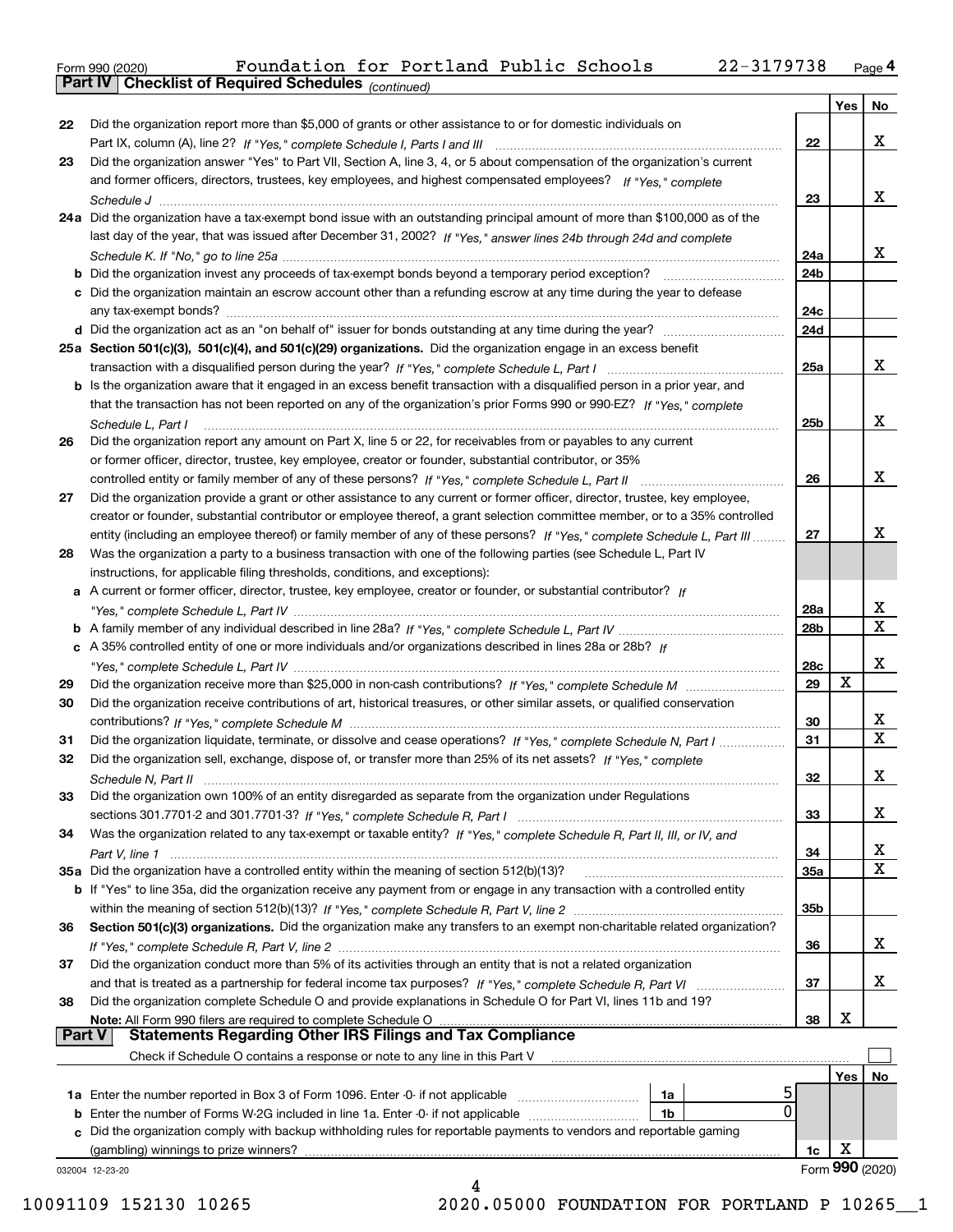|               | 22-3179738<br>Foundation for Portland Public Schools<br>Form 990 (2020)                                                                         |                |     | Page $5$        |
|---------------|-------------------------------------------------------------------------------------------------------------------------------------------------|----------------|-----|-----------------|
| <b>Part V</b> | Statements Regarding Other IRS Filings and Tax Compliance (continued)                                                                           |                |     |                 |
|               |                                                                                                                                                 |                | Yes | No              |
|               | 2a Enter the number of employees reported on Form W-3, Transmittal of Wage and Tax Statements,                                                  |                |     |                 |
|               | 0<br>filed for the calendar year ending with or within the year covered by this return<br>2a                                                    |                |     |                 |
|               |                                                                                                                                                 | 2b             |     |                 |
|               |                                                                                                                                                 |                |     |                 |
| За            | Did the organization have unrelated business gross income of \$1,000 or more during the year?                                                   | 3a             |     | x               |
|               |                                                                                                                                                 | 3 <sub>b</sub> |     |                 |
|               | 4a At any time during the calendar year, did the organization have an interest in, or a signature or other authority over, a                    |                |     |                 |
|               | financial account in a foreign country (such as a bank account, securities account, or other financial account)?                                | 4a             |     | x               |
|               | <b>b</b> If "Yes," enter the name of the foreign country $\triangleright$                                                                       |                |     |                 |
|               | See instructions for filing requirements for FinCEN Form 114, Report of Foreign Bank and Financial Accounts (FBAR).                             |                |     |                 |
| 5a            |                                                                                                                                                 | 5a             |     | x               |
| b             |                                                                                                                                                 | 5 <sub>b</sub> |     | Χ               |
| с             |                                                                                                                                                 | 5c             |     |                 |
|               | 6a Does the organization have annual gross receipts that are normally greater than \$100,000, and did the organization solicit                  |                |     |                 |
|               |                                                                                                                                                 | 6a             |     | x               |
|               | <b>b</b> If "Yes," did the organization include with every solicitation an express statement that such contributions or gifts                   |                |     |                 |
|               |                                                                                                                                                 | 6b             |     |                 |
| 7             | Organizations that may receive deductible contributions under section 170(c).                                                                   |                |     |                 |
| a             | Did the organization receive a payment in excess of \$75 made partly as a contribution and partly for goods and services provided to the payor? | 7a             |     | х               |
| b             | If "Yes," did the organization notify the donor of the value of the goods or services provided?                                                 | 7b             |     |                 |
|               | c Did the organization sell, exchange, or otherwise dispose of tangible personal property for which it was required                             |                |     |                 |
|               |                                                                                                                                                 | 7c             |     | х               |
|               | 7d                                                                                                                                              |                |     |                 |
| е             |                                                                                                                                                 | 7e             |     | х               |
| f             | Did the organization, during the year, pay premiums, directly or indirectly, on a personal benefit contract?                                    | 7f             |     | х               |
| g             | If the organization received a contribution of qualified intellectual property, did the organization file Form 8899 as required?                | 7g             |     |                 |
| h             | If the organization received a contribution of cars, boats, airplanes, or other vehicles, did the organization file a Form 1098-C?              | 7h             |     |                 |
| 8             | Sponsoring organizations maintaining donor advised funds. Did a donor advised fund maintained by the                                            |                |     |                 |
|               | sponsoring organization have excess business holdings at any time during the year?                                                              | 8              |     |                 |
| 9             | Sponsoring organizations maintaining donor advised funds.                                                                                       |                |     |                 |
| а             | Did the sponsoring organization make any taxable distributions under section 4966?                                                              | 9а             |     |                 |
| b             |                                                                                                                                                 | 9b             |     |                 |
| 10            | Section 501(c)(7) organizations. Enter:                                                                                                         |                |     |                 |
|               | 10a                                                                                                                                             |                |     |                 |
|               | 10 <sub>b</sub><br>Gross receipts, included on Form 990, Part VIII, line 12, for public use of club facilities                                  |                |     |                 |
| 11            | Section 501(c)(12) organizations. Enter:                                                                                                        |                |     |                 |
| a             | 11a                                                                                                                                             |                |     |                 |
|               | b Gross income from other sources (Do not net amounts due or paid to other sources against                                                      |                |     |                 |
|               | 11b                                                                                                                                             |                |     |                 |
|               | 12a Section 4947(a)(1) non-exempt charitable trusts. Is the organization filing Form 990 in lieu of Form 1041?                                  | 12a            |     |                 |
|               | 12b<br><b>b</b> If "Yes," enter the amount of tax-exempt interest received or accrued during the year <i>manument</i> of                        |                |     |                 |
| 13            | Section 501(c)(29) qualified nonprofit health insurance issuers.                                                                                |                |     |                 |
|               | a Is the organization licensed to issue qualified health plans in more than one state?                                                          | 13a            |     |                 |
|               | Note: See the instructions for additional information the organization must report on Schedule O.                                               |                |     |                 |
|               | <b>b</b> Enter the amount of reserves the organization is required to maintain by the states in which the                                       |                |     |                 |
|               | 13b                                                                                                                                             |                |     |                 |
|               | 13 <sub>c</sub>                                                                                                                                 |                |     |                 |
| 14a           | Did the organization receive any payments for indoor tanning services during the tax year?                                                      | 14a            |     | x               |
|               | <b>b</b> If "Yes," has it filed a Form 720 to report these payments? If "No," provide an explanation on Schedule O                              | 14b            |     |                 |
| 15            | Is the organization subject to the section 4960 tax on payment(s) of more than \$1,000,000 in remuneration or                                   |                |     |                 |
|               |                                                                                                                                                 | 15             |     | X.              |
|               | If "Yes," see instructions and file Form 4720, Schedule N.                                                                                      |                |     |                 |
| 16            | Is the organization an educational institution subject to the section 4968 excise tax on net investment income?                                 | 16             |     | x               |
|               | If "Yes," complete Form 4720, Schedule O.                                                                                                       |                |     |                 |
|               |                                                                                                                                                 |                |     | Form 990 (2020) |

5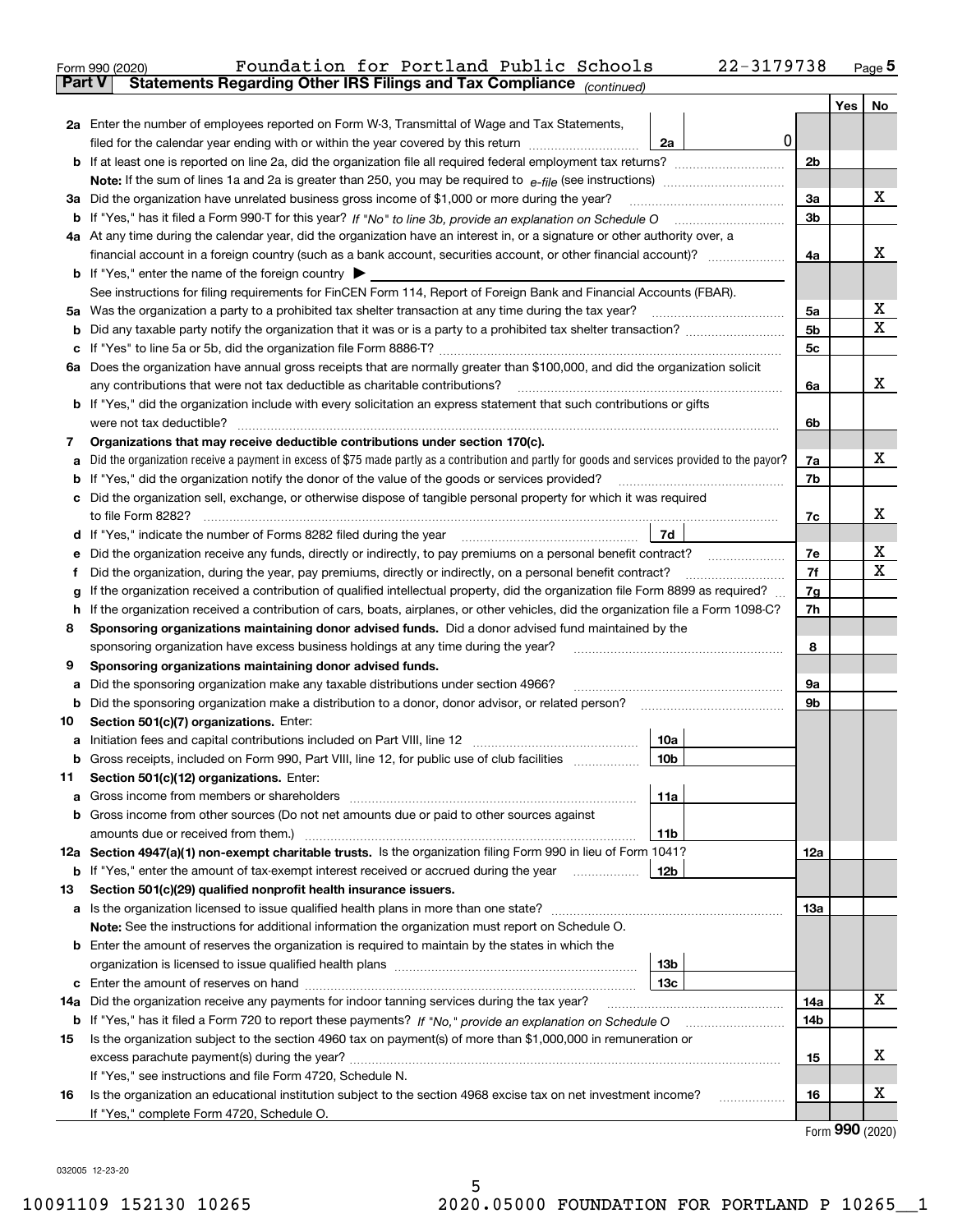|  | Form 990 (2020) |
|--|-----------------|
|  |                 |

Form 990 (2020) Foundation for Portland Public Schools 22-3179738 <sub>Page</sub> 6<br>**Part VI Governance, Management, and Disclosure** *For each "Yes" response to lines 2 through 7b below, a* 

| <b>TVT</b> doverflatice, Matiagement, and Disclosure $F_{or}$ each "Yes" response to lines 2 through 7b below, and for a "No" response |  |  |  |  |
|----------------------------------------------------------------------------------------------------------------------------------------|--|--|--|--|
| to line 8a, 8b, or 10b below, describe the circumstances, processes, or changes on Schedule O. See instructions.                       |  |  |  |  |

|              | <b>1a</b> Enter the number of voting members of the governing body at the end of the tax year <i>manumum</i><br>1a                                                         | 22 |                         | Yes             | No                      |  |  |
|--------------|----------------------------------------------------------------------------------------------------------------------------------------------------------------------------|----|-------------------------|-----------------|-------------------------|--|--|
|              | If there are material differences in voting rights among members of the governing body, or if the governing                                                                |    |                         |                 |                         |  |  |
|              | body delegated broad authority to an executive committee or similar committee, explain on Schedule O.                                                                      |    |                         |                 |                         |  |  |
|              | 1b                                                                                                                                                                         | 22 |                         |                 |                         |  |  |
| $\mathbf{2}$ | Did any officer, director, trustee, or key employee have a family relationship or a business relationship with any other                                                   |    |                         |                 |                         |  |  |
|              | officer, director, trustee, or key employee?                                                                                                                               |    | $\mathbf{2}$            |                 | х                       |  |  |
| 3            | Did the organization delegate control over management duties customarily performed by or under the direct supervision                                                      |    |                         |                 |                         |  |  |
|              | of officers, directors, trustees, or key employees to a management company or other person?                                                                                |    | 3                       |                 | X                       |  |  |
| 4            | Did the organization make any significant changes to its governing documents since the prior Form 990 was filed?                                                           |    | $\overline{\mathbf{4}}$ |                 | $\overline{\mathbf{x}}$ |  |  |
| 5            |                                                                                                                                                                            |    | 5                       |                 | $\mathbf{X}$            |  |  |
| 6            | Did the organization have members or stockholders?                                                                                                                         |    | 6                       |                 | X                       |  |  |
| 7a           | Did the organization have members, stockholders, or other persons who had the power to elect or appoint one or                                                             |    |                         |                 |                         |  |  |
|              |                                                                                                                                                                            |    | 7a                      |                 | х                       |  |  |
|              | <b>b</b> Are any governance decisions of the organization reserved to (or subject to approval by) members, stockholders, or                                                |    |                         |                 |                         |  |  |
|              | persons other than the governing body?                                                                                                                                     |    | 7b                      |                 | х                       |  |  |
| 8            | Did the organization contemporaneously document the meetings held or written actions undertaken during the year by the following:                                          |    |                         |                 |                         |  |  |
| a            |                                                                                                                                                                            |    | 8a                      | X               |                         |  |  |
|              |                                                                                                                                                                            |    | 8b                      | X               |                         |  |  |
| 9            | Is there any officer, director, trustee, or key employee listed in Part VII, Section A, who cannot be reached at the                                                       |    |                         |                 |                         |  |  |
|              |                                                                                                                                                                            |    | 9                       |                 | x                       |  |  |
|              | <b>Section B. Policies</b> (This Section B requests information about policies not required by the Internal Revenue Code.)                                                 |    |                         |                 |                         |  |  |
|              |                                                                                                                                                                            |    |                         | Yes             | No                      |  |  |
|              |                                                                                                                                                                            |    | 10a                     |                 | X                       |  |  |
|              | <b>b</b> If "Yes," did the organization have written policies and procedures governing the activities of such chapters, affiliates,                                        |    |                         |                 |                         |  |  |
|              |                                                                                                                                                                            |    | 10 <sub>b</sub>         |                 |                         |  |  |
|              | 11a Has the organization provided a complete copy of this Form 990 to all members of its governing body before filing the form?                                            |    | 11a                     | X               |                         |  |  |
|              | <b>b</b> Describe in Schedule O the process, if any, used by the organization to review this Form 990.                                                                     |    |                         |                 |                         |  |  |
|              |                                                                                                                                                                            |    | 12a                     | X               |                         |  |  |
|              |                                                                                                                                                                            |    | 12 <sub>b</sub>         | X               |                         |  |  |
| b            | Were officers, directors, or trustees, and key employees required to disclose annually interests that could give rise to conflicts?                                        |    |                         |                 |                         |  |  |
|              | c Did the organization regularly and consistently monitor and enforce compliance with the policy? If "Yes." describe                                                       |    |                         | Х               |                         |  |  |
|              | in Schedule O how this was done manufactured and continuum control of the Schedule O how this was done manufactured and the state of the Schedule O how this was done      |    | 12c                     |                 | X                       |  |  |
| 13           |                                                                                                                                                                            |    | 13                      |                 | X                       |  |  |
| 14           | Did the organization have a written document retention and destruction policy? manufactured and the organization have a written document retention and destruction policy? |    | 14                      |                 |                         |  |  |
| 15           | Did the process for determining compensation of the following persons include a review and approval by independent                                                         |    |                         |                 |                         |  |  |
|              | persons, comparability data, and contemporaneous substantiation of the deliberation and decision?                                                                          |    |                         |                 | х                       |  |  |
|              |                                                                                                                                                                            |    | 15a                     |                 | X                       |  |  |
|              |                                                                                                                                                                            |    | 15b                     |                 |                         |  |  |
|              | If "Yes" to line 15a or 15b, describe the process in Schedule O (see instructions).                                                                                        |    |                         |                 |                         |  |  |
|              | 16a Did the organization invest in, contribute assets to, or participate in a joint venture or similar arrangement with a                                                  |    |                         |                 | х                       |  |  |
|              | taxable entity during the year?                                                                                                                                            |    | 16a                     |                 |                         |  |  |
|              | b If "Yes," did the organization follow a written policy or procedure requiring the organization to evaluate its participation                                             |    |                         |                 |                         |  |  |
|              | in joint venture arrangements under applicable federal tax law, and take steps to safequard the organization's                                                             |    |                         |                 |                         |  |  |
|              |                                                                                                                                                                            |    | 16b                     |                 |                         |  |  |
|              | <b>Section C. Disclosure</b>                                                                                                                                               |    |                         |                 |                         |  |  |
| 17           | None<br>List the states with which a copy of this Form 990 is required to be filed $\blacktriangleright$                                                                   |    |                         |                 |                         |  |  |
| 18           | Section 6104 requires an organization to make its Forms 1023 (1024 or 1024-A, if applicable), 990, and 990-T (Section 501(c)(3)s only) available                           |    |                         |                 |                         |  |  |
|              | for public inspection. Indicate how you made these available. Check all that apply.                                                                                        |    |                         |                 |                         |  |  |
|              | $\vert X \vert$ Own website<br>$X$ Upon request<br>  Another's website<br>Other (explain on Schedule O)                                                                    |    |                         |                 |                         |  |  |
| 19           | Describe on Schedule O whether (and if so, how) the organization made its governing documents, conflict of interest policy, and financial                                  |    |                         |                 |                         |  |  |
|              | statements available to the public during the tax year.                                                                                                                    |    |                         |                 |                         |  |  |
| 20           | State the name, address, and telephone number of the person who possesses the organization's books and records                                                             |    |                         |                 |                         |  |  |
|              | Treasurer - 207-842-4658                                                                                                                                                   |    |                         |                 |                         |  |  |
|              | 04101<br>353 Cumberland Ave, Portland, ME                                                                                                                                  |    |                         |                 |                         |  |  |
|              | 032006 12-23-20                                                                                                                                                            |    |                         | Form 990 (2020) |                         |  |  |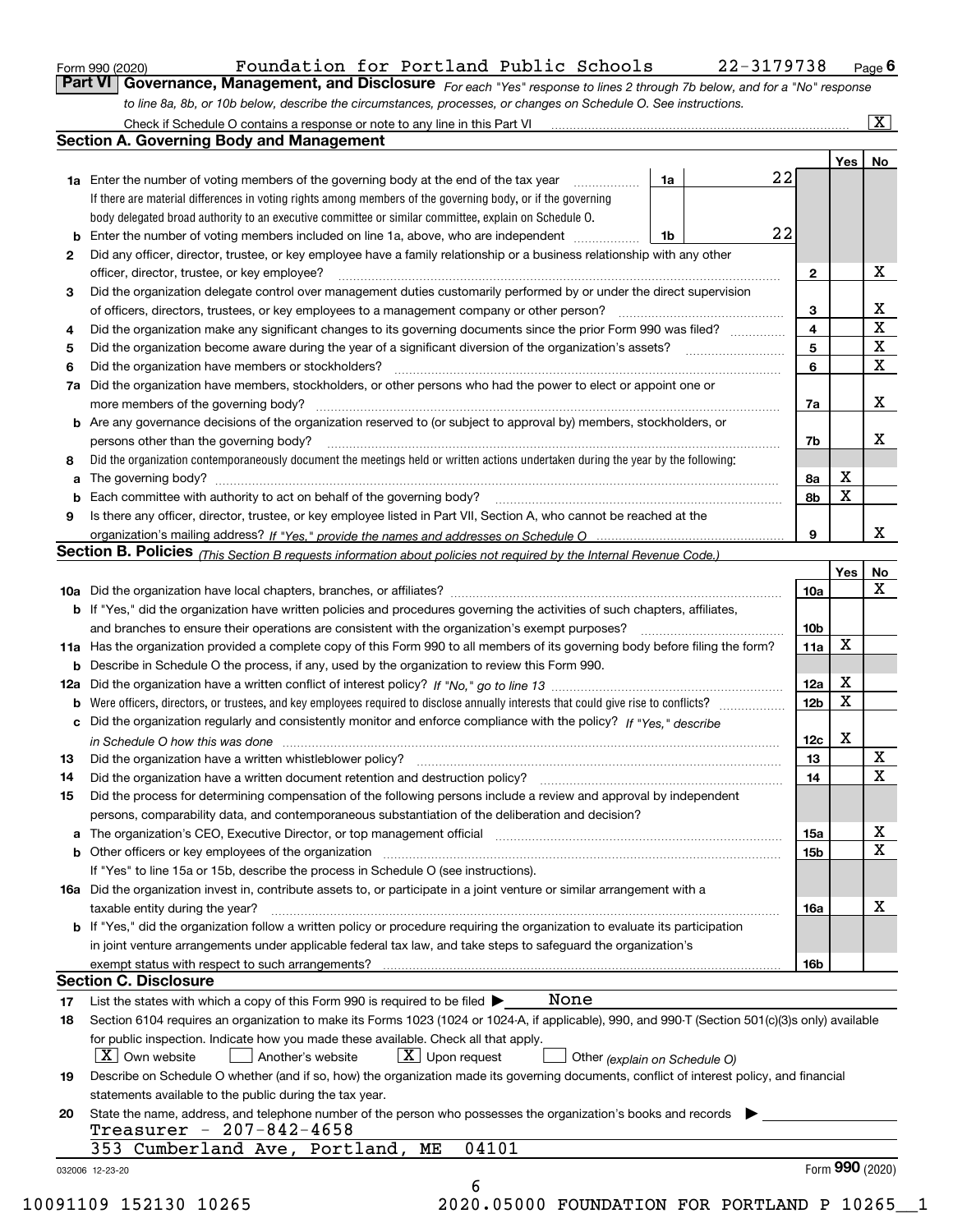$\mathcal{L}^{\text{max}}$ 

| Form 990 (2020) | Foundation for Portland Public Schools                                                     |  |  | 22-3179738 | Page 7 |
|-----------------|--------------------------------------------------------------------------------------------|--|--|------------|--------|
|                 | Part VII Compensation of Officers, Directors, Trustees, Key Employees, Highest Compensated |  |  |            |        |
|                 | <b>Employees, and Independent Contractors</b>                                              |  |  |            |        |

Check if Schedule O contains a response or note to any line in this Part VII

**Section A. Officers, Directors, Trustees, Key Employees, and Highest Compensated Employees**

**1a**  Complete this table for all persons required to be listed. Report compensation for the calendar year ending with or within the organization's tax year. **•** List all of the organization's current officers, directors, trustees (whether individuals or organizations), regardless of amount of compensation.

Enter -0- in columns (D), (E), and (F) if no compensation was paid.

 $\bullet$  List all of the organization's  $\,$ current key employees, if any. See instructions for definition of "key employee."

**•** List the organization's five current highest compensated employees (other than an officer, director, trustee, or key employee) who received reportable compensation (Box 5 of Form W-2 and/or Box 7 of Form 1099-MISC) of more than \$100,000 from the organization and any related organizations.

**•** List all of the organization's former officers, key employees, and highest compensated employees who received more than \$100,000 of reportable compensation from the organization and any related organizations.

**former directors or trustees**  ¥ List all of the organization's that received, in the capacity as a former director or trustee of the organization, more than \$10,000 of reportable compensation from the organization and any related organizations.

See instructions for the order in which to list the persons above.

Check this box if neither the organization nor any related organization compensated any current officer, director, or trustee.  $\mathcal{L}^{\text{max}}$ 

| (A)                            | (B)                |                               |                                                                  | (C)                     |              |                                  |        | (D)             | (E)                              | (F)                   |
|--------------------------------|--------------------|-------------------------------|------------------------------------------------------------------|-------------------------|--------------|----------------------------------|--------|-----------------|----------------------------------|-----------------------|
| Name and title                 | Average            |                               | (do not check more than one                                      | Position                |              |                                  |        | Reportable      | Reportable                       | Estimated             |
|                                | hours per          |                               | box, unless person is both an<br>officer and a director/trustee) |                         |              |                                  |        | compensation    | compensation                     | amount of             |
|                                | week<br>(list any  |                               |                                                                  |                         |              |                                  |        | from<br>the     | from related                     | other<br>compensation |
|                                | hours for          |                               |                                                                  |                         |              |                                  |        | organization    | organizations<br>(W-2/1099-MISC) | from the              |
|                                | related            |                               |                                                                  |                         |              |                                  |        | (W-2/1099-MISC) |                                  | organization          |
|                                | organizations      |                               |                                                                  |                         |              |                                  |        |                 |                                  | and related           |
|                                | below              | ndividual trustee or director | nstitutional trustee                                             |                         | Key employee |                                  |        |                 |                                  | organizations         |
|                                | line)              |                               |                                                                  | Officer                 |              | Highest compensated<br> employee | Former |                 |                                  |                       |
| (1)<br>Andrea Weisman Summers  | 40.00              |                               |                                                                  |                         |              |                                  |        |                 |                                  |                       |
| Executive Director             |                    |                               |                                                                  | $\rm X$                 |              |                                  |        | 0.              | 83724.                           | 34699.                |
| Sarah Moran<br>(2)             | $\overline{2}$ .00 |                               |                                                                  |                         |              |                                  |        |                 |                                  |                       |
| President                      |                    | $\mathbf X$                   |                                                                  | $\overline{\text{X}}$   |              |                                  |        | $\mathbf 0$ .   | $\mathbf 0$ .                    | $\mathbf 0$ .         |
| Lorie Dana<br>(3)              | 2.00               |                               |                                                                  |                         |              |                                  |        |                 |                                  |                       |
| Co-Vice President              |                    | $\mathbf X$                   |                                                                  | $\overline{\mathbf{X}}$ |              |                                  |        | 0.              | $\mathbf 0$ .                    | 0.                    |
| Marie Mueller<br>(4)           | 1.00               |                               |                                                                  |                         |              |                                  |        |                 |                                  |                       |
| Secretary                      |                    | $\mathbf x$                   |                                                                  | X                       |              |                                  |        | 0.              | $\mathbf 0$ .                    | $0_{.}$               |
| Marnie Morrione<br>(5)         | 2.00               |                               |                                                                  |                         |              |                                  |        |                 |                                  |                       |
| Treasurer                      |                    | $\mathbf x$                   |                                                                  | $\overline{\textbf{X}}$ |              |                                  |        | 0.              | $\mathbf 0$ .                    | $0$ .                 |
| Xavier Botana<br>(6)           | 1.00               |                               |                                                                  |                         |              |                                  |        |                 |                                  |                       |
| Ex-Officio Director            |                    | $\mathbf X$                   |                                                                  |                         |              |                                  |        | $\mathbf{0}$ .  | $\mathbf 0$ .                    | $\mathbf 0$ .         |
| Derek Pierce<br>(7)            | 1.00               |                               |                                                                  |                         |              |                                  |        |                 |                                  |                       |
| Director                       |                    | $\mathbf X$                   |                                                                  |                         |              |                                  |        | 0.              | $\mathbf 0$ .                    | $0_{.}$               |
| Stephen Segal<br>(8)           | 1.00               |                               |                                                                  |                         |              |                                  |        |                 |                                  |                       |
| Director                       |                    | $\mathbf x$                   |                                                                  |                         |              |                                  |        | 0.              | $\mathbf 0$ .                    | $\mathbf 0$ .         |
| Jill Botler<br>(9)             | 1.00               |                               |                                                                  |                         |              |                                  |        |                 |                                  |                       |
| Director                       |                    | $\mathbf X$                   |                                                                  |                         |              |                                  |        | 0.              | $\mathbf 0$ .                    | $\mathbf 0$ .         |
| (10) Emily (Rosenberg) Chaleff | 1.00               |                               |                                                                  |                         |              |                                  |        |                 |                                  |                       |
| Director                       |                    | $\mathbf X$                   |                                                                  |                         |              |                                  |        | $\mathbf 0$ .   | $\mathbf 0$ .                    | $\mathbf 0$ .         |
| (11) Sheila Adell              | 2.00               |                               |                                                                  |                         |              |                                  |        |                 |                                  |                       |
| Co-Vice President              |                    | $\mathbf X$                   |                                                                  | $\overline{\textbf{X}}$ |              |                                  |        | 0.              | 0.                               | $0$ .                 |
| (12) Sarah Bryden              | 1.00               |                               |                                                                  |                         |              |                                  |        |                 |                                  |                       |
| Director                       |                    | $\mathbf x$                   |                                                                  |                         |              |                                  |        | 0.              | $\mathbf 0$ .                    | $\mathbf 0$ .         |
| (13) Blanca Santiago           | 1.00               |                               |                                                                  |                         |              |                                  |        |                 |                                  |                       |
| Director                       |                    | X                             |                                                                  |                         |              |                                  |        | 0.              | 0.                               | $\mathbf 0$ .         |
| (14) Jane Phelan               | 1.00               |                               |                                                                  |                         |              |                                  |        |                 |                                  |                       |
| Director                       |                    | $\mathbf x$                   |                                                                  |                         |              |                                  |        | 0.              | $\mathbf 0$ .                    | $\mathbf 0$ .         |
| (15) Melissa Knoll             | 1.00               |                               |                                                                  |                         |              |                                  |        |                 |                                  |                       |
| Director                       |                    | X                             |                                                                  |                         |              |                                  |        | 0.              | $\mathbf 0$ .                    | $\mathbf 0$ .         |
| (16) Sarah Southard            | 1.00               |                               |                                                                  |                         |              |                                  |        |                 |                                  |                       |
| Director                       |                    | X                             |                                                                  |                         |              |                                  |        | $0$ .           | $\mathbf 0$ .                    | 0.                    |
| (17) Carol Hager               | 1.00               |                               |                                                                  |                         |              |                                  |        |                 |                                  |                       |
| Director                       |                    | $\mathbf X$                   |                                                                  |                         |              |                                  |        | 0.              | 0.                               | 0.                    |
|                                |                    |                               |                                                                  |                         |              |                                  |        |                 |                                  | nn                    |

7

032007 12-23-20

Form (2020) **990**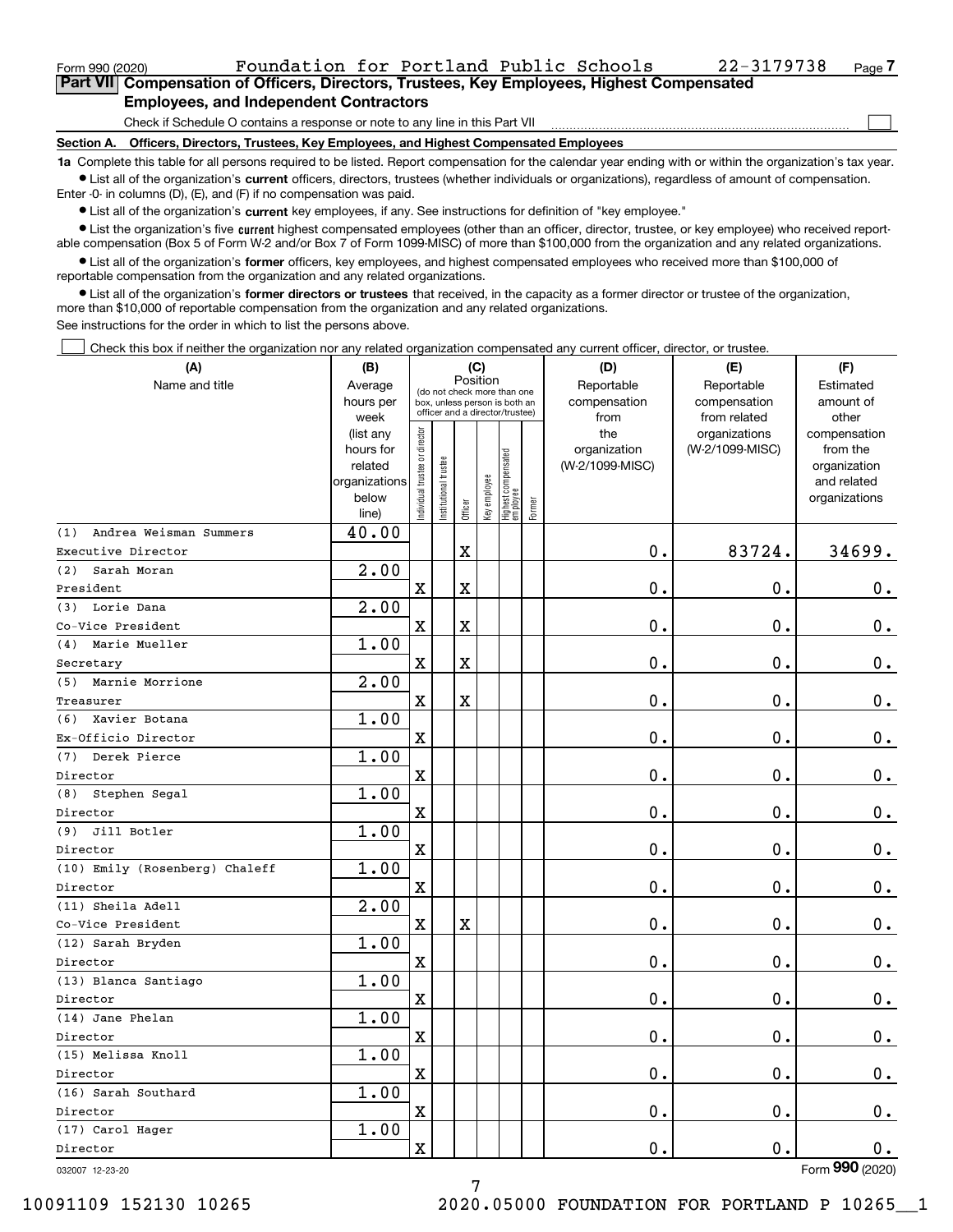| Form 990 (2020)                                                                                                                              |               |                                |                      |          |              |                                                              |        | Foundation for Portland Public Schools | 22-3179738      |    |              |               | Page 8 |
|----------------------------------------------------------------------------------------------------------------------------------------------|---------------|--------------------------------|----------------------|----------|--------------|--------------------------------------------------------------|--------|----------------------------------------|-----------------|----|--------------|---------------|--------|
| <b>Part VII</b><br>Section A. Officers, Directors, Trustees, Key Employees, and Highest Compensated Employees (continued)                    |               |                                |                      |          |              |                                                              |        |                                        |                 |    |              |               |        |
| (A)                                                                                                                                          | (B)           |                                |                      | (C)      |              |                                                              |        | (D)                                    | (E)             |    |              | (F)           |        |
| Name and title                                                                                                                               | Average       |                                |                      | Position |              |                                                              |        | Reportable                             | Reportable      |    |              | Estimated     |        |
|                                                                                                                                              | hours per     |                                |                      |          |              | (do not check more than one<br>box, unless person is both an |        | compensation                           | compensation    |    |              | amount of     |        |
|                                                                                                                                              | week          |                                |                      |          |              | officer and a director/trustee)                              |        | from                                   | from related    |    |              | other         |        |
|                                                                                                                                              | (list any     |                                |                      |          |              |                                                              |        | the                                    | organizations   |    |              | compensation  |        |
|                                                                                                                                              | hours for     |                                |                      |          |              |                                                              |        | organization                           | (W-2/1099-MISC) |    |              | from the      |        |
|                                                                                                                                              | related       |                                |                      |          |              |                                                              |        | (W-2/1099-MISC)                        |                 |    |              | organization  |        |
|                                                                                                                                              | organizations |                                |                      |          |              |                                                              |        |                                        |                 |    |              | and related   |        |
|                                                                                                                                              | below         |                                |                      |          |              |                                                              |        |                                        |                 |    |              | organizations |        |
|                                                                                                                                              | line)         | Individual trustee or director | nstitutional trustee | Officer  | Key employee | Highest compensated<br> employee                             | Former |                                        |                 |    |              |               |        |
| (18) Abdullahi Ali                                                                                                                           | 1.00          |                                |                      |          |              |                                                              |        |                                        |                 |    |              |               |        |
| Director                                                                                                                                     |               | X                              |                      |          |              |                                                              |        | 0.                                     |                 | 0. |              |               | 0.     |
|                                                                                                                                              |               |                                |                      |          |              |                                                              |        |                                        |                 |    |              |               |        |
| (19) Ahmed Abdirahman                                                                                                                        | 1.00          |                                |                      |          |              |                                                              |        |                                        |                 |    |              |               |        |
| Director                                                                                                                                     |               | Χ                              |                      |          |              |                                                              |        | 0.                                     |                 | 0. |              |               | 0.     |
| (20) Lisa Page                                                                                                                               | 1.00          |                                |                      |          |              |                                                              |        |                                        |                 |    |              |               |        |
| Director                                                                                                                                     |               | X                              |                      |          |              |                                                              |        | 0.                                     |                 | 0. |              |               | 0.     |
| (21) Aislinn Funkhouser                                                                                                                      | 1.00          |                                |                      |          |              |                                                              |        |                                        |                 |    |              |               |        |
| Director                                                                                                                                     |               | X                              |                      |          |              |                                                              |        | 0.                                     |                 | 0. |              |               | 0.     |
| (22) Naomie Mayavanga                                                                                                                        | 1.00          |                                |                      |          |              |                                                              |        |                                        |                 |    |              |               |        |
| Director                                                                                                                                     |               | X                              |                      |          |              |                                                              |        | 0.                                     |                 | 0. |              |               | 0.     |
| (23) Ashleigh Daniels                                                                                                                        | 1.00          |                                |                      |          |              |                                                              |        |                                        |                 |    |              |               |        |
|                                                                                                                                              |               |                                |                      |          |              |                                                              |        |                                        |                 |    |              |               |        |
| Director                                                                                                                                     |               | X                              |                      |          |              |                                                              |        | 0.                                     |                 | 0. |              |               | 0.     |
|                                                                                                                                              |               |                                |                      |          |              |                                                              |        |                                        |                 |    |              |               |        |
|                                                                                                                                              |               |                                |                      |          |              |                                                              |        |                                        |                 |    |              |               |        |
|                                                                                                                                              |               |                                |                      |          |              |                                                              |        |                                        |                 |    |              |               |        |
|                                                                                                                                              |               |                                |                      |          |              |                                                              |        |                                        |                 |    |              |               |        |
|                                                                                                                                              |               |                                |                      |          |              |                                                              |        |                                        |                 |    |              |               |        |
|                                                                                                                                              |               |                                |                      |          |              |                                                              |        |                                        |                 |    |              |               |        |
|                                                                                                                                              |               |                                |                      |          |              |                                                              |        | 0.                                     | 83724.          |    |              |               | 34699. |
|                                                                                                                                              |               |                                |                      |          |              |                                                              |        | 0.                                     |                 | 0. |              |               | 0.     |
| c Total from continuation sheets to Part VII, Section A                                                                                      |               |                                |                      |          |              |                                                              |        | 0.                                     | 83724.          |    |              |               | 34699. |
|                                                                                                                                              |               |                                |                      |          |              |                                                              |        |                                        |                 |    |              |               |        |
| Total number of individuals (including but not limited to those listed above) who received more than \$100,000 of reportable<br>$\mathbf{2}$ |               |                                |                      |          |              |                                                              |        |                                        |                 |    |              |               |        |
| compensation from the organization $\blacktriangleright$                                                                                     |               |                                |                      |          |              |                                                              |        |                                        |                 |    |              |               | 0      |
|                                                                                                                                              |               |                                |                      |          |              |                                                              |        |                                        |                 |    |              | Yes           | No     |
| 3<br>Did the organization list any former officer, director, trustee, key employee, or highest compensated employee on                       |               |                                |                      |          |              |                                                              |        |                                        |                 |    |              |               |        |
| line 1a? If "Yes," complete Schedule J for such individual manufactured contained and the Ves," complete Schedule J for such individual      |               |                                |                      |          |              |                                                              |        |                                        |                 |    | З            |               | X      |
| For any individual listed on line 1a, is the sum of reportable compensation and other compensation from the organization                     |               |                                |                      |          |              |                                                              |        |                                        |                 |    |              |               |        |
|                                                                                                                                              |               |                                |                      |          |              |                                                              |        |                                        |                 |    | 4            |               | х      |
| Did any person listed on line 1a receive or accrue compensation from any unrelated organization or individual for services<br>5              |               |                                |                      |          |              |                                                              |        |                                        |                 |    |              |               |        |
|                                                                                                                                              |               |                                |                      |          |              |                                                              |        |                                        |                 |    |              |               | x      |
| rendered to the organization? If "Yes." complete Schedule J for such person.                                                                 |               |                                |                      |          |              |                                                              |        |                                        |                 |    | 5            |               |        |
| <b>Section B. Independent Contractors</b>                                                                                                    |               |                                |                      |          |              |                                                              |        |                                        |                 |    |              |               |        |
| Complete this table for your five highest compensated independent contractors that received more than \$100,000 of compensation from<br>1.   |               |                                |                      |          |              |                                                              |        |                                        |                 |    |              |               |        |
| the organization. Report compensation for the calendar year ending with or within the organization's tax year.                               |               |                                |                      |          |              |                                                              |        |                                        |                 |    |              |               |        |
| (A)                                                                                                                                          |               |                                |                      |          |              |                                                              |        | (B)                                    |                 |    | (C)          |               |        |
| Name and business address                                                                                                                    |               |                                | <b>NONE</b>          |          |              |                                                              |        | Description of services                |                 |    | Compensation |               |        |
|                                                                                                                                              |               |                                |                      |          |              |                                                              |        |                                        |                 |    |              |               |        |
|                                                                                                                                              |               |                                |                      |          |              |                                                              |        |                                        |                 |    |              |               |        |
|                                                                                                                                              |               |                                |                      |          |              |                                                              |        |                                        |                 |    |              |               |        |
|                                                                                                                                              |               |                                |                      |          |              |                                                              |        |                                        |                 |    |              |               |        |
|                                                                                                                                              |               |                                |                      |          |              |                                                              |        |                                        |                 |    |              |               |        |
|                                                                                                                                              |               |                                |                      |          |              |                                                              |        |                                        |                 |    |              |               |        |
|                                                                                                                                              |               |                                |                      |          |              |                                                              |        |                                        |                 |    |              |               |        |
|                                                                                                                                              |               |                                |                      |          |              |                                                              |        |                                        |                 |    |              |               |        |
|                                                                                                                                              |               |                                |                      |          |              |                                                              |        |                                        |                 |    |              |               |        |
|                                                                                                                                              |               |                                |                      |          |              |                                                              |        |                                        |                 |    |              |               |        |
|                                                                                                                                              |               |                                |                      |          |              |                                                              |        |                                        |                 |    |              |               |        |
| Total number of independent contractors (including but not limited to those listed above) who received more than<br>2                        |               |                                |                      |          |              |                                                              |        |                                        |                 |    |              |               |        |
| \$100,000 of compensation from the organization                                                                                              |               |                                |                      |          | U            |                                                              |        |                                        |                 |    |              |               |        |

Form (2020) **990**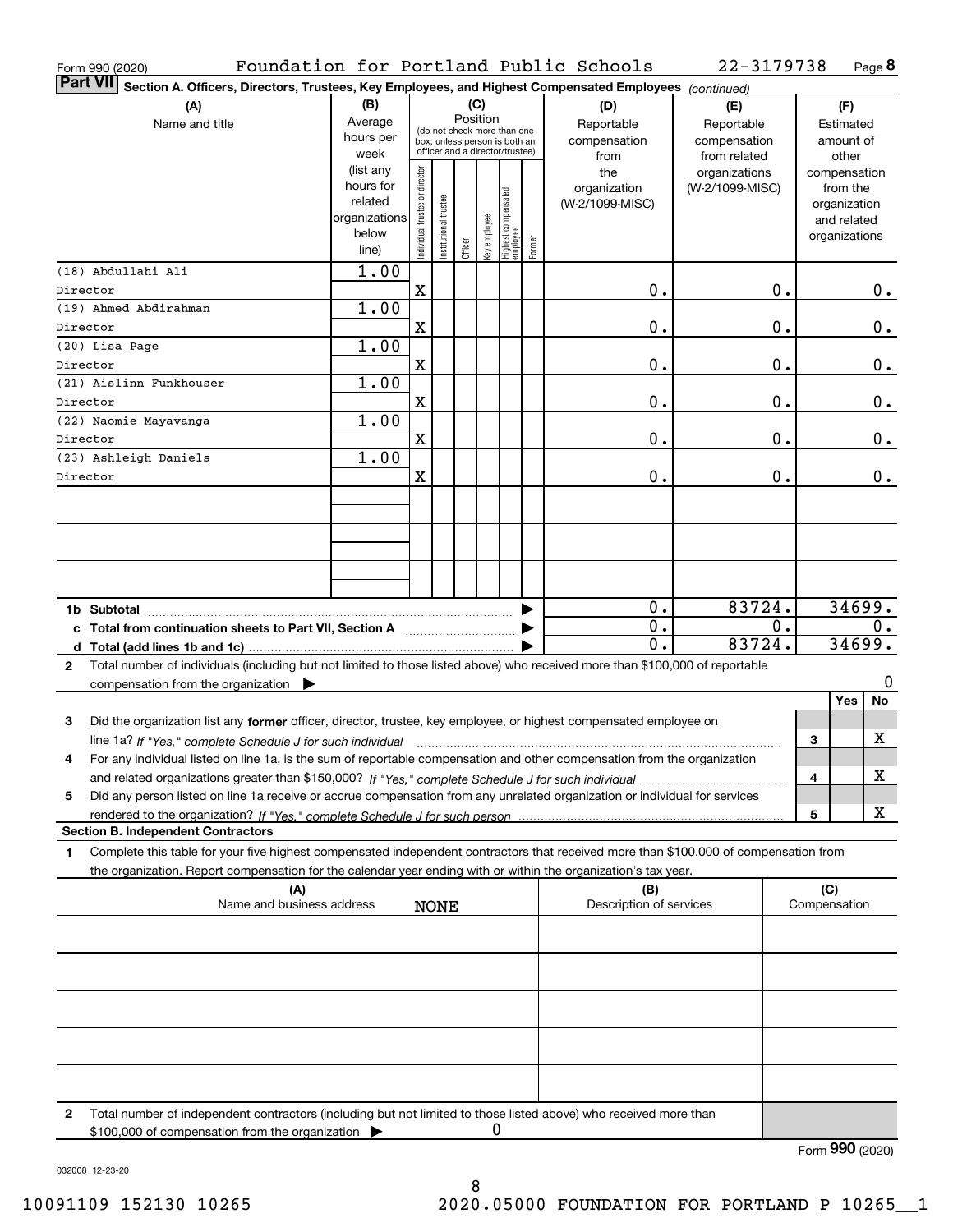|                                                           |                  |     | Foundation for Portland Public Schools<br>Form 990 (2020)                                                                                                                                                                      |                      |               |                                       | 22-3179738                    | Page 9                                    |
|-----------------------------------------------------------|------------------|-----|--------------------------------------------------------------------------------------------------------------------------------------------------------------------------------------------------------------------------------|----------------------|---------------|---------------------------------------|-------------------------------|-------------------------------------------|
|                                                           | <b>Part VIII</b> |     | <b>Statement of Revenue</b>                                                                                                                                                                                                    |                      |               |                                       |                               |                                           |
|                                                           |                  |     | Check if Schedule O contains a response or note to any line in this Part VIII                                                                                                                                                  |                      |               | (B)                                   | $\overline{(C)}$              |                                           |
|                                                           |                  |     |                                                                                                                                                                                                                                |                      | Total revenue | Related or exempt<br>function revenue | Unrelated<br>business revenue | (D)<br>Revenue excluded<br>from tax under |
|                                                           |                  |     |                                                                                                                                                                                                                                |                      |               |                                       |                               | sections 512 - 514                        |
| Contributions, Gifts, Grants<br>and Other Similar Amounts |                  |     | 1a<br>1 a Federated campaigns                                                                                                                                                                                                  |                      |               |                                       |                               |                                           |
|                                                           |                  |     | 1 <sub>b</sub><br><b>b</b> Membership dues<br>$\ldots \ldots \ldots \ldots \ldots$                                                                                                                                             |                      |               |                                       |                               |                                           |
|                                                           |                  |     | 1 <sub>c</sub><br>c Fundraising events<br>1 <sub>d</sub>                                                                                                                                                                       |                      |               |                                       |                               |                                           |
|                                                           |                  |     | d Related organizations<br>e Government grants (contributions)<br>1e                                                                                                                                                           |                      |               |                                       |                               |                                           |
|                                                           |                  |     | f All other contributions, gifts, grants, and                                                                                                                                                                                  |                      |               |                                       |                               |                                           |
|                                                           |                  |     | similar amounts not included above<br>1f                                                                                                                                                                                       | 1082115.             |               |                                       |                               |                                           |
|                                                           |                  |     | $1g$ \$<br>g Noncash contributions included in lines 1a-1f                                                                                                                                                                     | 44591.               |               |                                       |                               |                                           |
|                                                           |                  |     |                                                                                                                                                                                                                                |                      | 1082115.      |                                       |                               |                                           |
|                                                           |                  |     |                                                                                                                                                                                                                                | <b>Business Code</b> |               |                                       |                               |                                           |
|                                                           |                  | 2 a |                                                                                                                                                                                                                                |                      |               |                                       |                               |                                           |
| Program Service<br>Revenue                                |                  | b   | <u> 1989 - Johann Barbara, martin amerikan basar dan berasal dalam basa dalam basar dalam basar dalam basar dala</u>                                                                                                           |                      |               |                                       |                               |                                           |
|                                                           |                  | c   | <u> 1989 - Johann Barbara, martin amerikan basar dan berasal dalam pengaran basar dalam pengaran basar dalam pen</u>                                                                                                           |                      |               |                                       |                               |                                           |
|                                                           |                  | d   | <u> 1989 - Johann Barn, mars ann an t-Amhain ann an t-Amhain an t-Amhain an t-Amhain an t-Amhain an t-Amhain an t-</u>                                                                                                         |                      |               |                                       |                               |                                           |
|                                                           |                  | е   |                                                                                                                                                                                                                                |                      |               |                                       |                               |                                           |
|                                                           |                  |     |                                                                                                                                                                                                                                |                      |               |                                       |                               |                                           |
|                                                           |                  |     |                                                                                                                                                                                                                                |                      |               |                                       |                               |                                           |
|                                                           | З                |     | Investment income (including dividends, interest, and                                                                                                                                                                          |                      |               |                                       |                               |                                           |
|                                                           |                  |     |                                                                                                                                                                                                                                | ▶                    | 343.          |                                       |                               | 343.                                      |
|                                                           | 4                |     | Income from investment of tax-exempt bond proceeds                                                                                                                                                                             |                      |               |                                       |                               |                                           |
|                                                           | 5                |     | (i) Real                                                                                                                                                                                                                       | (ii) Personal        |               |                                       |                               |                                           |
|                                                           |                  |     | <b>6 a</b> Gross rents<br>6a                                                                                                                                                                                                   |                      |               |                                       |                               |                                           |
|                                                           |                  | b   | 6b<br>Less: rental expenses                                                                                                                                                                                                    |                      |               |                                       |                               |                                           |
|                                                           |                  | с   | 6с<br>Rental income or (loss)                                                                                                                                                                                                  |                      |               |                                       |                               |                                           |
|                                                           |                  |     | d Net rental income or (loss)                                                                                                                                                                                                  |                      |               |                                       |                               |                                           |
|                                                           |                  |     | (i) Securities<br>7 a Gross amount from sales of                                                                                                                                                                               | (ii) Other           |               |                                       |                               |                                           |
|                                                           |                  |     | assets other than inventory<br>7a                                                                                                                                                                                              |                      |               |                                       |                               |                                           |
|                                                           |                  |     | <b>b</b> Less: cost or other basis                                                                                                                                                                                             |                      |               |                                       |                               |                                           |
|                                                           |                  |     | and sales expenses<br>7b                                                                                                                                                                                                       |                      |               |                                       |                               |                                           |
| anueve                                                    |                  |     | 7c<br>c Gain or (loss)                                                                                                                                                                                                         |                      |               |                                       |                               |                                           |
|                                                           |                  |     |                                                                                                                                                                                                                                |                      |               |                                       |                               |                                           |
| Other R                                                   |                  |     | 8 a Gross income from fundraising events (not                                                                                                                                                                                  |                      |               |                                       |                               |                                           |
|                                                           |                  |     | including \$<br>of                                                                                                                                                                                                             |                      |               |                                       |                               |                                           |
|                                                           |                  |     | contributions reported on line 1c). See                                                                                                                                                                                        |                      |               |                                       |                               |                                           |
|                                                           |                  |     | 8a                                                                                                                                                                                                                             |                      |               |                                       |                               |                                           |
|                                                           |                  |     | 8b                                                                                                                                                                                                                             |                      |               |                                       |                               |                                           |
|                                                           |                  |     | c Net income or (loss) from fundraising events                                                                                                                                                                                 |                      |               |                                       |                               |                                           |
|                                                           |                  |     | 9 a Gross income from gaming activities. See                                                                                                                                                                                   |                      |               |                                       |                               |                                           |
|                                                           |                  |     | 9a<br>9 <sub>b</sub>                                                                                                                                                                                                           |                      |               |                                       |                               |                                           |
|                                                           |                  |     | c Net income or (loss) from gaming activities                                                                                                                                                                                  |                      |               |                                       |                               |                                           |
|                                                           |                  |     | 10 a Gross sales of inventory, less returns                                                                                                                                                                                    |                      |               |                                       |                               |                                           |
|                                                           |                  |     | 10a                                                                                                                                                                                                                            |                      |               |                                       |                               |                                           |
|                                                           |                  |     | 10 <sub>b</sub>                                                                                                                                                                                                                |                      |               |                                       |                               |                                           |
|                                                           |                  |     | c Net income or (loss) from sales of inventory                                                                                                                                                                                 |                      |               |                                       |                               |                                           |
|                                                           |                  |     |                                                                                                                                                                                                                                | <b>Business Code</b> |               |                                       |                               |                                           |
|                                                           |                  |     | 11 a MISCELLANEOUS                                                                                                                                                                                                             | 900099               | 1368.         | 1368.                                 |                               |                                           |
|                                                           |                  | b   |                                                                                                                                                                                                                                |                      |               |                                       |                               |                                           |
|                                                           |                  | c   |                                                                                                                                                                                                                                |                      |               |                                       |                               |                                           |
| Miscellaneous<br>Revenue                                  |                  |     |                                                                                                                                                                                                                                |                      |               |                                       |                               |                                           |
|                                                           |                  |     |                                                                                                                                                                                                                                | ▶                    | 1368.         |                                       |                               |                                           |
|                                                           | 12               |     | Total revenue. See instructions [100] [100] [100] [100] [100] [100] [100] [100] [100] [100] [100] [100] [100] [100] [100] [100] [100] [100] [100] [100] [100] [100] [100] [100] [100] [100] [100] [100] [100] [100] [100] [100 |                      | 1083826.      | 1368.                                 | 0.                            | 343.                                      |
| 032009 12-23-20                                           |                  |     |                                                                                                                                                                                                                                |                      |               |                                       |                               | Form 990 (2020)                           |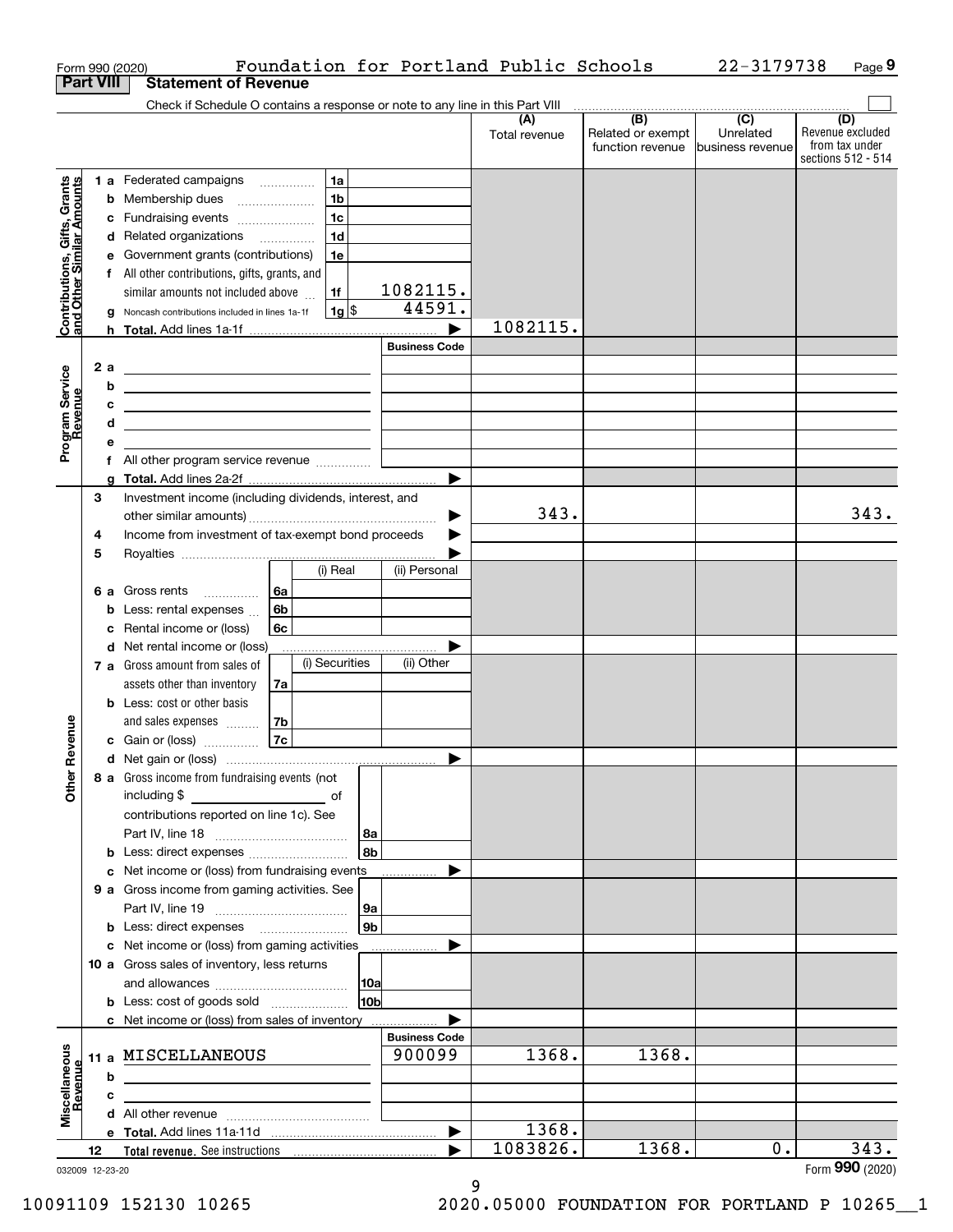| Form 990 (2020) | Foundation for Portland Public Schools            |  |  | $22 - 3179738$ Page 10 |  |
|-----------------|---------------------------------------------------|--|--|------------------------|--|
|                 | <b>Part IX   Statement of Functional Expenses</b> |  |  |                        |  |
|                 |                                                   |  |  |                        |  |

*Section 501(c)(3) and 501(c)(4) organizations must complete all columns. All other organizations must complete column (A).*

|              | Do not include amounts reported on lines 6b,<br>7b, 8b, 9b, and 10b of Part VIII.                        | (A)<br>Total expenses | (B)<br>Program service<br>expenses | $\overline{C}$<br>Management and<br>general expenses | (D)<br>Fundraising<br>expenses |
|--------------|----------------------------------------------------------------------------------------------------------|-----------------------|------------------------------------|------------------------------------------------------|--------------------------------|
| 1.           | Grants and other assistance to domestic organizations                                                    |                       |                                    |                                                      |                                |
|              | and domestic governments. See Part IV, line 21                                                           | 514480.               | 514480.                            |                                                      |                                |
| $\mathbf{2}$ | Grants and other assistance to domestic                                                                  |                       |                                    |                                                      |                                |
|              | individuals. See Part IV, line 22                                                                        |                       |                                    |                                                      |                                |
| 3            | Grants and other assistance to foreign                                                                   |                       |                                    |                                                      |                                |
|              | organizations, foreign governments, and foreign                                                          |                       |                                    |                                                      |                                |
|              | individuals. See Part IV, lines 15 and 16                                                                |                       |                                    |                                                      |                                |
| 4            | Benefits paid to or for members                                                                          |                       |                                    |                                                      |                                |
| 5            | Compensation of current officers, directors,                                                             |                       |                                    |                                                      |                                |
|              | trustees, and key employees                                                                              | 118423.               | 68300.                             | 35527.                                               | 14596.                         |
| 6            | Compensation not included above to disqualified                                                          |                       |                                    |                                                      |                                |
|              | persons (as defined under section 4958(f)(1)) and                                                        |                       |                                    |                                                      |                                |
|              | persons described in section 4958(c)(3)(B)                                                               |                       |                                    |                                                      |                                |
| 7            |                                                                                                          |                       |                                    |                                                      |                                |
| 8            | Pension plan accruals and contributions (include                                                         |                       |                                    |                                                      |                                |
|              | section 401(k) and 403(b) employer contributions)                                                        |                       |                                    |                                                      |                                |
| 9            |                                                                                                          |                       |                                    |                                                      |                                |
| 10           |                                                                                                          |                       |                                    |                                                      |                                |
| 11           | Fees for services (nonemployees):                                                                        |                       |                                    |                                                      |                                |
| a            |                                                                                                          | 116351.               | 21519.                             | 51971.                                               | 42861.                         |
| b            |                                                                                                          | 750.                  |                                    | 750.                                                 |                                |
| c            |                                                                                                          | 9223.                 |                                    | 9223.                                                |                                |
| d            |                                                                                                          |                       |                                    |                                                      |                                |
| e            | Professional fundraising services. See Part IV, line 17                                                  |                       |                                    |                                                      |                                |
| f            | Investment management fees                                                                               |                       |                                    |                                                      |                                |
| $\mathbf{q}$ | Other. (If line 11g amount exceeds 10% of line 25,                                                       |                       |                                    |                                                      |                                |
|              | column (A) amount, list line 11g expenses on Sch O.)                                                     | 1575.                 |                                    | 1575.                                                |                                |
| 12           |                                                                                                          | 346.                  |                                    | 346.                                                 |                                |
| 13           |                                                                                                          | 7251.                 |                                    | 5186.                                                | 2065.                          |
| 14           |                                                                                                          | 3556.                 |                                    | 3556.                                                |                                |
| 15           |                                                                                                          |                       |                                    |                                                      |                                |
| 16           |                                                                                                          |                       |                                    |                                                      |                                |
| 17           | Travel                                                                                                   |                       |                                    |                                                      |                                |
| 18           | Payments of travel or entertainment expenses                                                             |                       |                                    |                                                      |                                |
|              | for any federal, state, or local public officials                                                        |                       |                                    |                                                      |                                |
| 19           | Conferences, conventions, and meetings                                                                   |                       |                                    |                                                      |                                |
| 20           | Interest                                                                                                 |                       |                                    |                                                      |                                |
| 21<br>22     | Depreciation, depletion, and amortization                                                                |                       |                                    |                                                      |                                |
| 23           | Insurance                                                                                                | 1470.                 |                                    | 1470.                                                |                                |
| 24           | Other expenses. Itemize expenses not covered                                                             |                       |                                    |                                                      |                                |
|              | above (List miscellaneous expenses on line 24e. If<br>line 24e amount exceeds 10% of line 25, column (A) |                       |                                    |                                                      |                                |
|              | amount, list line 24e expenses on Schedule 0.)                                                           |                       |                                    |                                                      |                                |
| $\mathbf{a}$ | In-kind                                                                                                  | 44591.                | 44591.                             |                                                      |                                |
|              | b Professional developmen                                                                                | 4816.                 |                                    | 4816.                                                |                                |
|              | c Discretionary disbursem                                                                                | 4496.                 | 4496.                              |                                                      |                                |
| d            | Bank & merchant process                                                                                  | 2527.                 |                                    | $\overline{260}$ .                                   | 2267.                          |
|              | e All other expenses                                                                                     | 1799.                 |                                    | 1617.                                                | 182.                           |
| 25           | Total functional expenses. Add lines 1 through 24e                                                       | 831654.               | 653386.                            | 116297.                                              | 61971.                         |
| 26           | Joint costs. Complete this line only if the organization                                                 |                       |                                    |                                                      |                                |
|              | reported in column (B) joint costs from a combined                                                       |                       |                                    |                                                      |                                |
|              | educational campaign and fundraising solicitation.                                                       |                       |                                    |                                                      |                                |
|              | Check here $\blacktriangleright$<br>if following SOP 98-2 (ASC 958-720)                                  |                       |                                    |                                                      |                                |

10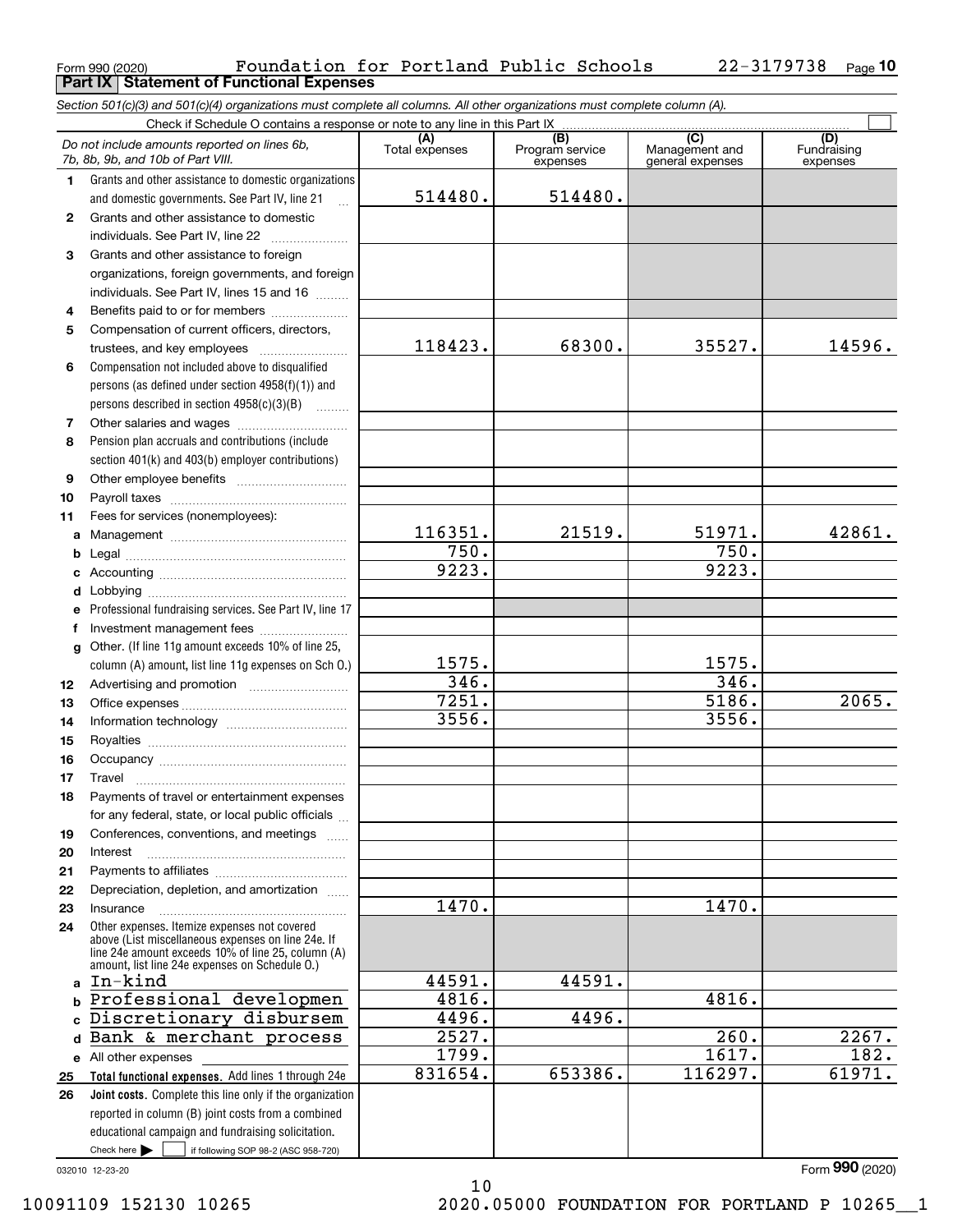11 10091109 152130 10265 2020.05000 FOUNDATION FOR PORTLAND P 10265\_\_1

|                             | 5  | Loans and other receivables from any current or former officer, director,                                            |     |                    |                 |                 |
|-----------------------------|----|----------------------------------------------------------------------------------------------------------------------|-----|--------------------|-----------------|-----------------|
|                             |    | trustee, key employee, creator or founder, substantial contributor, or 35%                                           |     |                    |                 |                 |
|                             |    | controlled entity or family member of any of these persons                                                           |     |                    | 5               |                 |
|                             | 6  | Loans and other receivables from other disqualified persons (as defined                                              |     |                    |                 |                 |
|                             |    | under section $4958(f)(1)$ , and persons described in section $4958(c)(3)(B)$                                        |     | $\ldots$           | 6               |                 |
|                             | 7  |                                                                                                                      |     |                    | $\overline{7}$  |                 |
| Assets                      | 8  |                                                                                                                      |     |                    | 8               |                 |
|                             | 9  | Prepaid expenses and deferred charges                                                                                |     |                    | 9               |                 |
|                             |    | <b>10a</b> Land, buildings, and equipment: cost or other                                                             |     |                    |                 |                 |
|                             |    | basis. Complete Part VI of Schedule D                                                                                | 10a |                    |                 |                 |
|                             | b  | Less: accumulated depreciation                                                                                       | 10b |                    | 10 <sub>c</sub> |                 |
|                             | 11 |                                                                                                                      |     |                    | 11              | 264426.         |
|                             | 12 |                                                                                                                      |     |                    | 12              |                 |
|                             | 13 |                                                                                                                      |     |                    | 13              |                 |
|                             | 14 |                                                                                                                      |     |                    | 14              |                 |
|                             | 15 |                                                                                                                      |     |                    | 15              |                 |
|                             | 16 | <b>Total assets.</b> Add lines 1 through 15 (must equal line 33) <i></i>                                             |     | 570554.            | 16              | 875928.         |
|                             | 17 |                                                                                                                      |     |                    | 17              | 17463.          |
|                             | 18 |                                                                                                                      |     |                    | 18              |                 |
|                             | 19 |                                                                                                                      |     |                    | 19              |                 |
|                             | 20 |                                                                                                                      |     |                    | 20              |                 |
|                             | 21 | Escrow or custodial account liability. Complete Part IV of Schedule D                                                |     |                    | 21              |                 |
|                             | 22 | Loans and other payables to any current or former officer, director,                                                 |     |                    |                 |                 |
| Liabilities                 |    | trustee, key employee, creator or founder, substantial contributor, or 35%                                           |     |                    |                 |                 |
|                             |    | controlled entity or family member of any of these persons                                                           |     |                    | 22              |                 |
|                             | 23 | Secured mortgages and notes payable to unrelated third parties                                                       |     |                    | 23              |                 |
|                             | 24 |                                                                                                                      |     |                    | 24              |                 |
|                             | 25 | Other liabilities (including federal income tax, payables to related third                                           |     |                    |                 |                 |
|                             |    | parties, and other liabilities not included on lines 17-24). Complete Part X                                         |     |                    |                 |                 |
|                             |    | of Schedule D                                                                                                        |     | $0$ .              | 25              | 14066.          |
|                             | 26 |                                                                                                                      |     | 0.                 | 26              | 31529.          |
|                             |    | Organizations that follow FASB ASC 958, check here $\triangleright \lfloor X \rfloor$                                |     |                    |                 |                 |
|                             |    | and complete lines 27, 28, 32, and 33.                                                                               |     |                    |                 |                 |
|                             | 27 | Net assets without donor restrictions [11] Net assets without donor restrictions [11] Metassacream and Metass        |     | 113662.            | 27              | 169061.         |
|                             | 28 |                                                                                                                      |     | 456892.            | 28              | 675338.         |
|                             |    | Organizations that do not follow FASB ASC 958, check here $\blacktriangleright \begin{array}{c} \square \end{array}$ |     |                    |                 |                 |
|                             |    | and complete lines 29 through 33.                                                                                    |     |                    |                 |                 |
|                             | 29 |                                                                                                                      |     |                    | 29              |                 |
| Net Assets or Fund Balances | 30 | Paid-in or capital surplus, or land, building, or equipment fund                                                     |     | 30                 |                 |                 |
|                             | 31 | Retained earnings, endowment, accumulated income, or other funds                                                     |     | 31                 |                 |                 |
|                             | 32 |                                                                                                                      |     | 570554.<br>570554. | 32              | 844399.         |
|                             | 33 | Total liabilities and net assets/fund balances                                                                       |     |                    | 33              | 875928.         |
|                             |    |                                                                                                                      |     |                    |                 | Form 990 (2020) |

Form 990 (2020) Foundation for Portland Public Schools 22-3179738 <sub>Page</sub>

**3** Pledges and grants receivable, net  $\ldots$  **multimes contained and grants receivable**, net **multimes contained and grants receivable**, net **multimes contained and grants receivable 4**Accounts receivable, net ~~~~~~~~~~~~~~~~~~~~~~~~~~

Cash - non-interest-bearing ~~~~~~~~~~~~~~~~~~~~~~~~~ Savings and temporary cash investments ~~~~~~~~~~~~~~~~~~

Check if Schedule O contains a response or note to any line in this Part X

**11**

(B)<br>End of year

 $\mathcal{L}^{\text{max}}$ 

**(A) (B)**

Beginning of year | | End of year

 $106120.$  1 200590.

464434. 410912.

| Form 990 (2020)               |  |  |
|-------------------------------|--|--|
| <b>Part X   Balance Sheet</b> |  |  |

**12**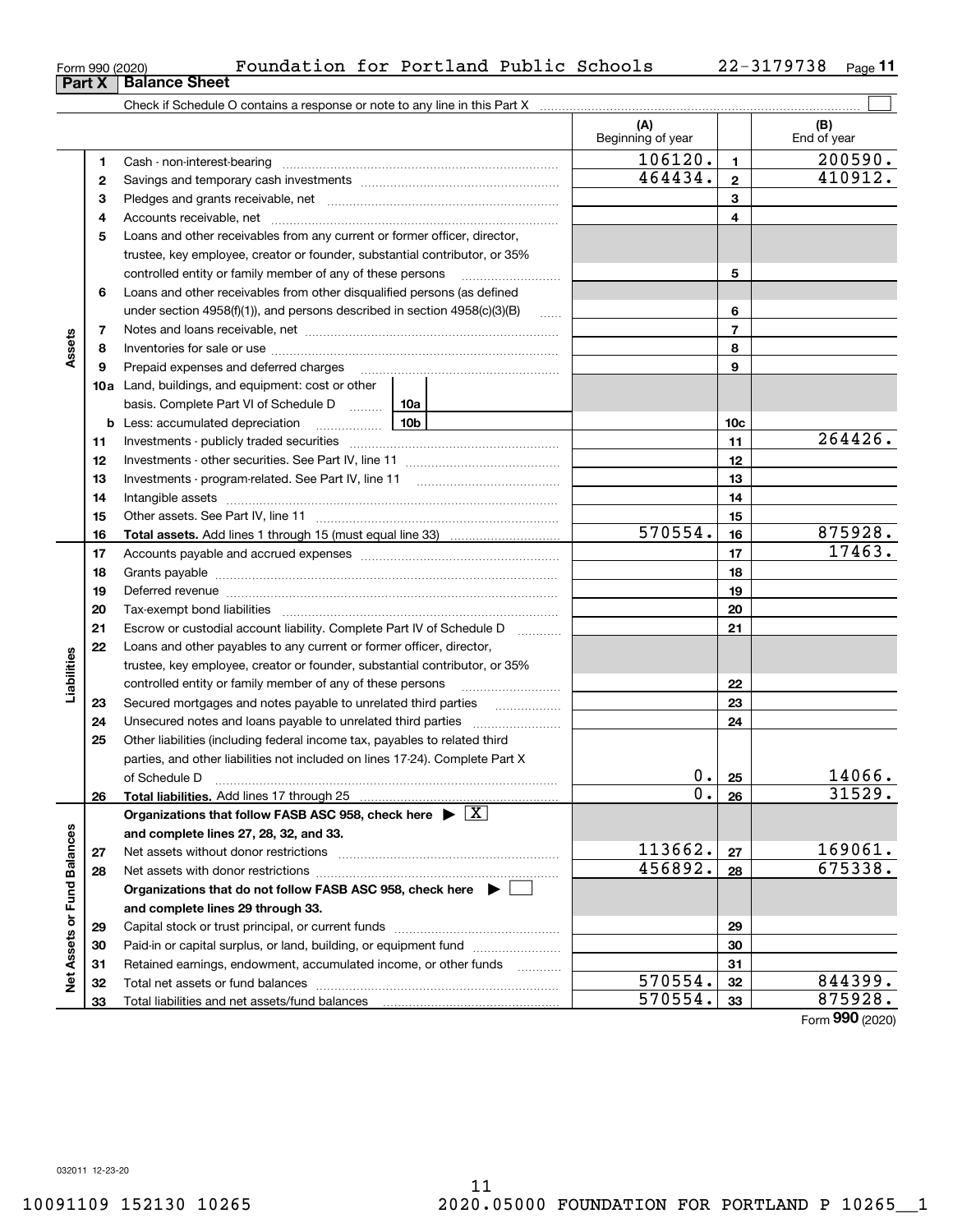|    | Foundation for Portland Public Schools<br>Form 990 (2020)                                                                                                                                                                      | 22-3179738     |                |            | Page $12$ |
|----|--------------------------------------------------------------------------------------------------------------------------------------------------------------------------------------------------------------------------------|----------------|----------------|------------|-----------|
|    | <b>Reconciliation of Net Assets</b><br>Part XI                                                                                                                                                                                 |                |                |            |           |
|    |                                                                                                                                                                                                                                |                |                |            |           |
|    |                                                                                                                                                                                                                                |                |                |            |           |
| 1  | Total revenue (must equal Part VIII, column (A), line 12)                                                                                                                                                                      | 1              |                | 1083826.   |           |
| 2  |                                                                                                                                                                                                                                | $\mathbf{2}$   |                | 831654.    |           |
| з  | Revenue less expenses. Subtract line 2 from line 1                                                                                                                                                                             | 3              |                | 252172.    |           |
| 4  |                                                                                                                                                                                                                                | 4              |                | 570554.    |           |
| 5  |                                                                                                                                                                                                                                | 5              |                |            |           |
| 6  | Donated services and use of facilities [111] Donated and the service of facilities [11] Donated services and use of facilities [11] Donated and the service of the service of the service of the service of the service of the | 6              |                |            |           |
| 7  | Investment expenses www.communication.com/www.communication.com/www.communication.com/www.communication.com                                                                                                                    | $\overline{7}$ |                |            |           |
| 8  | Prior period adjustments                                                                                                                                                                                                       | 8              |                | 21673.     |           |
| 9  | Other changes in net assets or fund balances (explain on Schedule O)                                                                                                                                                           | $\mathbf{Q}$   |                |            | 0.        |
| 10 | Net assets or fund balances at end of year. Combine lines 3 through 9 (must equal Part X, line 32,                                                                                                                             |                |                |            |           |
|    | column (B))                                                                                                                                                                                                                    | 10             |                | 844399.    |           |
|    | Part XII Financial Statements and Reporting                                                                                                                                                                                    |                |                |            |           |
|    |                                                                                                                                                                                                                                |                |                |            |           |
|    |                                                                                                                                                                                                                                |                |                | <b>Yes</b> | <b>No</b> |
| 1  | $\boxed{\mathbf{X}}$ Accrual<br>Accounting method used to prepare the Form 990: <u>June</u> Cash<br>Other                                                                                                                      |                |                |            |           |
|    | If the organization changed its method of accounting from a prior year or checked "Other," explain in Schedule O.                                                                                                              |                |                |            |           |
|    | 2a Were the organization's financial statements compiled or reviewed by an independent accountant?                                                                                                                             |                | 2a             |            | х         |
|    | If "Yes," check a box below to indicate whether the financial statements for the year were compiled or reviewed on a                                                                                                           |                |                |            |           |
|    | separate basis, consolidated basis, or both:                                                                                                                                                                                   |                |                |            |           |
|    | Separate basis<br><b>Consolidated basis</b><br>Both consolidated and separate basis                                                                                                                                            |                |                |            |           |
|    | <b>b</b> Were the organization's financial statements audited by an independent accountant?                                                                                                                                    |                | 2 <sub>b</sub> | Χ          |           |
|    | If "Yes," check a box below to indicate whether the financial statements for the year were audited on a separate basis,                                                                                                        |                |                |            |           |
|    | consolidated basis, or both:                                                                                                                                                                                                   |                |                |            |           |
|    | $\vert X \vert$ Separate basis<br>Consolidated basis<br>Both consolidated and separate basis                                                                                                                                   |                |                |            |           |
|    | c If "Yes" to line 2a or 2b, does the organization have a committee that assumes responsibility for oversight of the audit,                                                                                                    |                |                |            |           |
|    |                                                                                                                                                                                                                                |                | 2c             | х          |           |
|    | If the organization changed either its oversight process or selection process during the tax year, explain on Schedule O.                                                                                                      |                |                |            |           |
|    | 3a As a result of a federal award, was the organization required to undergo an audit or audits as set forth in the Single Audit                                                                                                |                |                |            |           |
|    |                                                                                                                                                                                                                                |                | За             |            | X         |
|    | b If "Yes," did the organization undergo the required audit or audits? If the organization did not undergo the required audit                                                                                                  |                |                |            |           |
|    |                                                                                                                                                                                                                                |                | 3b             | <u>nnn</u> |           |

Form (2020) **990**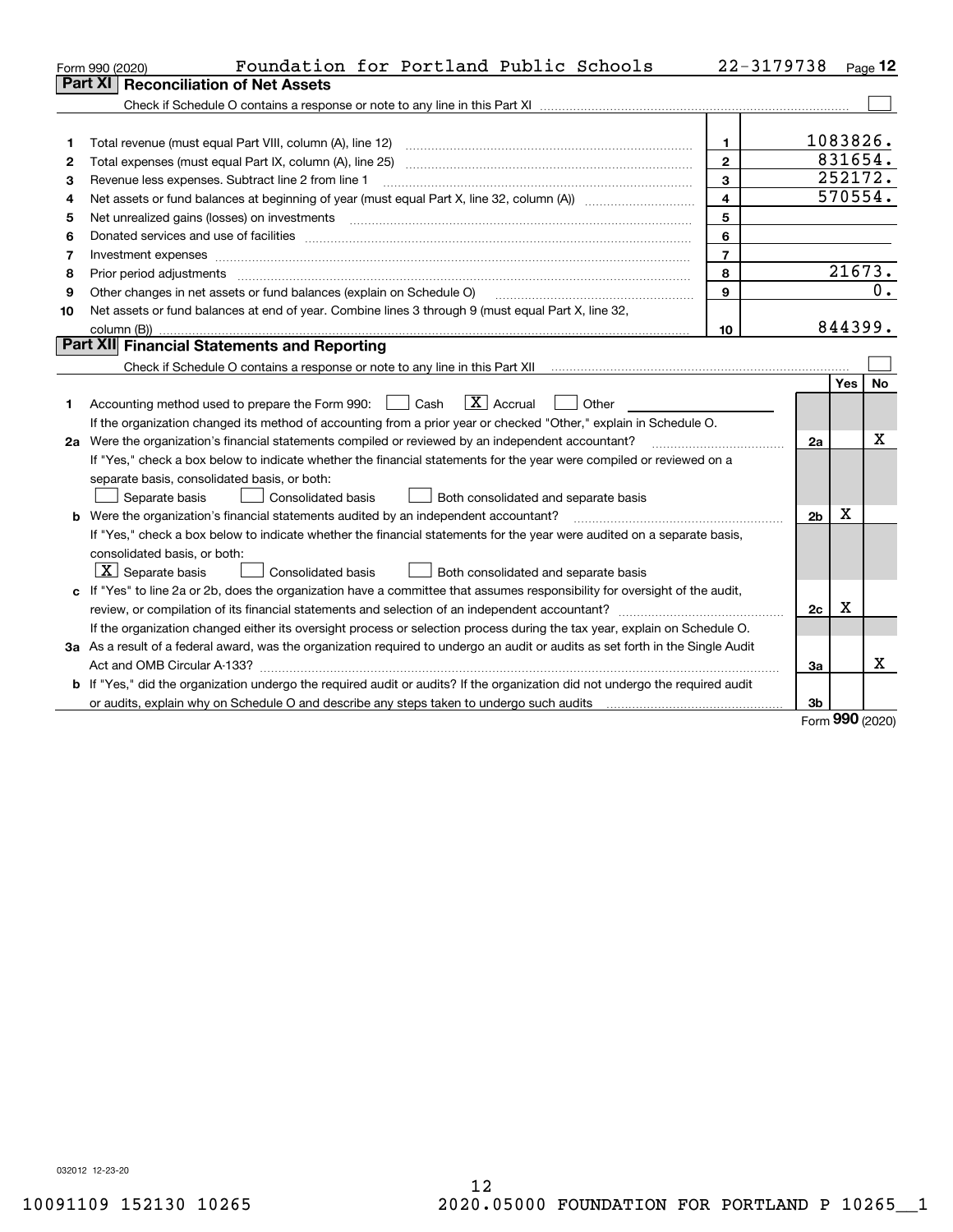Department of the Treasury Internal Revenue Service

|  | (Form 990 or 990-EZ) |  |  |  |  |
|--|----------------------|--|--|--|--|
|--|----------------------|--|--|--|--|

# **Public Charity Status and Public Support**

**Complete if the organization is a section 501(c)(3) organization or a section 4947(a)(1) nonexempt charitable trust. | Attach to Form 990 or Form 990-EZ.** 

|  |  | Go to www.irs.gov/Form990 for instructions and the latest information. |  |  |  |  |
|--|--|------------------------------------------------------------------------|--|--|--|--|
|--|--|------------------------------------------------------------------------|--|--|--|--|

| OMB No. 1545-0047                   |
|-------------------------------------|
| 2020                                |
| <b>Open to Public</b><br>Inspection |

|  |  | Name of the organization |
|--|--|--------------------------|
|  |  |                          |

|        |                                                                                                                           | Name of the organization                                                                                                                                                                                                         |          |                                                       |                             |                                 |                            |  | <b>Employer identification number</b> |  |  |  |
|--------|---------------------------------------------------------------------------------------------------------------------------|----------------------------------------------------------------------------------------------------------------------------------------------------------------------------------------------------------------------------------|----------|-------------------------------------------------------|-----------------------------|---------------------------------|----------------------------|--|---------------------------------------|--|--|--|
|        |                                                                                                                           |                                                                                                                                                                                                                                  |          | Foundation for Portland Public Schools                |                             |                                 |                            |  | 22-3179738                            |  |  |  |
| Part I |                                                                                                                           | Reason for Public Charity Status. (All organizations must complete this part.) See instructions.                                                                                                                                 |          |                                                       |                             |                                 |                            |  |                                       |  |  |  |
|        |                                                                                                                           | The organization is not a private foundation because it is: (For lines 1 through 12, check only one box.)                                                                                                                        |          |                                                       |                             |                                 |                            |  |                                       |  |  |  |
| 1      |                                                                                                                           | A church, convention of churches, or association of churches described in section 170(b)(1)(A)(i).                                                                                                                               |          |                                                       |                             |                                 |                            |  |                                       |  |  |  |
| 2      |                                                                                                                           | A school described in section 170(b)(1)(A)(ii). (Attach Schedule E (Form 990 or 990-EZ).)                                                                                                                                        |          |                                                       |                             |                                 |                            |  |                                       |  |  |  |
| з      |                                                                                                                           | A hospital or a cooperative hospital service organization described in section 170(b)(1)(A)(iii).                                                                                                                                |          |                                                       |                             |                                 |                            |  |                                       |  |  |  |
|        |                                                                                                                           | A medical research organization operated in conjunction with a hospital described in section 170(b)(1)(A)(iii). Enter the hospital's name,                                                                                       |          |                                                       |                             |                                 |                            |  |                                       |  |  |  |
|        | city, and state:                                                                                                          |                                                                                                                                                                                                                                  |          |                                                       |                             |                                 |                            |  |                                       |  |  |  |
| 5.     | An organization operated for the benefit of a college or university owned or operated by a governmental unit described in |                                                                                                                                                                                                                                  |          |                                                       |                             |                                 |                            |  |                                       |  |  |  |
|        |                                                                                                                           | section 170(b)(1)(A)(iv). (Complete Part II.)                                                                                                                                                                                    |          |                                                       |                             |                                 |                            |  |                                       |  |  |  |
| 6      |                                                                                                                           | A federal, state, or local government or governmental unit described in section 170(b)(1)(A)(v).                                                                                                                                 |          |                                                       |                             |                                 |                            |  |                                       |  |  |  |
|        | $7 \times$                                                                                                                | An organization that normally receives a substantial part of its support from a governmental unit or from the general public described in                                                                                        |          |                                                       |                             |                                 |                            |  |                                       |  |  |  |
|        |                                                                                                                           | section 170(b)(1)(A)(vi). (Complete Part II.)                                                                                                                                                                                    |          |                                                       |                             |                                 |                            |  |                                       |  |  |  |
| 8      |                                                                                                                           | A community trust described in section 170(b)(1)(A)(vi). (Complete Part II.)                                                                                                                                                     |          |                                                       |                             |                                 |                            |  |                                       |  |  |  |
| 9      |                                                                                                                           | An agricultural research organization described in section 170(b)(1)(A)(ix) operated in conjunction with a land-grant college                                                                                                    |          |                                                       |                             |                                 |                            |  |                                       |  |  |  |
|        |                                                                                                                           | or university or a non-land-grant college of agriculture (see instructions). Enter the name, city, and state of the college or                                                                                                   |          |                                                       |                             |                                 |                            |  |                                       |  |  |  |
|        |                                                                                                                           | university:                                                                                                                                                                                                                      |          |                                                       |                             |                                 |                            |  |                                       |  |  |  |
| 10     |                                                                                                                           | An organization that normally receives (1) more than 33 1/3% of its support from contributions, membership fees, and gross receipts from                                                                                         |          |                                                       |                             |                                 |                            |  |                                       |  |  |  |
|        |                                                                                                                           | activities related to its exempt functions, subject to certain exceptions; and (2) no more than 33 1/3% of its support from gross investment                                                                                     |          |                                                       |                             |                                 |                            |  |                                       |  |  |  |
|        |                                                                                                                           | income and unrelated business taxable income (less section 511 tax) from businesses acquired by the organization after June 30, 1975.                                                                                            |          |                                                       |                             |                                 |                            |  |                                       |  |  |  |
|        |                                                                                                                           | See section 509(a)(2). (Complete Part III.)                                                                                                                                                                                      |          |                                                       |                             |                                 |                            |  |                                       |  |  |  |
| 11     |                                                                                                                           | An organization organized and operated exclusively to test for public safety. See section 509(a)(4).                                                                                                                             |          |                                                       |                             |                                 |                            |  |                                       |  |  |  |
| 12     |                                                                                                                           | An organization organized and operated exclusively for the benefit of, to perform the functions of, or to carry out the purposes of one or                                                                                       |          |                                                       |                             |                                 |                            |  |                                       |  |  |  |
|        |                                                                                                                           | more publicly supported organizations described in section 509(a)(1) or section 509(a)(2). See section 509(a)(3). Check the box in                                                                                               |          |                                                       |                             |                                 |                            |  |                                       |  |  |  |
|        |                                                                                                                           | lines 12a through 12d that describes the type of supporting organization and complete lines 12e, 12f, and 12g.                                                                                                                   |          |                                                       |                             |                                 |                            |  |                                       |  |  |  |
| а      |                                                                                                                           | Type I. A supporting organization operated, supervised, or controlled by its supported organization(s), typically by giving                                                                                                      |          |                                                       |                             |                                 |                            |  |                                       |  |  |  |
|        |                                                                                                                           | the supported organization(s) the power to regularly appoint or elect a majority of the directors or trustees of the supporting                                                                                                  |          |                                                       |                             |                                 |                            |  |                                       |  |  |  |
|        |                                                                                                                           | organization. You must complete Part IV, Sections A and B.                                                                                                                                                                       |          |                                                       |                             |                                 |                            |  |                                       |  |  |  |
| b      |                                                                                                                           | Type II. A supporting organization supervised or controlled in connection with its supported organization(s), by having                                                                                                          |          |                                                       |                             |                                 |                            |  |                                       |  |  |  |
|        |                                                                                                                           | control or management of the supporting organization vested in the same persons that control or manage the supported                                                                                                             |          |                                                       |                             |                                 |                            |  |                                       |  |  |  |
|        |                                                                                                                           | organization(s). You must complete Part IV, Sections A and C.                                                                                                                                                                    |          |                                                       |                             |                                 |                            |  |                                       |  |  |  |
| с      |                                                                                                                           | Type III functionally integrated. A supporting organization operated in connection with, and functionally integrated with,<br>its supported organization(s) (see instructions). You must complete Part IV, Sections A, D, and E. |          |                                                       |                             |                                 |                            |  |                                       |  |  |  |
| d      |                                                                                                                           | Type III non-functionally integrated. A supporting organization operated in connection with its supported organization(s)                                                                                                        |          |                                                       |                             |                                 |                            |  |                                       |  |  |  |
|        |                                                                                                                           | that is not functionally integrated. The organization generally must satisfy a distribution requirement and an attentiveness                                                                                                     |          |                                                       |                             |                                 |                            |  |                                       |  |  |  |
|        |                                                                                                                           | requirement (see instructions). You must complete Part IV, Sections A and D, and Part V.                                                                                                                                         |          |                                                       |                             |                                 |                            |  |                                       |  |  |  |
| е      |                                                                                                                           | Check this box if the organization received a written determination from the IRS that it is a Type I, Type II, Type III                                                                                                          |          |                                                       |                             |                                 |                            |  |                                       |  |  |  |
|        |                                                                                                                           | functionally integrated, or Type III non-functionally integrated supporting organization.                                                                                                                                        |          |                                                       |                             |                                 |                            |  |                                       |  |  |  |
|        |                                                                                                                           | Enter the number of supported organizations                                                                                                                                                                                      |          |                                                       |                             |                                 |                            |  |                                       |  |  |  |
|        |                                                                                                                           | Provide the following information about the supported organization(s).                                                                                                                                                           |          |                                                       |                             |                                 |                            |  |                                       |  |  |  |
|        |                                                                                                                           | (i) Name of supported                                                                                                                                                                                                            | (ii) EIN | (iii) Type of organization                            | in your governing document? | (iv) Is the organization listed | (v) Amount of monetary     |  | (vi) Amount of other                  |  |  |  |
|        |                                                                                                                           | organization                                                                                                                                                                                                                     |          | (described on lines 1-10<br>above (see instructions)) | Yes                         | No.                             | support (see instructions) |  | support (see instructions)            |  |  |  |
|        |                                                                                                                           |                                                                                                                                                                                                                                  |          |                                                       |                             |                                 |                            |  |                                       |  |  |  |
|        |                                                                                                                           |                                                                                                                                                                                                                                  |          |                                                       |                             |                                 |                            |  |                                       |  |  |  |
|        |                                                                                                                           |                                                                                                                                                                                                                                  |          |                                                       |                             |                                 |                            |  |                                       |  |  |  |
|        |                                                                                                                           |                                                                                                                                                                                                                                  |          |                                                       |                             |                                 |                            |  |                                       |  |  |  |
|        |                                                                                                                           |                                                                                                                                                                                                                                  |          |                                                       |                             |                                 |                            |  |                                       |  |  |  |
|        |                                                                                                                           |                                                                                                                                                                                                                                  |          |                                                       |                             |                                 |                            |  |                                       |  |  |  |
|        |                                                                                                                           |                                                                                                                                                                                                                                  |          |                                                       |                             |                                 |                            |  |                                       |  |  |  |
|        |                                                                                                                           |                                                                                                                                                                                                                                  |          |                                                       |                             |                                 |                            |  |                                       |  |  |  |
|        |                                                                                                                           |                                                                                                                                                                                                                                  |          |                                                       |                             |                                 |                            |  |                                       |  |  |  |
|        |                                                                                                                           |                                                                                                                                                                                                                                  |          |                                                       |                             |                                 |                            |  |                                       |  |  |  |
| Total  |                                                                                                                           |                                                                                                                                                                                                                                  |          |                                                       |                             |                                 |                            |  |                                       |  |  |  |

LHA For Paperwork Reduction Act Notice, see the Instructions for Form 990 or 990-EZ. <sub>032021</sub> o1-25-21 Schedule A (Form 990 or 990-EZ) 2020 13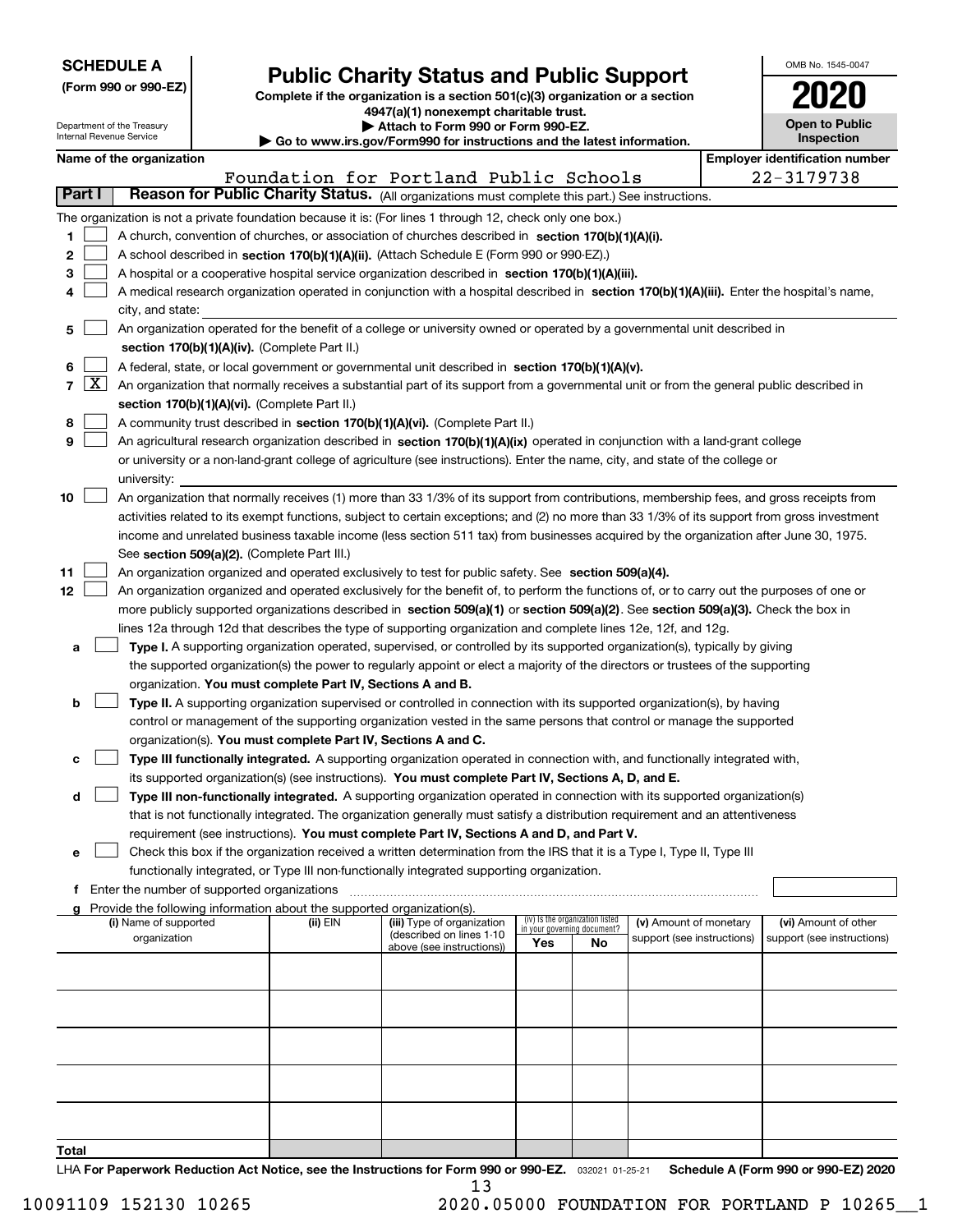#### Schedule A (Form 990 or 990-EZ) 2020  $\,$  **F<code>oundation for Portland Public Schools 22-3179738**  $\,$  **Page 2</code> Part II Support Schedule for Organizations Described in Sections 170(b)(1)(A)(iv) and 170(b)(1)(A)(vi)**

(Complete only if you checked the box on line 5, 7, or 8 of Part I or if the organization failed to qualify under Part III. If the organization fails to qualify under the tests listed below, please complete Part III.)

| <b>Section A. Public Support</b>                                                                                                               |          |          |            |            |                                      |                                          |
|------------------------------------------------------------------------------------------------------------------------------------------------|----------|----------|------------|------------|--------------------------------------|------------------------------------------|
| Calendar year (or fiscal year beginning in) $\blacktriangleright$                                                                              | (a) 2016 | (b) 2017 | $(c)$ 2018 | $(d)$ 2019 | (e) 2020                             | (f) Total                                |
| 1 Gifts, grants, contributions, and                                                                                                            |          |          |            |            |                                      |                                          |
| membership fees received. (Do not                                                                                                              |          |          |            |            |                                      |                                          |
| include any "unusual grants.")                                                                                                                 | 218920.  | 364959.  | 596602.    | 419545.    | 1082115.                             | 2682141.                                 |
| 2 Tax revenues levied for the organ-                                                                                                           |          |          |            |            |                                      |                                          |
| ization's benefit and either paid to                                                                                                           |          |          |            |            |                                      |                                          |
| or expended on its behalf                                                                                                                      |          |          |            |            |                                      |                                          |
| 3 The value of services or facilities                                                                                                          |          |          |            |            |                                      |                                          |
| furnished by a governmental unit to                                                                                                            |          |          |            |            |                                      |                                          |
| the organization without charge                                                                                                                |          |          |            |            |                                      |                                          |
| 4 Total. Add lines 1 through 3                                                                                                                 | 218920.  | 364959.  | 596602.    | 419545.    | 1082115.                             | 2682141.                                 |
| 5 The portion of total contributions                                                                                                           |          |          |            |            |                                      |                                          |
| by each person (other than a                                                                                                                   |          |          |            |            |                                      |                                          |
| governmental unit or publicly                                                                                                                  |          |          |            |            |                                      |                                          |
| supported organization) included                                                                                                               |          |          |            |            |                                      |                                          |
| on line 1 that exceeds 2% of the                                                                                                               |          |          |            |            |                                      |                                          |
| amount shown on line 11,                                                                                                                       |          |          |            |            |                                      |                                          |
| column (f)                                                                                                                                     |          |          |            |            |                                      |                                          |
| 6 Public support. Subtract line 5 from line 4.                                                                                                 |          |          |            |            |                                      | 2682141.                                 |
| <b>Section B. Total Support</b>                                                                                                                |          |          |            |            |                                      |                                          |
| Calendar year (or fiscal year beginning in)                                                                                                    | (a) 2016 | (b) 2017 | $(c)$ 2018 | $(d)$ 2019 | (e) 2020                             | (f) Total                                |
| <b>7</b> Amounts from line 4                                                                                                                   | 218920.  | 364959.  | 596602.    | 419545.    | 1082115.                             | 2682141.                                 |
| 8 Gross income from interest,                                                                                                                  |          |          |            |            |                                      |                                          |
| dividends, payments received on                                                                                                                |          |          |            |            |                                      |                                          |
| securities loans, rents, royalties,                                                                                                            |          |          |            |            |                                      |                                          |
| and income from similar sources                                                                                                                |          |          |            | 1902.      | 343.                                 | 2245.                                    |
| <b>9</b> Net income from unrelated business                                                                                                    |          |          |            |            |                                      |                                          |
| activities, whether or not the                                                                                                                 |          |          |            |            |                                      |                                          |
| business is regularly carried on                                                                                                               |          |          |            |            |                                      |                                          |
| 10 Other income. Do not include gain                                                                                                           |          |          |            |            |                                      |                                          |
| or loss from the sale of capital                                                                                                               |          |          |            |            |                                      |                                          |
| assets (Explain in Part VI.)                                                                                                                   |          |          |            |            | 1368.                                | 1368.                                    |
| 11 Total support. Add lines 7 through 10                                                                                                       |          |          |            |            |                                      | 2685754.                                 |
| <b>12</b> Gross receipts from related activities, etc. (see instructions)                                                                      |          |          |            |            | 12                                   |                                          |
| 13 First 5 years. If the Form 990 is for the organization's first, second, third, fourth, or fifth tax year as a section 501(c)(3)             |          |          |            |            |                                      |                                          |
|                                                                                                                                                |          |          |            |            |                                      |                                          |
| <b>Section C. Computation of Public Support Percentage</b>                                                                                     |          |          |            |            |                                      |                                          |
| 14 Public support percentage for 2020 (line 6, column (f), divided by line 11, column (f) <i>mummumumum</i>                                    |          |          |            |            | 14                                   | 99.87<br>%                               |
|                                                                                                                                                |          |          |            |            | 15                                   | 100.00<br>%                              |
| 16a 33 1/3% support test - 2020. If the organization did not check the box on line 13, and line 14 is 33 1/3% or more, check this box and      |          |          |            |            |                                      |                                          |
| stop here. The organization qualifies as a publicly supported organization                                                                     |          |          |            |            |                                      | $\blacktriangleright$ $\boxed{\text{X}}$ |
| b 33 1/3% support test - 2019. If the organization did not check a box on line 13 or 16a, and line 15 is 33 1/3% or more, check this box       |          |          |            |            |                                      |                                          |
| and stop here. The organization qualifies as a publicly supported organization                                                                 |          |          |            |            |                                      |                                          |
| 17a 10% -facts-and-circumstances test - 2020. If the organization did not check a box on line 13, 16a, or 16b, and line 14 is 10% or more,     |          |          |            |            |                                      |                                          |
| and if the organization meets the facts-and-circumstances test, check this box and stop here. Explain in Part VI how the organization          |          |          |            |            |                                      |                                          |
| meets the facts-and-circumstances test. The organization qualifies as a publicly supported organization                                        |          |          |            |            |                                      |                                          |
| <b>b 10% -facts-and-circumstances test - 2019.</b> If the organization did not check a box on line 13, 16a, 16b, or 17a, and line 15 is 10% or |          |          |            |            |                                      |                                          |
| more, and if the organization meets the facts-and-circumstances test, check this box and stop here. Explain in Part VI how the                 |          |          |            |            |                                      |                                          |
| organization meets the facts-and-circumstances test. The organization qualifies as a publicly supported organization                           |          |          |            |            |                                      |                                          |
| 18 Private foundation. If the organization did not check a box on line 13, 16a, 16b, 17a, or 17b, check this box and see instructions          |          |          |            |            |                                      |                                          |
|                                                                                                                                                |          |          |            |            | Schedule A (Form 990 or 990-F7) 2020 |                                          |

**Schedule A (Form 990 or 990-EZ) 2020**

032022 01-25-21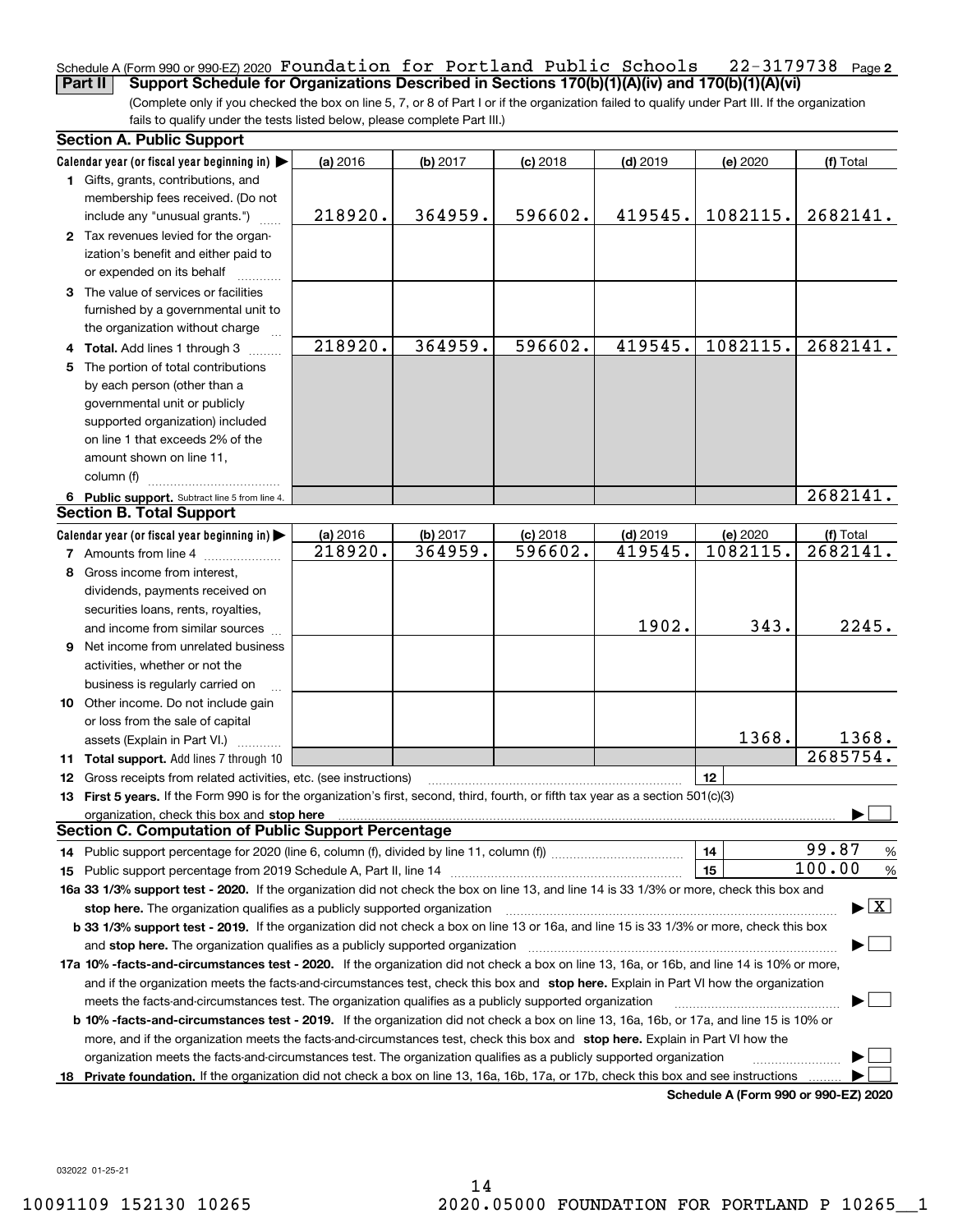#### Schedule A (Form 990 or 990-EZ) 2020  $\,$  **F<code>oundation for Portland Public Schools 22-3179738**  $\,$  **Page 3</code> Part III Support Schedule for Organizations Described in Section 509(a)(2)**

(Complete only if you checked the box on line 10 of Part I or if the organization failed to qualify under Part II. If the organization fails to qualify under the tests listed below, please complete Part II.)

|    | <b>Section A. Public Support</b>                                                                                                                                                                                                      |          |          |            |            |                                      |           |
|----|---------------------------------------------------------------------------------------------------------------------------------------------------------------------------------------------------------------------------------------|----------|----------|------------|------------|--------------------------------------|-----------|
|    | Calendar year (or fiscal year beginning in) $\blacktriangleright$                                                                                                                                                                     | (a) 2016 | (b) 2017 | $(c)$ 2018 | $(d)$ 2019 | (e) 2020                             | (f) Total |
|    | 1 Gifts, grants, contributions, and                                                                                                                                                                                                   |          |          |            |            |                                      |           |
|    | membership fees received. (Do not                                                                                                                                                                                                     |          |          |            |            |                                      |           |
|    | include any "unusual grants.")                                                                                                                                                                                                        |          |          |            |            |                                      |           |
|    | 2 Gross receipts from admissions,<br>merchandise sold or services per-<br>formed, or facilities furnished in<br>any activity that is related to the<br>organization's tax-exempt purpose                                              |          |          |            |            |                                      |           |
|    | 3 Gross receipts from activities that<br>are not an unrelated trade or bus-<br>iness under section 513                                                                                                                                |          |          |            |            |                                      |           |
|    | 4 Tax revenues levied for the organ-<br>ization's benefit and either paid to                                                                                                                                                          |          |          |            |            |                                      |           |
|    | or expended on its behalf<br>.                                                                                                                                                                                                        |          |          |            |            |                                      |           |
|    | 5 The value of services or facilities                                                                                                                                                                                                 |          |          |            |            |                                      |           |
|    | furnished by a governmental unit to                                                                                                                                                                                                   |          |          |            |            |                                      |           |
|    | the organization without charge                                                                                                                                                                                                       |          |          |            |            |                                      |           |
|    | <b>6 Total.</b> Add lines 1 through 5                                                                                                                                                                                                 |          |          |            |            |                                      |           |
|    | 7a Amounts included on lines 1, 2, and                                                                                                                                                                                                |          |          |            |            |                                      |           |
|    | 3 received from disqualified persons<br><b>b</b> Amounts included on lines 2 and 3 received                                                                                                                                           |          |          |            |            |                                      |           |
|    | from other than disqualified persons that                                                                                                                                                                                             |          |          |            |            |                                      |           |
|    | exceed the greater of \$5,000 or 1% of the<br>amount on line 13 for the year                                                                                                                                                          |          |          |            |            |                                      |           |
|    | c Add lines 7a and 7b                                                                                                                                                                                                                 |          |          |            |            |                                      |           |
|    | 8 Public support. (Subtract line 7c from line 6.)                                                                                                                                                                                     |          |          |            |            |                                      |           |
|    | <b>Section B. Total Support</b>                                                                                                                                                                                                       |          |          |            |            |                                      |           |
|    | Calendar year (or fiscal year beginning in) $\blacktriangleright$                                                                                                                                                                     | (a) 2016 | (b) 2017 | $(c)$ 2018 | $(d)$ 2019 | (e) 2020                             | (f) Total |
|    | 9 Amounts from line 6                                                                                                                                                                                                                 |          |          |            |            |                                      |           |
|    | 10a Gross income from interest,<br>dividends, payments received on<br>securities loans, rents, royalties,<br>and income from similar sources                                                                                          |          |          |            |            |                                      |           |
|    | <b>b</b> Unrelated business taxable income                                                                                                                                                                                            |          |          |            |            |                                      |           |
|    | (less section 511 taxes) from businesses                                                                                                                                                                                              |          |          |            |            |                                      |           |
|    | acquired after June 30, 1975                                                                                                                                                                                                          |          |          |            |            |                                      |           |
|    | c Add lines 10a and 10b<br>11 Net income from unrelated business<br>activities not included in line 10b,<br>whether or not the business is<br>regularly carried on                                                                    |          |          |            |            |                                      |           |
|    | <b>12</b> Other income. Do not include gain<br>or loss from the sale of capital<br>assets (Explain in Part VI.)                                                                                                                       |          |          |            |            |                                      |           |
|    | <b>13</b> Total support. (Add lines 9, 10c, 11, and 12.)                                                                                                                                                                              |          |          |            |            |                                      |           |
|    | 14 First 5 years. If the Form 990 is for the organization's first, second, third, fourth, or fifth tax year as a section 501(c)(3) organization,                                                                                      |          |          |            |            |                                      |           |
|    |                                                                                                                                                                                                                                       |          |          |            |            |                                      |           |
|    | <b>Section C. Computation of Public Support Percentage</b>                                                                                                                                                                            |          |          |            |            |                                      |           |
|    | 15 Public support percentage for 2020 (line 8, column (f), divided by line 13, column (f))                                                                                                                                            |          |          |            |            | 15                                   | %         |
|    | 16 Public support percentage from 2019 Schedule A, Part III, line 15<br><b>Section D. Computation of Investment Income Percentage</b>                                                                                                 |          |          |            |            | 16                                   | %         |
|    |                                                                                                                                                                                                                                       |          |          |            |            | 17                                   |           |
|    | 17 Investment income percentage for 2020 (line 10c, column (f), divided by line 13, column (f))                                                                                                                                       |          |          |            |            | 18                                   | %         |
|    | <b>18</b> Investment income percentage from <b>2019</b> Schedule A, Part III, line 17<br>19a 33 1/3% support tests - 2020. If the organization did not check the box on line 14, and line 15 is more than 33 1/3%, and line 17 is not |          |          |            |            |                                      | %         |
|    | more than 33 1/3%, check this box and stop here. The organization qualifies as a publicly supported organization                                                                                                                      |          |          |            |            |                                      | ▶         |
|    | b 33 1/3% support tests - 2019. If the organization did not check a box on line 14 or line 19a, and line 16 is more than 33 1/3%, and                                                                                                 |          |          |            |            |                                      |           |
|    | line 18 is not more than 33 1/3%, check this box and stop here. The organization qualifies as a publicly supported organization                                                                                                       |          |          |            |            |                                      |           |
| 20 | Private foundation. If the organization did not check a box on line 14, 19a, or 19b, check this box and see instructions                                                                                                              |          |          |            |            | .                                    |           |
|    | 032023 01-25-21                                                                                                                                                                                                                       |          |          |            |            | Schedule A (Form 990 or 990-EZ) 2020 |           |

15

10091109 152130 10265 2020.05000 FOUNDATION FOR PORTLAND P 10265\_\_1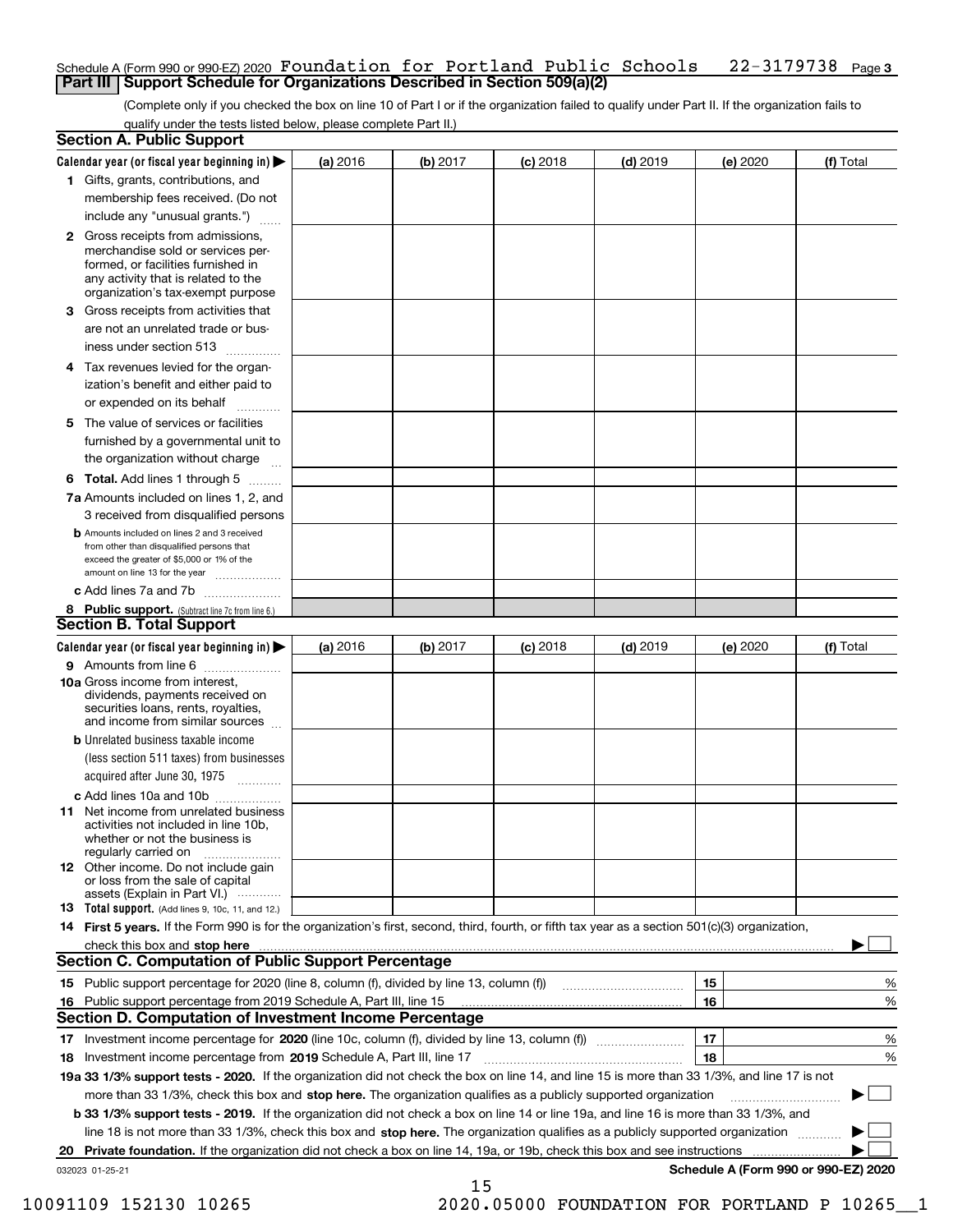### Schedule A (Form 990 or 990-EZ) 2020 <code>Foundation for Portland Public Schools 22-3179738</code> Page 4 **Part IV Supporting Organizations**

(Complete only if you checked a box in line 12 on Part I. If you checked box 12a, Part I, complete Sections A and B. If you checked box 12b, Part I, complete Sections A and C. If you checked box 12c, Part I, complete Sections A, D, and E. If you checked box 12d, Part I, complete Sections A and D, and complete Part V.)

#### **Section A. All Supporting Organizations**

- **1** Are all of the organization's supported organizations listed by name in the organization's governing documents? If "No," describe in **Part VI** how the supported organizations are designated. If designated by *class or purpose, describe the designation. If historic and continuing relationship, explain.*
- **2** Did the organization have any supported organization that does not have an IRS determination of status under section 509(a)(1) or (2)? If "Yes," explain in Part VI how the organization determined that the supported *organization was described in section 509(a)(1) or (2).*
- **3a** Did the organization have a supported organization described in section 501(c)(4), (5), or (6)? If "Yes," answer *lines 3b and 3c below.*
- **b** Did the organization confirm that each supported organization qualified under section 501(c)(4), (5), or (6) and satisfied the public support tests under section 509(a)(2)? If "Yes," describe in **Part VI** when and how the *organization made the determination.*
- **c**Did the organization ensure that all support to such organizations was used exclusively for section 170(c)(2)(B) purposes? If "Yes," explain in **Part VI** what controls the organization put in place to ensure such use.
- **4a***If* Was any supported organization not organized in the United States ("foreign supported organization")? *"Yes," and if you checked box 12a or 12b in Part I, answer lines 4b and 4c below.*
- **b** Did the organization have ultimate control and discretion in deciding whether to make grants to the foreign supported organization? If "Yes," describe in **Part VI** how the organization had such control and discretion *despite being controlled or supervised by or in connection with its supported organizations.*
- **c** Did the organization support any foreign supported organization that does not have an IRS determination under sections 501(c)(3) and 509(a)(1) or (2)? If "Yes," explain in **Part VI** what controls the organization used *to ensure that all support to the foreign supported organization was used exclusively for section 170(c)(2)(B) purposes.*
- **5a** Did the organization add, substitute, or remove any supported organizations during the tax year? If "Yes," answer lines 5b and 5c below (if applicable). Also, provide detail in **Part VI,** including (i) the names and EIN *numbers of the supported organizations added, substituted, or removed; (ii) the reasons for each such action; (iii) the authority under the organization's organizing document authorizing such action; and (iv) how the action was accomplished (such as by amendment to the organizing document).*
- **b** Type I or Type II only. Was any added or substituted supported organization part of a class already designated in the organization's organizing document?
- **cSubstitutions only.**  Was the substitution the result of an event beyond the organization's control?
- **6** Did the organization provide support (whether in the form of grants or the provision of services or facilities) to **Part VI.** *If "Yes," provide detail in* support or benefit one or more of the filing organization's supported organizations? anyone other than (i) its supported organizations, (ii) individuals that are part of the charitable class benefited by one or more of its supported organizations, or (iii) other supporting organizations that also
- **7**Did the organization provide a grant, loan, compensation, or other similar payment to a substantial contributor *If "Yes," complete Part I of Schedule L (Form 990 or 990-EZ).* regard to a substantial contributor? (as defined in section 4958(c)(3)(C)), a family member of a substantial contributor, or a 35% controlled entity with
- **8** Did the organization make a loan to a disqualified person (as defined in section 4958) not described in line 7? *If "Yes," complete Part I of Schedule L (Form 990 or 990-EZ).*
- **9a** Was the organization controlled directly or indirectly at any time during the tax year by one or more in section 509(a)(1) or (2))? If "Yes," *provide detail in* <code>Part VI.</code> disqualified persons, as defined in section 4946 (other than foundation managers and organizations described
- **b** Did one or more disqualified persons (as defined in line 9a) hold a controlling interest in any entity in which the supporting organization had an interest? If "Yes," provide detail in P**art VI**.
- **c**Did a disqualified person (as defined in line 9a) have an ownership interest in, or derive any personal benefit from, assets in which the supporting organization also had an interest? If "Yes," provide detail in P**art VI.**
- **10a** Was the organization subject to the excess business holdings rules of section 4943 because of section supporting organizations)? If "Yes," answer line 10b below. 4943(f) (regarding certain Type II supporting organizations, and all Type III non-functionally integrated
- **b** Did the organization have any excess business holdings in the tax year? (Use Schedule C, Form 4720, to *determine whether the organization had excess business holdings.)*

16

032024 01-25-21

**10a10bSchedule A (Form 990 or 990-EZ) 2020**

**YesNo**

**1**

**2**

**3a**

**3b**

**3c**

**4a**

**4b**

**4c**

**5a**

**5b5c**

**6**

**7**

**8**

**9a**

**9b**

**9c**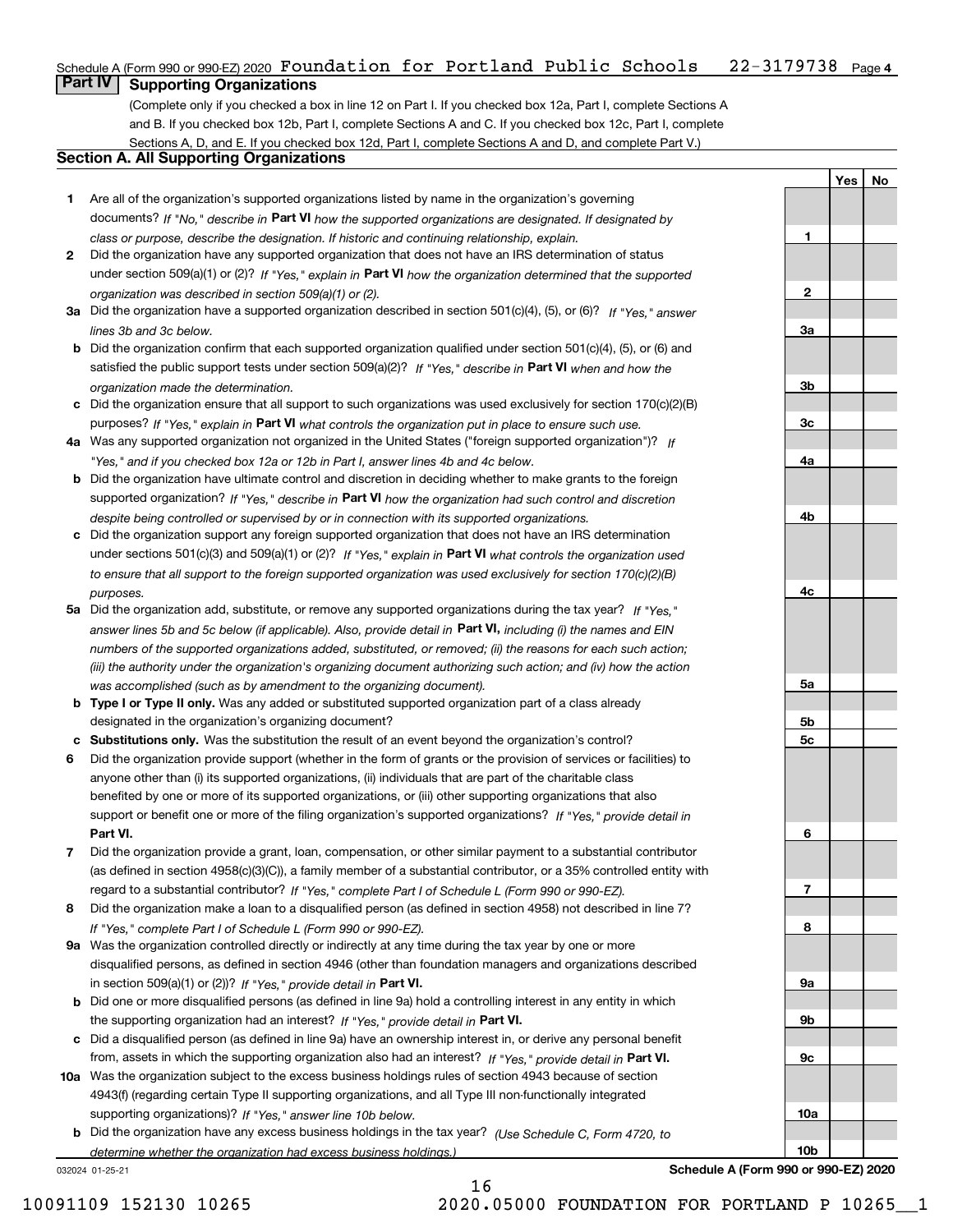#### 22-3179738 Page 5 Schedule A (Form 990 or 990 EZ) 2020 <code>Foundation for Portland Public Schools 22-3179738</code> Page **Part IV Supporting Organizations** *(continued)*

|              |                                                                                                                                                                                                                                                                                                                                                                                                                                                                                                                                                                                                                                                      |                 | Yes        | No        |
|--------------|------------------------------------------------------------------------------------------------------------------------------------------------------------------------------------------------------------------------------------------------------------------------------------------------------------------------------------------------------------------------------------------------------------------------------------------------------------------------------------------------------------------------------------------------------------------------------------------------------------------------------------------------------|-----------------|------------|-----------|
| 11           | Has the organization accepted a gift or contribution from any of the following persons?                                                                                                                                                                                                                                                                                                                                                                                                                                                                                                                                                              |                 |            |           |
|              | a A person who directly or indirectly controls, either alone or together with persons described in lines 11b and                                                                                                                                                                                                                                                                                                                                                                                                                                                                                                                                     |                 |            |           |
|              | 11c below, the governing body of a supported organization?                                                                                                                                                                                                                                                                                                                                                                                                                                                                                                                                                                                           | 11a             |            |           |
|              | <b>b</b> A family member of a person described in line 11a above?                                                                                                                                                                                                                                                                                                                                                                                                                                                                                                                                                                                    | 11 <sub>b</sub> |            |           |
|              | c A 35% controlled entity of a person described in line 11a or 11b above? If "Yes" to line 11a, 11b, or 11c, provide                                                                                                                                                                                                                                                                                                                                                                                                                                                                                                                                 |                 |            |           |
|              | detail in Part VI.                                                                                                                                                                                                                                                                                                                                                                                                                                                                                                                                                                                                                                   | 11c             |            |           |
|              | <b>Section B. Type I Supporting Organizations</b>                                                                                                                                                                                                                                                                                                                                                                                                                                                                                                                                                                                                    |                 |            |           |
|              |                                                                                                                                                                                                                                                                                                                                                                                                                                                                                                                                                                                                                                                      |                 | <b>Yes</b> | No.       |
| 1            | Did the governing body, members of the governing body, officers acting in their official capacity, or membership of one or<br>more supported organizations have the power to regularly appoint or elect at least a majority of the organization's officers,<br>directors, or trustees at all times during the tax year? If "No," describe in Part VI how the supported organization(s)<br>effectively operated, supervised, or controlled the organization's activities. If the organization had more than one supported<br>organization, describe how the powers to appoint and/or remove officers, directors, or trustees were allocated among the |                 |            |           |
|              | supported organizations and what conditions or restrictions, if any, applied to such powers during the tax year.                                                                                                                                                                                                                                                                                                                                                                                                                                                                                                                                     |                 |            |           |
| $\mathbf{2}$ | Did the organization operate for the benefit of any supported organization other than the supported                                                                                                                                                                                                                                                                                                                                                                                                                                                                                                                                                  |                 |            |           |
|              | organization(s) that operated, supervised, or controlled the supporting organization? If "Yes," explain in                                                                                                                                                                                                                                                                                                                                                                                                                                                                                                                                           |                 |            |           |
|              | <b>Part VI</b> how providing such benefit carried out the purposes of the supported organization(s) that operated,                                                                                                                                                                                                                                                                                                                                                                                                                                                                                                                                   |                 |            |           |
|              | supervised, or controlled the supporting organization.                                                                                                                                                                                                                                                                                                                                                                                                                                                                                                                                                                                               | 2               |            |           |
|              | <b>Section C. Type II Supporting Organizations</b>                                                                                                                                                                                                                                                                                                                                                                                                                                                                                                                                                                                                   |                 |            |           |
|              |                                                                                                                                                                                                                                                                                                                                                                                                                                                                                                                                                                                                                                                      |                 | Yes        | <b>No</b> |
| 1            | Were a majority of the organization's directors or trustees during the tax year also a majority of the directors                                                                                                                                                                                                                                                                                                                                                                                                                                                                                                                                     |                 |            |           |
|              | or trustees of each of the organization's supported organization(s)? If "No," describe in Part VI how control                                                                                                                                                                                                                                                                                                                                                                                                                                                                                                                                        |                 |            |           |
|              | or management of the supporting organization was vested in the same persons that controlled or managed                                                                                                                                                                                                                                                                                                                                                                                                                                                                                                                                               |                 |            |           |
|              | the supported organization(s).                                                                                                                                                                                                                                                                                                                                                                                                                                                                                                                                                                                                                       |                 |            |           |
|              | Section D. All Type III Supporting Organizations                                                                                                                                                                                                                                                                                                                                                                                                                                                                                                                                                                                                     |                 |            |           |
|              |                                                                                                                                                                                                                                                                                                                                                                                                                                                                                                                                                                                                                                                      |                 | Yes        | No.       |
|              |                                                                                                                                                                                                                                                                                                                                                                                                                                                                                                                                                                                                                                                      |                 |            |           |

|              |                                                                                                                        |   | . |  |
|--------------|------------------------------------------------------------------------------------------------------------------------|---|---|--|
|              | Did the organization provide to each of its supported organizations, by the last day of the fifth month of the         |   |   |  |
|              | organization's tax year, (i) a written notice describing the type and amount of support provided during the prior tax  |   |   |  |
|              | year, (ii) a copy of the Form 990 that was most recently filed as of the date of notification, and (iii) copies of the |   |   |  |
|              | organization's governing documents in effect on the date of notification, to the extent not previously provided?       |   |   |  |
| $\mathbf{2}$ | Were any of the organization's officers, directors, or trustees either (i) appointed or elected by the supported       |   |   |  |
|              | organization(s) or (ii) serving on the governing body of a supported organization? If "No," explain in Part VI how     |   |   |  |
|              | the organization maintained a close and continuous working relationship with the supported organization(s).            | 2 |   |  |
| 3            | By reason of the relationship described in line 2, above, did the organization's supported organizations have a        |   |   |  |
|              | significant voice in the organization's investment policies and in directing the use of the organization's             |   |   |  |
|              | income or assets at all times during the tax year? If "Yes," describe in Part VI the role the organization's           |   |   |  |
|              | supported organizations played in this regard.                                                                         | з |   |  |

# *supported organizations played in this regard.* **Section E. Type III Functionally Integrated Supporting Organizations**

|  | Check the box next to the method that the organization used to satisfy the Integral Part Test during the year (see instructions). |  |  |  |
|--|-----------------------------------------------------------------------------------------------------------------------------------|--|--|--|
|--|-----------------------------------------------------------------------------------------------------------------------------------|--|--|--|

- **a**The organization satisfied the Activities Test. *Complete* line 2 below.  $\mathcal{L}^{\text{max}}$
- **b**The organization is the parent of each of its supported organizations. *Complete* line 3 *below.*  $\mathcal{L}^{\text{max}}$

|  |  | c $\Box$ The organization supported a governmental entity. Describe in Part VI how you supported a governmental entity (see instructions). |  |  |  |  |
|--|--|--------------------------------------------------------------------------------------------------------------------------------------------|--|--|--|--|
|--|--|--------------------------------------------------------------------------------------------------------------------------------------------|--|--|--|--|

17

- **2Answer lines 2a and 2b below. Yes No** Activities Test.
- **a** Did substantially all of the organization's activities during the tax year directly further the exempt purposes of the supported organization(s) to which the organization was responsive? If "Yes," then in **Part VI identify those supported organizations and explain**  *how these activities directly furthered their exempt purposes, how the organization was responsive to those supported organizations, and how the organization determined that these activities constituted substantially all of its activities.*
- **b** Did the activities described in line 2a, above, constitute activities that, but for the organization's involvement, **Part VI**  *the reasons for the organization's position that its supported organization(s) would have engaged in* one or more of the organization's supported organization(s) would have been engaged in? If "Yes," e*xplain in these activities but for the organization's involvement.*
- **3** Parent of Supported Organizations. Answer lines 3a and 3b below.

**a** Did the organization have the power to regularly appoint or elect a majority of the officers, directors, or trustees of each of the supported organizations? If "Yes" or "No" provide details in P**art VI.** 

**b** Did the organization exercise a substantial degree of direction over the policies, programs, and activities of each of its supported organizations? If "Yes," describe in Part VI the role played by the organization in this regard.

032025 01-25-21

**Schedule A (Form 990 or 990-EZ) 2020**

**2a**

**2b**

**3a**

**3b**

10091109 152130 10265 2020.05000 FOUNDATION FOR PORTLAND P 10265\_\_1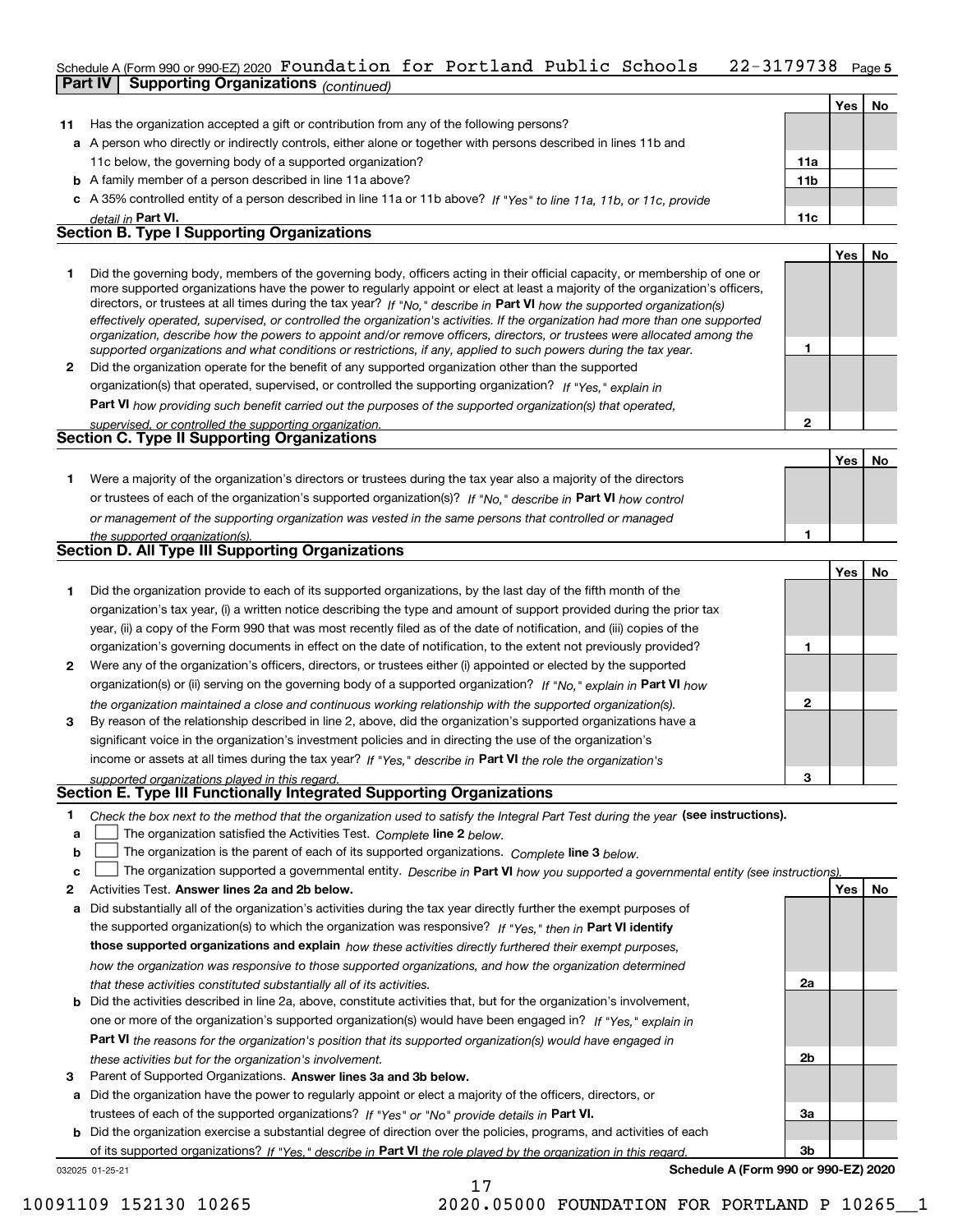|                | Schedule A (Form 990 or 990-EZ) 2020 Foundation for Portland Public Schools                                                                    |                |                | 22-3179738<br>Page 6           |
|----------------|------------------------------------------------------------------------------------------------------------------------------------------------|----------------|----------------|--------------------------------|
| <b>Part V</b>  | Type III Non-Functionally Integrated 509(a)(3) Supporting Organizations                                                                        |                |                |                                |
| 1              | Check here if the organization satisfied the Integral Part Test as a qualifying trust on Nov. 20, 1970 (explain in Part VI). See instructions. |                |                |                                |
|                | All other Type III non-functionally integrated supporting organizations must complete Sections A through E.                                    |                |                |                                |
|                | Section A - Adjusted Net Income                                                                                                                |                | (A) Prior Year | (B) Current Year<br>(optional) |
| 1              | Net short-term capital gain                                                                                                                    | 1              |                |                                |
| 2              | Recoveries of prior-year distributions                                                                                                         | $\mathbf{2}$   |                |                                |
| 3              | Other gross income (see instructions)                                                                                                          | 3              |                |                                |
| 4              | Add lines 1 through 3.                                                                                                                         | 4              |                |                                |
| 5              | Depreciation and depletion                                                                                                                     | 5              |                |                                |
| 6              | Portion of operating expenses paid or incurred for production or                                                                               |                |                |                                |
|                | collection of gross income or for management, conservation, or                                                                                 |                |                |                                |
|                | maintenance of property held for production of income (see instructions)                                                                       | 6              |                |                                |
| 7              | Other expenses (see instructions)                                                                                                              | 7              |                |                                |
| 8              | Adjusted Net Income (subtract lines 5, 6, and 7 from line 4)                                                                                   | 8              |                |                                |
|                | <b>Section B - Minimum Asset Amount</b>                                                                                                        |                | (A) Prior Year | (B) Current Year<br>(optional) |
| 1              | Aggregate fair market value of all non-exempt-use assets (see                                                                                  |                |                |                                |
|                | instructions for short tax year or assets held for part of year):                                                                              |                |                |                                |
|                | a Average monthly value of securities                                                                                                          | 1a             |                |                                |
|                | <b>b</b> Average monthly cash balances                                                                                                         | 1b             |                |                                |
|                | c Fair market value of other non-exempt-use assets                                                                                             | 1c             |                |                                |
|                | d Total (add lines 1a, 1b, and 1c)                                                                                                             | 1d             |                |                                |
|                | e Discount claimed for blockage or other factors                                                                                               |                |                |                                |
|                | (explain in detail in Part VI):                                                                                                                |                |                |                                |
| 2              | Acquisition indebtedness applicable to non-exempt-use assets                                                                                   | $\mathbf{2}$   |                |                                |
| 3              | Subtract line 2 from line 1d.                                                                                                                  | 3              |                |                                |
| 4              | Cash deemed held for exempt use. Enter 0.015 of line 3 (for greater amount,                                                                    |                |                |                                |
|                | see instructions).                                                                                                                             | 4              |                |                                |
| 5              | Net value of non-exempt-use assets (subtract line 4 from line 3)                                                                               | 5              |                |                                |
| 6              | Multiply line 5 by 0.035.                                                                                                                      | 6              |                |                                |
| 7              | Recoveries of prior-year distributions                                                                                                         | $\overline{7}$ |                |                                |
| 8              | Minimum Asset Amount (add line 7 to line 6)                                                                                                    | 8              |                |                                |
|                | <b>Section C - Distributable Amount</b>                                                                                                        |                |                | <b>Current Year</b>            |
|                | Adjusted net income for prior year (from Section A, line 8, column A)                                                                          | 1              |                |                                |
| 2              | Enter 0.85 of line 1.                                                                                                                          | 2              |                |                                |
| 3              | Minimum asset amount for prior year (from Section B, line 8, column A)                                                                         | 3              |                |                                |
| 4              | Enter greater of line 2 or line 3.                                                                                                             | 4              |                |                                |
| 5              | Income tax imposed in prior year                                                                                                               | 5              |                |                                |
| 6              | Distributable Amount. Subtract line 5 from line 4, unless subject to                                                                           |                |                |                                |
|                | emergency temporary reduction (see instructions).                                                                                              | 6              |                |                                |
| $\overline{7}$ | Check here if the current year is the organization's first as a non-functionally integrated Type III supporting organization (see              |                |                |                                |
|                |                                                                                                                                                |                |                |                                |

instructions).

**Schedule A (Form 990 or 990-EZ) 2020**

032026 01-25-21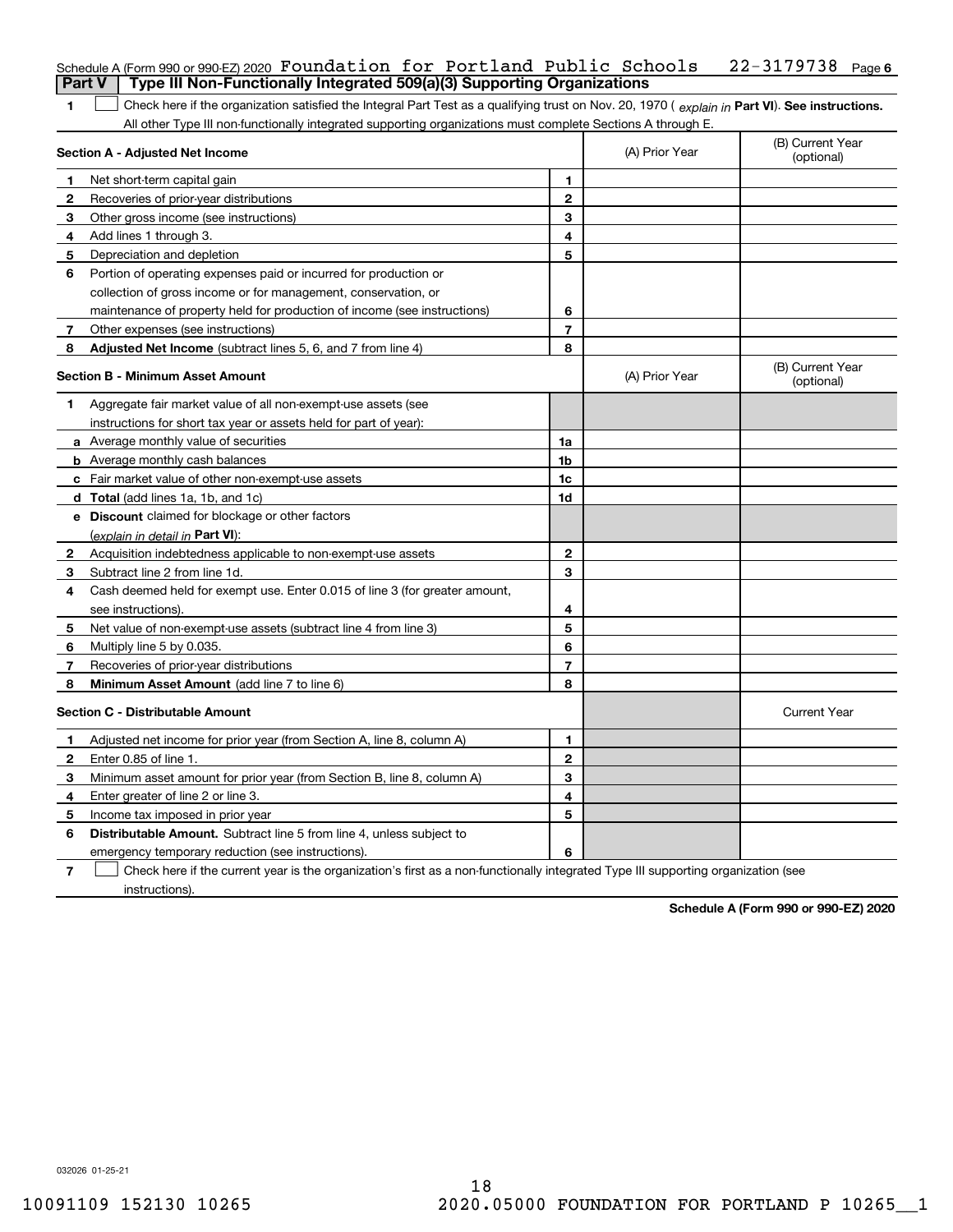## Schedule A (Form 990 or 990-EZ) 2020  $\,$  **F<code>oundation for Portland Public Schools 22-3179738**  $\,$  **Page 7</code>**

| Part V | Type III Non-Functionally Integrated 509(a)(3) Supporting Organizations                    |                             | (continued)                           |                                         |
|--------|--------------------------------------------------------------------------------------------|-----------------------------|---------------------------------------|-----------------------------------------|
|        | <b>Section D - Distributions</b>                                                           |                             |                                       | <b>Current Year</b>                     |
|        | Amounts paid to supported organizations to accomplish exempt purposes                      | 1                           |                                       |                                         |
| 2      | Amounts paid to perform activity that directly furthers exempt purposes of supported       |                             |                                       |                                         |
|        | organizations, in excess of income from activity                                           | 2                           |                                       |                                         |
| 3      | Administrative expenses paid to accomplish exempt purposes of supported organizations      | 3                           |                                       |                                         |
| 4      | Amounts paid to acquire exempt-use assets                                                  |                             | 4                                     |                                         |
| 5      | Qualified set aside amounts (prior IRS approval required - provide details in Part VI)     |                             | 5                                     |                                         |
| 6      | Other distributions (describe in Part VI). See instructions.                               |                             | 6                                     |                                         |
| 7      | Total annual distributions. Add lines 1 through 6.                                         |                             | 7                                     |                                         |
| 8      | Distributions to attentive supported organizations to which the organization is responsive |                             |                                       |                                         |
|        | (provide details in Part VI). See instructions.                                            |                             | 8                                     |                                         |
| 9      | Distributable amount for 2020 from Section C, line 6                                       |                             | 9                                     |                                         |
| 10     | Line 8 amount divided by line 9 amount                                                     |                             | 10                                    |                                         |
|        |                                                                                            | (i)                         | (ii)                                  | (iii)                                   |
|        | <b>Section E - Distribution Allocations</b> (see instructions)                             | <b>Excess Distributions</b> | <b>Underdistributions</b><br>Pre-2020 | <b>Distributable</b><br>Amount for 2020 |
| 1      | Distributable amount for 2020 from Section C, line 6                                       |                             |                                       |                                         |
| 2      | Underdistributions, if any, for years prior to 2020 (reason-                               |                             |                                       |                                         |
|        | able cause required - explain in Part VI). See instructions.                               |                             |                                       |                                         |
| 3      | Excess distributions carryover, if any, to 2020                                            |                             |                                       |                                         |
|        | a From 2015                                                                                |                             |                                       |                                         |
|        | $b$ From 2016                                                                              |                             |                                       |                                         |
|        | $c$ From 2017                                                                              |                             |                                       |                                         |
|        | <b>d</b> From 2018                                                                         |                             |                                       |                                         |
|        | e From 2019                                                                                |                             |                                       |                                         |
|        | f Total of lines 3a through 3e                                                             |                             |                                       |                                         |
|        | g Applied to underdistributions of prior years                                             |                             |                                       |                                         |
|        | <b>h</b> Applied to 2020 distributable amount                                              |                             |                                       |                                         |
|        | Carryover from 2015 not applied (see instructions)                                         |                             |                                       |                                         |
|        | Remainder. Subtract lines 3g, 3h, and 3i from line 3f.                                     |                             |                                       |                                         |
| 4      | Distributions for 2020 from Section D.                                                     |                             |                                       |                                         |
|        | line $7:$                                                                                  |                             |                                       |                                         |
|        | a Applied to underdistributions of prior years                                             |                             |                                       |                                         |
|        | <b>b</b> Applied to 2020 distributable amount                                              |                             |                                       |                                         |
|        | <b>c</b> Remainder. Subtract lines 4a and 4b from line 4.                                  |                             |                                       |                                         |
| 5      | Remaining underdistributions for years prior to 2020, if                                   |                             |                                       |                                         |
|        | any. Subtract lines 3g and 4a from line 2. For result greater                              |                             |                                       |                                         |
|        | than zero, explain in Part VI. See instructions.                                           |                             |                                       |                                         |
| 6      | Remaining underdistributions for 2020. Subtract lines 3h                                   |                             |                                       |                                         |
|        | and 4b from line 1. For result greater than zero, explain in                               |                             |                                       |                                         |
|        | <b>Part VI.</b> See instructions.                                                          |                             |                                       |                                         |
| 7      | Excess distributions carryover to 2021. Add lines 3j                                       |                             |                                       |                                         |
|        | and 4c.                                                                                    |                             |                                       |                                         |
| 8      | Breakdown of line 7:                                                                       |                             |                                       |                                         |
|        | a Excess from 2016                                                                         |                             |                                       |                                         |
|        | <b>b</b> Excess from 2017                                                                  |                             |                                       |                                         |
|        | c Excess from 2018                                                                         |                             |                                       |                                         |
|        | d Excess from 2019                                                                         |                             |                                       |                                         |
|        | e Excess from 2020                                                                         |                             |                                       |                                         |

**Schedule A (Form 990 or 990-EZ) 2020**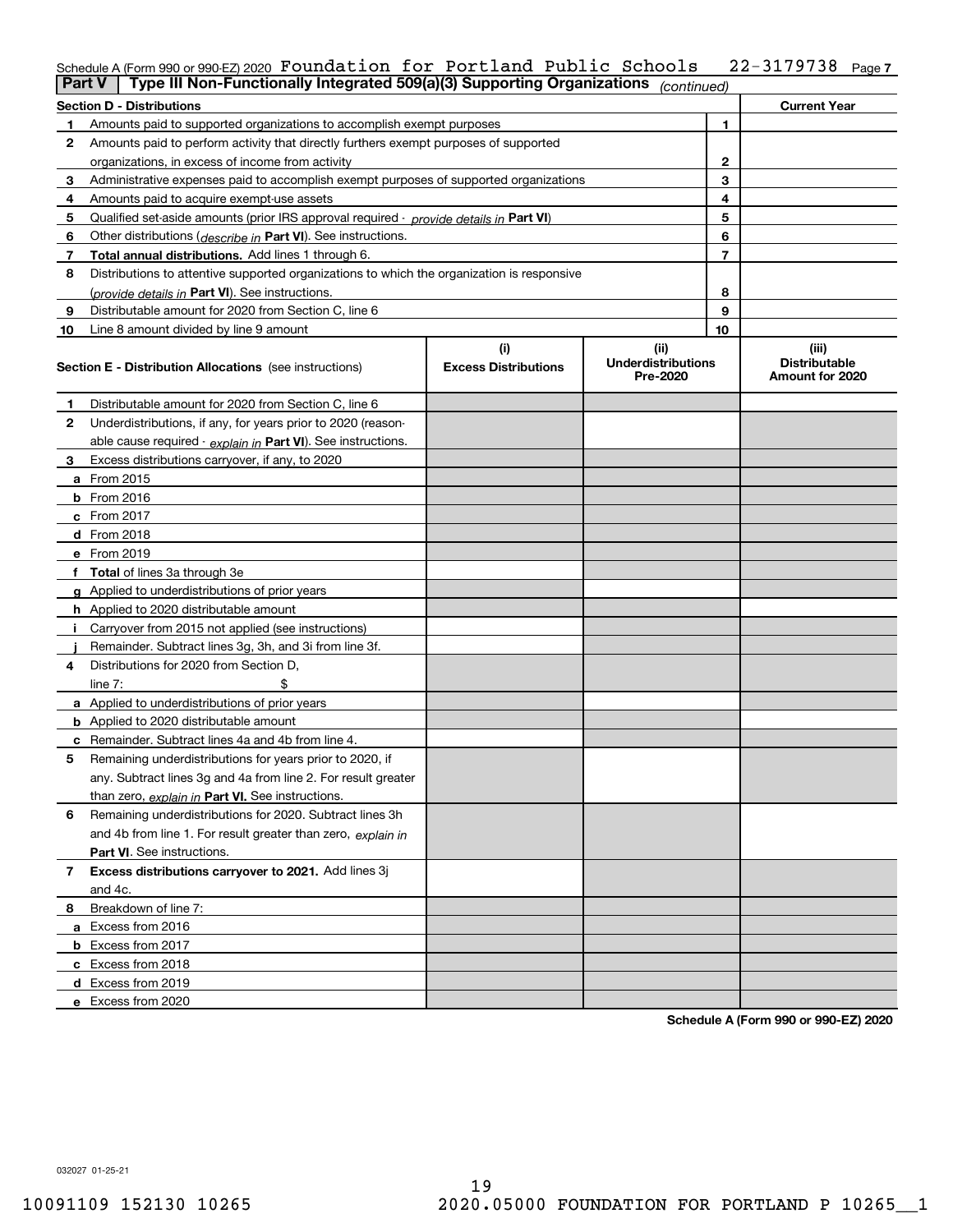|                 | Schedule A (Form 990 or 990-EZ) 2020 Foundation for Portland Public Schools                                                                                                                                                                                                                                                                                                                                                                                                                                                                                          |  |  |          |  |  | 22-3179738 Page 8                    |  |
|-----------------|----------------------------------------------------------------------------------------------------------------------------------------------------------------------------------------------------------------------------------------------------------------------------------------------------------------------------------------------------------------------------------------------------------------------------------------------------------------------------------------------------------------------------------------------------------------------|--|--|----------|--|--|--------------------------------------|--|
| <b>Part VI</b>  | Supplemental Information. Provide the explanations required by Part II, line 10; Part II, line 17a or 17b; Part III, line 12;<br>Part IV, Section A, lines 1, 2, 3b, 3c, 4b, 4c, 5a, 6, 9a, 9b, 9c, 11a, 11b, and 11c; Part IV, Section B, lines 1 and 2; Part IV, Section C,<br>line 1; Part IV, Section D, lines 2 and 3; Part IV, Section E, lines 1c, 2a, 2b, 3a, and 3b; Part V, line 1; Part V, Section B, line 1e; Part V,<br>Section D, lines 5, 6, and 8; and Part V, Section E, lines 2, 5, and 6. Also complete this part for any additional information. |  |  |          |  |  |                                      |  |
|                 | (See instructions.)                                                                                                                                                                                                                                                                                                                                                                                                                                                                                                                                                  |  |  |          |  |  |                                      |  |
|                 |                                                                                                                                                                                                                                                                                                                                                                                                                                                                                                                                                                      |  |  |          |  |  |                                      |  |
|                 |                                                                                                                                                                                                                                                                                                                                                                                                                                                                                                                                                                      |  |  |          |  |  |                                      |  |
|                 |                                                                                                                                                                                                                                                                                                                                                                                                                                                                                                                                                                      |  |  |          |  |  |                                      |  |
|                 |                                                                                                                                                                                                                                                                                                                                                                                                                                                                                                                                                                      |  |  |          |  |  |                                      |  |
|                 |                                                                                                                                                                                                                                                                                                                                                                                                                                                                                                                                                                      |  |  |          |  |  |                                      |  |
|                 |                                                                                                                                                                                                                                                                                                                                                                                                                                                                                                                                                                      |  |  |          |  |  |                                      |  |
|                 |                                                                                                                                                                                                                                                                                                                                                                                                                                                                                                                                                                      |  |  |          |  |  |                                      |  |
|                 |                                                                                                                                                                                                                                                                                                                                                                                                                                                                                                                                                                      |  |  |          |  |  |                                      |  |
|                 |                                                                                                                                                                                                                                                                                                                                                                                                                                                                                                                                                                      |  |  |          |  |  |                                      |  |
|                 |                                                                                                                                                                                                                                                                                                                                                                                                                                                                                                                                                                      |  |  |          |  |  |                                      |  |
|                 |                                                                                                                                                                                                                                                                                                                                                                                                                                                                                                                                                                      |  |  |          |  |  |                                      |  |
|                 |                                                                                                                                                                                                                                                                                                                                                                                                                                                                                                                                                                      |  |  |          |  |  |                                      |  |
|                 |                                                                                                                                                                                                                                                                                                                                                                                                                                                                                                                                                                      |  |  |          |  |  |                                      |  |
|                 |                                                                                                                                                                                                                                                                                                                                                                                                                                                                                                                                                                      |  |  |          |  |  |                                      |  |
|                 |                                                                                                                                                                                                                                                                                                                                                                                                                                                                                                                                                                      |  |  |          |  |  |                                      |  |
|                 |                                                                                                                                                                                                                                                                                                                                                                                                                                                                                                                                                                      |  |  |          |  |  |                                      |  |
|                 |                                                                                                                                                                                                                                                                                                                                                                                                                                                                                                                                                                      |  |  |          |  |  |                                      |  |
|                 |                                                                                                                                                                                                                                                                                                                                                                                                                                                                                                                                                                      |  |  |          |  |  |                                      |  |
|                 |                                                                                                                                                                                                                                                                                                                                                                                                                                                                                                                                                                      |  |  |          |  |  |                                      |  |
|                 |                                                                                                                                                                                                                                                                                                                                                                                                                                                                                                                                                                      |  |  |          |  |  |                                      |  |
|                 |                                                                                                                                                                                                                                                                                                                                                                                                                                                                                                                                                                      |  |  |          |  |  |                                      |  |
|                 |                                                                                                                                                                                                                                                                                                                                                                                                                                                                                                                                                                      |  |  |          |  |  |                                      |  |
|                 |                                                                                                                                                                                                                                                                                                                                                                                                                                                                                                                                                                      |  |  |          |  |  |                                      |  |
|                 |                                                                                                                                                                                                                                                                                                                                                                                                                                                                                                                                                                      |  |  |          |  |  |                                      |  |
|                 |                                                                                                                                                                                                                                                                                                                                                                                                                                                                                                                                                                      |  |  |          |  |  |                                      |  |
|                 |                                                                                                                                                                                                                                                                                                                                                                                                                                                                                                                                                                      |  |  |          |  |  |                                      |  |
|                 |                                                                                                                                                                                                                                                                                                                                                                                                                                                                                                                                                                      |  |  |          |  |  |                                      |  |
|                 |                                                                                                                                                                                                                                                                                                                                                                                                                                                                                                                                                                      |  |  |          |  |  |                                      |  |
|                 |                                                                                                                                                                                                                                                                                                                                                                                                                                                                                                                                                                      |  |  |          |  |  |                                      |  |
|                 |                                                                                                                                                                                                                                                                                                                                                                                                                                                                                                                                                                      |  |  |          |  |  |                                      |  |
|                 |                                                                                                                                                                                                                                                                                                                                                                                                                                                                                                                                                                      |  |  |          |  |  |                                      |  |
| 032028 01-25-21 |                                                                                                                                                                                                                                                                                                                                                                                                                                                                                                                                                                      |  |  | $\Omega$ |  |  | Schedule A (Form 990 or 990-EZ) 2020 |  |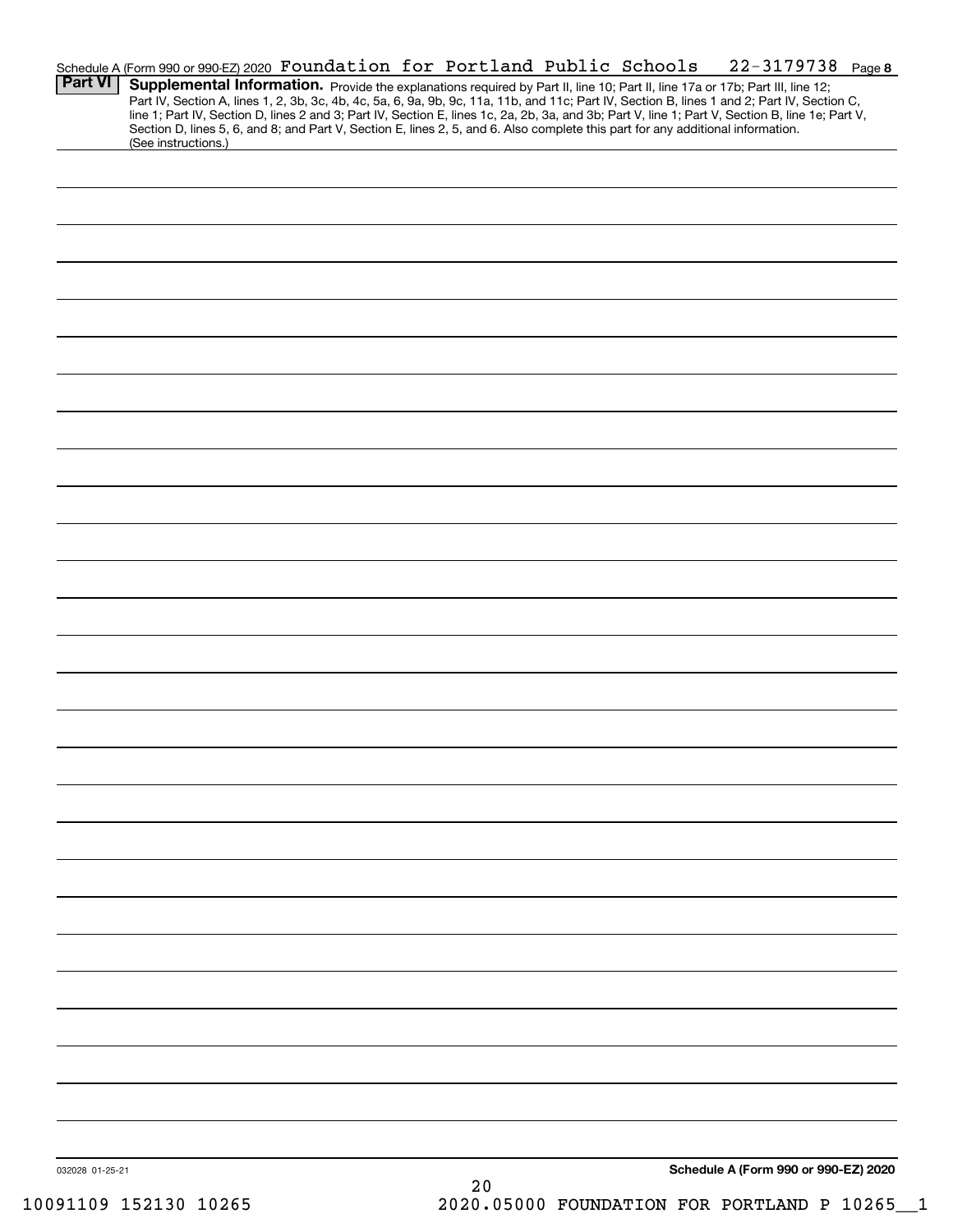Department of the Treasury Internal Revenue Service

| (Form 990) |  |
|------------|--|
|------------|--|

## **SCHEDULE D Supplemental Financial Statements**

(Form 990)<br>
Pepartment of the Treasury<br>
Department of the Treasury<br>
Department of the Treasury<br>
Department of the Treasury<br> **Co to www.irs.gov/Form990 for instructions and the latest information.**<br> **Co to www.irs.gov/Form9** 





| Name of the organization |  |
|--------------------------|--|
|--------------------------|--|

Foundation for Portland Public Schools

**Employer identification number**<br>22-3179738

| Part I       | rodnaacion ror rorciana rabiic<br>Organizations Maintaining Donor Advised Funds or Other Similar Funds or Accounts. Complete if the                                                                                           |                         |                                                    |    |
|--------------|-------------------------------------------------------------------------------------------------------------------------------------------------------------------------------------------------------------------------------|-------------------------|----------------------------------------------------|----|
|              | organization answered "Yes" on Form 990, Part IV, line 6.                                                                                                                                                                     |                         |                                                    |    |
|              |                                                                                                                                                                                                                               | (a) Donor advised funds | (b) Funds and other accounts                       |    |
| 1            |                                                                                                                                                                                                                               |                         |                                                    |    |
| 2            | Aggregate value of contributions to (during year)                                                                                                                                                                             |                         |                                                    |    |
| з            | Aggregate value of grants from (during year)                                                                                                                                                                                  |                         |                                                    |    |
| 4            |                                                                                                                                                                                                                               |                         |                                                    |    |
| 5.           | Did the organization inform all donors and donor advisors in writing that the assets held in donor advised funds                                                                                                              |                         |                                                    |    |
|              | are the organization's property, subject to the organization's exclusive legal control?                                                                                                                                       |                         | Yes                                                | No |
| 6            | Did the organization inform all grantees, donors, and donor advisors in writing that grant funds can be used only                                                                                                             |                         |                                                    |    |
|              | for charitable purposes and not for the benefit of the donor or donor advisor, or for any other purpose conferring                                                                                                            |                         |                                                    |    |
|              | impermissible private benefit?                                                                                                                                                                                                |                         | Yes                                                | No |
| Part II      | Conservation Easements. Complete if the organization answered "Yes" on Form 990, Part IV, line 7.                                                                                                                             |                         |                                                    |    |
| 1            | Purpose(s) of conservation easements held by the organization (check all that apply).                                                                                                                                         |                         |                                                    |    |
|              | Preservation of land for public use (for example, recreation or education)                                                                                                                                                    |                         | Preservation of a historically important land area |    |
|              | Protection of natural habitat                                                                                                                                                                                                 |                         | Preservation of a certified historic structure     |    |
|              | Preservation of open space                                                                                                                                                                                                    |                         |                                                    |    |
| $\mathbf{2}$ | Complete lines 2a through 2d if the organization held a qualified conservation contribution in the form of a conservation easement on the last                                                                                |                         |                                                    |    |
|              | day of the tax year.                                                                                                                                                                                                          |                         | Held at the End of the Tax Year                    |    |
| а            | Total number of conservation easements                                                                                                                                                                                        |                         | 2a                                                 |    |
| b            | Total acreage restricted by conservation easements                                                                                                                                                                            |                         | 2 <sub>b</sub>                                     |    |
| c            |                                                                                                                                                                                                                               |                         | 2c                                                 |    |
| d            | Number of conservation easements included in (c) acquired after 7/25/06, and not on a historic structure                                                                                                                      |                         |                                                    |    |
|              | listed in the National Register [11, 1200] [12] The National Register [11, 1200] [12] The National Register [11, 1200] [12] The National Register [11, 1200] [12] The National Register [11, 1200] [12] The National Register |                         | 2d                                                 |    |
| З.           | Number of conservation easements modified, transferred, released, extinguished, or terminated by the organization during the tax                                                                                              |                         |                                                    |    |
|              | $year \blacktriangleright$                                                                                                                                                                                                    |                         |                                                    |    |
| 4            | Number of states where property subject to conservation easement is located ><br>Does the organization have a written policy regarding the periodic monitoring, inspection, handling of                                       |                         |                                                    |    |
| 5.           | violations, and enforcement of the conservation easements it holds?                                                                                                                                                           |                         | Yes                                                | No |
| 6            | Staff and volunteer hours devoted to monitoring, inspecting, handling of violations, and enforcing conservation easements during the year                                                                                     |                         |                                                    |    |
|              |                                                                                                                                                                                                                               |                         |                                                    |    |
| 7            | Amount of expenses incurred in monitoring, inspecting, handling of violations, and enforcing conservation easements during the year                                                                                           |                         |                                                    |    |
|              | $\blacktriangleright$ \$                                                                                                                                                                                                      |                         |                                                    |    |
| 8            | Does each conservation easement reported on line 2(d) above satisfy the requirements of section 170(h)(4)(B)(i)                                                                                                               |                         |                                                    |    |
|              |                                                                                                                                                                                                                               |                         | Yes                                                | No |
| 9            | In Part XIII, describe how the organization reports conservation easements in its revenue and expense statement and                                                                                                           |                         |                                                    |    |
|              | balance sheet, and include, if applicable, the text of the footnote to the organization's financial statements that describes the                                                                                             |                         |                                                    |    |
|              | organization's accounting for conservation easements.                                                                                                                                                                         |                         |                                                    |    |
| Part III     | Organizations Maintaining Collections of Art, Historical Treasures, or Other Similar Assets.                                                                                                                                  |                         |                                                    |    |
|              | Complete if the organization answered "Yes" on Form 990, Part IV, line 8.                                                                                                                                                     |                         |                                                    |    |
|              | 1a If the organization elected, as permitted under FASB ASC 958, not to report in its revenue statement and balance sheet works                                                                                               |                         |                                                    |    |
|              | of art, historical treasures, or other similar assets held for public exhibition, education, or research in furtherance of public                                                                                             |                         |                                                    |    |
|              | service, provide in Part XIII the text of the footnote to its financial statements that describes these items.                                                                                                                |                         |                                                    |    |
| b            | If the organization elected, as permitted under FASB ASC 958, to report in its revenue statement and balance sheet works of                                                                                                   |                         |                                                    |    |
|              | art, historical treasures, or other similar assets held for public exhibition, education, or research in furtherance of public service,                                                                                       |                         |                                                    |    |
|              | provide the following amounts relating to these items:                                                                                                                                                                        |                         |                                                    |    |
|              |                                                                                                                                                                                                                               |                         |                                                    |    |
|              | (ii) Assets included in Form 990, Part X                                                                                                                                                                                      |                         |                                                    |    |
| $\mathbf{2}$ | If the organization received or held works of art, historical treasures, or other similar assets for financial gain, provide                                                                                                  |                         |                                                    |    |
|              | the following amounts required to be reported under FASB ASC 958 relating to these items:                                                                                                                                     |                         |                                                    |    |
| а            |                                                                                                                                                                                                                               |                         | $\qquad \qquad \$$                                 |    |
|              |                                                                                                                                                                                                                               |                         | $\blacktriangleright$ \$                           |    |
|              | LHA For Paperwork Reduction Act Notice, see the Instructions for Form 990.                                                                                                                                                    |                         | Schedule D (Form 990) 2020                         |    |

032051 12-01-20

26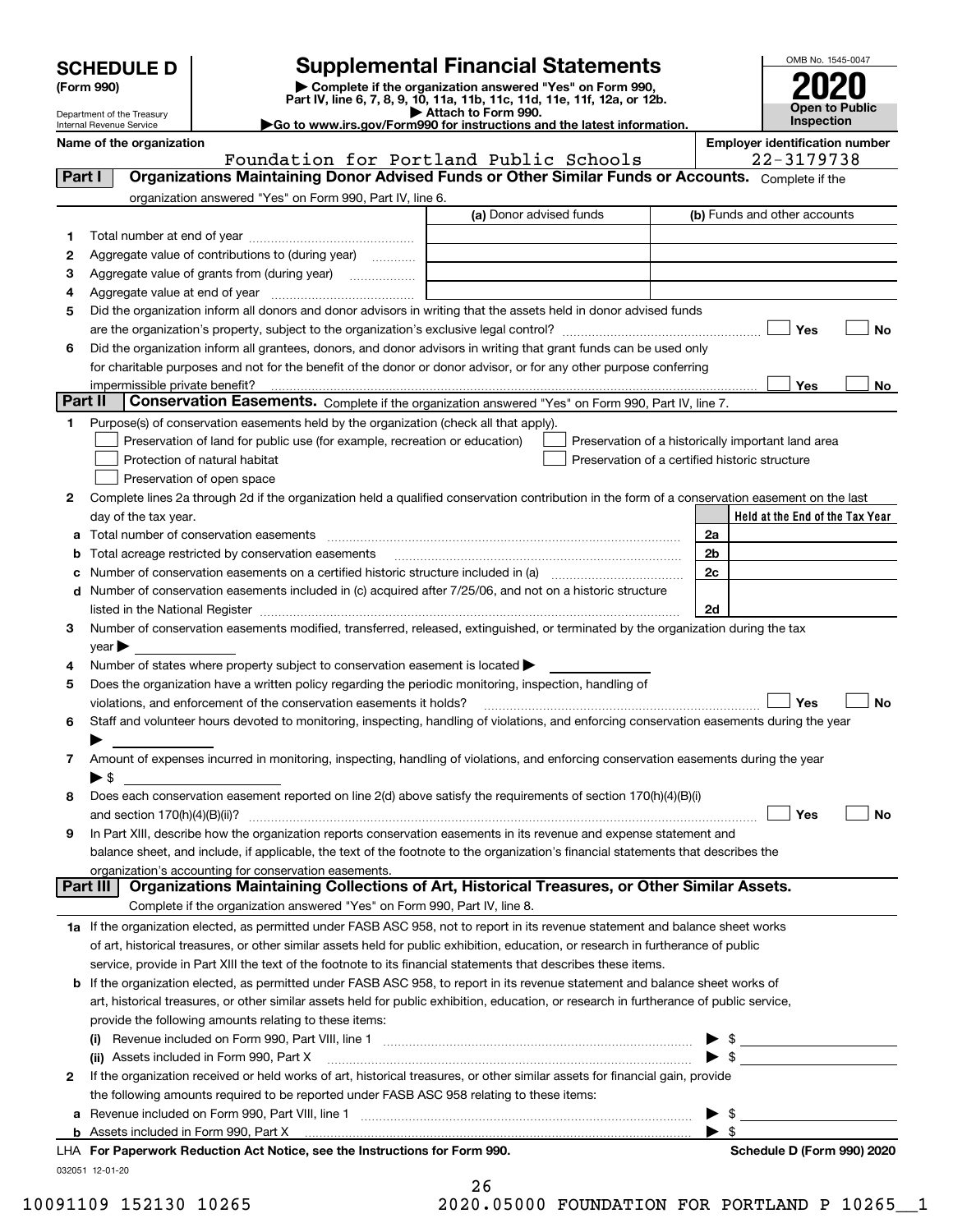| Organizations Maintaining Collections of Art, Historical Treasures, or Other Similar Assets (continued)<br>Part III<br>Using the organization's acquisition, accession, and other records, check any of the following that make significant use of its<br>3<br>collection items (check all that apply):<br>Public exhibition<br>Loan or exchange program<br>a<br>d<br>Scholarly research<br>Other and the contract of the contract of the contract of the contract of the contract of the contract of the contract of the contract of the contract of the contract of the contract of the contract of the contract of the<br>b<br>e<br>Preservation for future generations<br>с<br>Provide a description of the organization's collections and explain how they further the organization's exempt purpose in Part XIII.<br>4<br>During the year, did the organization solicit or receive donations of art, historical treasures, or other similar assets<br>5<br>Yes<br>No<br><b>Part IV</b><br>Escrow and Custodial Arrangements. Complete if the organization answered "Yes" on Form 990, Part IV, line 9, or<br>reported an amount on Form 990, Part X, line 21.<br>1a Is the organization an agent, trustee, custodian or other intermediary for contributions or other assets not included<br>on Form 990, Part X? [11] matter and the contract of the contract of the contract of the contract of the contract of the contract of the contract of the contract of the contract of the contract of the contract of the contr<br>Yes<br>No<br>If "Yes," explain the arrangement in Part XIII and complete the following table:<br>b<br>Amount<br>Beginning balance manufactured and contain an account of the state of the state of the state of the state of the state of the state of the state of the state of the state of the state of the state of the state of the state<br>1c<br>с<br>1d<br>Additions during the year manufactured and an account of the state of the state of the state of the state of the state of the state of the state of the state of the state of the state of the state of the state of the state<br>d<br>Distributions during the year manufactured and an account of the year manufactured and the year manufactured and the year manufactured and the year manufactured and the year manufactured and the year manufactured and the y<br>1e<br>е<br>1f<br>Ending balance measurements are all the contract of the contract of the contract of the contract of the contract of the contract of the contract of the contract of the contract of the contract of the contract of the contra<br>f<br>2a Did the organization include an amount on Form 990, Part X, line 21, for escrow or custodial account liability?<br>Yes<br>No<br><b>b</b> If "Yes," explain the arrangement in Part XIII. Check here if the explanation has been provided on Part XIII<br><b>Part V</b><br>Endowment Funds. Complete if the organization answered "Yes" on Form 990, Part IV, line 10.<br>(c) Two years back $\vert$ (d) Three years back $\vert$<br>(a) Current year<br>(b) Prior year<br>(e) Four years back<br>Beginning of year balance<br>1a<br>b<br>Net investment earnings, gains, and losses<br>d<br>e Other expenditures for facilities<br>and programs<br>Administrative expenses <i>manually communicative</i><br>1.<br>End of year balance<br>g<br>Provide the estimated percentage of the current year end balance (line 1g, column (a)) held as:<br>2<br>Board designated or quasi-endowment ><br>а<br>Permanent endowment<br>%<br>b<br>Term endowment $\blacktriangleright$<br>%<br>c<br>The percentages on lines 2a, 2b, and 2c should equal 100%.<br>3a Are there endowment funds not in the possession of the organization that are held and administered for the organization<br><b>Yes</b><br>No<br>by:<br>(i)<br>3a(i)<br>3a(ii)<br>3b<br>Describe in Part XIII the intended uses of the organization's endowment funds.<br><b>Part VI</b><br>Land, Buildings, and Equipment.<br>Complete if the organization answered "Yes" on Form 990, Part IV, line 11a. See Form 990, Part X, line 10.<br>Description of property<br>(a) Cost or other<br>(b) Cost or other<br>(c) Accumulated<br>(d) Book value<br>basis (investment)<br>basis (other)<br>depreciation<br>b<br>0.<br>Cahadula D (Faunt 000) 0000 | Schedule D (Form 990) 2020 | Foundation for Portland Public Schools |  |  | 22-3179738 |  | Page 2 |
|--------------------------------------------------------------------------------------------------------------------------------------------------------------------------------------------------------------------------------------------------------------------------------------------------------------------------------------------------------------------------------------------------------------------------------------------------------------------------------------------------------------------------------------------------------------------------------------------------------------------------------------------------------------------------------------------------------------------------------------------------------------------------------------------------------------------------------------------------------------------------------------------------------------------------------------------------------------------------------------------------------------------------------------------------------------------------------------------------------------------------------------------------------------------------------------------------------------------------------------------------------------------------------------------------------------------------------------------------------------------------------------------------------------------------------------------------------------------------------------------------------------------------------------------------------------------------------------------------------------------------------------------------------------------------------------------------------------------------------------------------------------------------------------------------------------------------------------------------------------------------------------------------------------------------------------------------------------------------------------------------------------------------------------------------------------------------------------------------------------------------------------------------------------------------------------------------------------------------------------------------------------------------------------------------------------------------------------------------------------------------------------------------------------------------------------------------------------------------------------------------------------------------------------------------------------------------------------------------------------------------------------------------------------------------------------------------------------------------------------------------------------------------------------------------------------------------------------------------------------------------------------------------------------------------------------------------------------------------------------------------------------------------------------------------------------------------------------------------------------------------------------------------------------------------------------------------------------------------------------------------------------------------------------------------------------------------------------------------------------------------------------------------------------------------------------------------------------------------------------------------------------------------------------------------------------------------------------------------------------------------------------------------------------------------------------------------------------------------------------------------------------------------------------------------------------------------------------------------------------------------------------------------------------------------------------------------------------------------------------------------------------------------------------------------------------------------------------------------------------------------------------------------------------------------------------------------------------------------------------------------------------------------------------------------------------------------------------------------------|----------------------------|----------------------------------------|--|--|------------|--|--------|
|                                                                                                                                                                                                                                                                                                                                                                                                                                                                                                                                                                                                                                                                                                                                                                                                                                                                                                                                                                                                                                                                                                                                                                                                                                                                                                                                                                                                                                                                                                                                                                                                                                                                                                                                                                                                                                                                                                                                                                                                                                                                                                                                                                                                                                                                                                                                                                                                                                                                                                                                                                                                                                                                                                                                                                                                                                                                                                                                                                                                                                                                                                                                                                                                                                                                                                                                                                                                                                                                                                                                                                                                                                                                                                                                                                                                                                                                                                                                                                                                                                                                                                                                                                                                                                                                                                                                                        |                            |                                        |  |  |            |  |        |
|                                                                                                                                                                                                                                                                                                                                                                                                                                                                                                                                                                                                                                                                                                                                                                                                                                                                                                                                                                                                                                                                                                                                                                                                                                                                                                                                                                                                                                                                                                                                                                                                                                                                                                                                                                                                                                                                                                                                                                                                                                                                                                                                                                                                                                                                                                                                                                                                                                                                                                                                                                                                                                                                                                                                                                                                                                                                                                                                                                                                                                                                                                                                                                                                                                                                                                                                                                                                                                                                                                                                                                                                                                                                                                                                                                                                                                                                                                                                                                                                                                                                                                                                                                                                                                                                                                                                                        |                            |                                        |  |  |            |  |        |
|                                                                                                                                                                                                                                                                                                                                                                                                                                                                                                                                                                                                                                                                                                                                                                                                                                                                                                                                                                                                                                                                                                                                                                                                                                                                                                                                                                                                                                                                                                                                                                                                                                                                                                                                                                                                                                                                                                                                                                                                                                                                                                                                                                                                                                                                                                                                                                                                                                                                                                                                                                                                                                                                                                                                                                                                                                                                                                                                                                                                                                                                                                                                                                                                                                                                                                                                                                                                                                                                                                                                                                                                                                                                                                                                                                                                                                                                                                                                                                                                                                                                                                                                                                                                                                                                                                                                                        |                            |                                        |  |  |            |  |        |
|                                                                                                                                                                                                                                                                                                                                                                                                                                                                                                                                                                                                                                                                                                                                                                                                                                                                                                                                                                                                                                                                                                                                                                                                                                                                                                                                                                                                                                                                                                                                                                                                                                                                                                                                                                                                                                                                                                                                                                                                                                                                                                                                                                                                                                                                                                                                                                                                                                                                                                                                                                                                                                                                                                                                                                                                                                                                                                                                                                                                                                                                                                                                                                                                                                                                                                                                                                                                                                                                                                                                                                                                                                                                                                                                                                                                                                                                                                                                                                                                                                                                                                                                                                                                                                                                                                                                                        |                            |                                        |  |  |            |  |        |
|                                                                                                                                                                                                                                                                                                                                                                                                                                                                                                                                                                                                                                                                                                                                                                                                                                                                                                                                                                                                                                                                                                                                                                                                                                                                                                                                                                                                                                                                                                                                                                                                                                                                                                                                                                                                                                                                                                                                                                                                                                                                                                                                                                                                                                                                                                                                                                                                                                                                                                                                                                                                                                                                                                                                                                                                                                                                                                                                                                                                                                                                                                                                                                                                                                                                                                                                                                                                                                                                                                                                                                                                                                                                                                                                                                                                                                                                                                                                                                                                                                                                                                                                                                                                                                                                                                                                                        |                            |                                        |  |  |            |  |        |
|                                                                                                                                                                                                                                                                                                                                                                                                                                                                                                                                                                                                                                                                                                                                                                                                                                                                                                                                                                                                                                                                                                                                                                                                                                                                                                                                                                                                                                                                                                                                                                                                                                                                                                                                                                                                                                                                                                                                                                                                                                                                                                                                                                                                                                                                                                                                                                                                                                                                                                                                                                                                                                                                                                                                                                                                                                                                                                                                                                                                                                                                                                                                                                                                                                                                                                                                                                                                                                                                                                                                                                                                                                                                                                                                                                                                                                                                                                                                                                                                                                                                                                                                                                                                                                                                                                                                                        |                            |                                        |  |  |            |  |        |
|                                                                                                                                                                                                                                                                                                                                                                                                                                                                                                                                                                                                                                                                                                                                                                                                                                                                                                                                                                                                                                                                                                                                                                                                                                                                                                                                                                                                                                                                                                                                                                                                                                                                                                                                                                                                                                                                                                                                                                                                                                                                                                                                                                                                                                                                                                                                                                                                                                                                                                                                                                                                                                                                                                                                                                                                                                                                                                                                                                                                                                                                                                                                                                                                                                                                                                                                                                                                                                                                                                                                                                                                                                                                                                                                                                                                                                                                                                                                                                                                                                                                                                                                                                                                                                                                                                                                                        |                            |                                        |  |  |            |  |        |
|                                                                                                                                                                                                                                                                                                                                                                                                                                                                                                                                                                                                                                                                                                                                                                                                                                                                                                                                                                                                                                                                                                                                                                                                                                                                                                                                                                                                                                                                                                                                                                                                                                                                                                                                                                                                                                                                                                                                                                                                                                                                                                                                                                                                                                                                                                                                                                                                                                                                                                                                                                                                                                                                                                                                                                                                                                                                                                                                                                                                                                                                                                                                                                                                                                                                                                                                                                                                                                                                                                                                                                                                                                                                                                                                                                                                                                                                                                                                                                                                                                                                                                                                                                                                                                                                                                                                                        |                            |                                        |  |  |            |  |        |
|                                                                                                                                                                                                                                                                                                                                                                                                                                                                                                                                                                                                                                                                                                                                                                                                                                                                                                                                                                                                                                                                                                                                                                                                                                                                                                                                                                                                                                                                                                                                                                                                                                                                                                                                                                                                                                                                                                                                                                                                                                                                                                                                                                                                                                                                                                                                                                                                                                                                                                                                                                                                                                                                                                                                                                                                                                                                                                                                                                                                                                                                                                                                                                                                                                                                                                                                                                                                                                                                                                                                                                                                                                                                                                                                                                                                                                                                                                                                                                                                                                                                                                                                                                                                                                                                                                                                                        |                            |                                        |  |  |            |  |        |
|                                                                                                                                                                                                                                                                                                                                                                                                                                                                                                                                                                                                                                                                                                                                                                                                                                                                                                                                                                                                                                                                                                                                                                                                                                                                                                                                                                                                                                                                                                                                                                                                                                                                                                                                                                                                                                                                                                                                                                                                                                                                                                                                                                                                                                                                                                                                                                                                                                                                                                                                                                                                                                                                                                                                                                                                                                                                                                                                                                                                                                                                                                                                                                                                                                                                                                                                                                                                                                                                                                                                                                                                                                                                                                                                                                                                                                                                                                                                                                                                                                                                                                                                                                                                                                                                                                                                                        |                            |                                        |  |  |            |  |        |
|                                                                                                                                                                                                                                                                                                                                                                                                                                                                                                                                                                                                                                                                                                                                                                                                                                                                                                                                                                                                                                                                                                                                                                                                                                                                                                                                                                                                                                                                                                                                                                                                                                                                                                                                                                                                                                                                                                                                                                                                                                                                                                                                                                                                                                                                                                                                                                                                                                                                                                                                                                                                                                                                                                                                                                                                                                                                                                                                                                                                                                                                                                                                                                                                                                                                                                                                                                                                                                                                                                                                                                                                                                                                                                                                                                                                                                                                                                                                                                                                                                                                                                                                                                                                                                                                                                                                                        |                            |                                        |  |  |            |  |        |
|                                                                                                                                                                                                                                                                                                                                                                                                                                                                                                                                                                                                                                                                                                                                                                                                                                                                                                                                                                                                                                                                                                                                                                                                                                                                                                                                                                                                                                                                                                                                                                                                                                                                                                                                                                                                                                                                                                                                                                                                                                                                                                                                                                                                                                                                                                                                                                                                                                                                                                                                                                                                                                                                                                                                                                                                                                                                                                                                                                                                                                                                                                                                                                                                                                                                                                                                                                                                                                                                                                                                                                                                                                                                                                                                                                                                                                                                                                                                                                                                                                                                                                                                                                                                                                                                                                                                                        |                            |                                        |  |  |            |  |        |
|                                                                                                                                                                                                                                                                                                                                                                                                                                                                                                                                                                                                                                                                                                                                                                                                                                                                                                                                                                                                                                                                                                                                                                                                                                                                                                                                                                                                                                                                                                                                                                                                                                                                                                                                                                                                                                                                                                                                                                                                                                                                                                                                                                                                                                                                                                                                                                                                                                                                                                                                                                                                                                                                                                                                                                                                                                                                                                                                                                                                                                                                                                                                                                                                                                                                                                                                                                                                                                                                                                                                                                                                                                                                                                                                                                                                                                                                                                                                                                                                                                                                                                                                                                                                                                                                                                                                                        |                            |                                        |  |  |            |  |        |
|                                                                                                                                                                                                                                                                                                                                                                                                                                                                                                                                                                                                                                                                                                                                                                                                                                                                                                                                                                                                                                                                                                                                                                                                                                                                                                                                                                                                                                                                                                                                                                                                                                                                                                                                                                                                                                                                                                                                                                                                                                                                                                                                                                                                                                                                                                                                                                                                                                                                                                                                                                                                                                                                                                                                                                                                                                                                                                                                                                                                                                                                                                                                                                                                                                                                                                                                                                                                                                                                                                                                                                                                                                                                                                                                                                                                                                                                                                                                                                                                                                                                                                                                                                                                                                                                                                                                                        |                            |                                        |  |  |            |  |        |
|                                                                                                                                                                                                                                                                                                                                                                                                                                                                                                                                                                                                                                                                                                                                                                                                                                                                                                                                                                                                                                                                                                                                                                                                                                                                                                                                                                                                                                                                                                                                                                                                                                                                                                                                                                                                                                                                                                                                                                                                                                                                                                                                                                                                                                                                                                                                                                                                                                                                                                                                                                                                                                                                                                                                                                                                                                                                                                                                                                                                                                                                                                                                                                                                                                                                                                                                                                                                                                                                                                                                                                                                                                                                                                                                                                                                                                                                                                                                                                                                                                                                                                                                                                                                                                                                                                                                                        |                            |                                        |  |  |            |  |        |
|                                                                                                                                                                                                                                                                                                                                                                                                                                                                                                                                                                                                                                                                                                                                                                                                                                                                                                                                                                                                                                                                                                                                                                                                                                                                                                                                                                                                                                                                                                                                                                                                                                                                                                                                                                                                                                                                                                                                                                                                                                                                                                                                                                                                                                                                                                                                                                                                                                                                                                                                                                                                                                                                                                                                                                                                                                                                                                                                                                                                                                                                                                                                                                                                                                                                                                                                                                                                                                                                                                                                                                                                                                                                                                                                                                                                                                                                                                                                                                                                                                                                                                                                                                                                                                                                                                                                                        |                            |                                        |  |  |            |  |        |
|                                                                                                                                                                                                                                                                                                                                                                                                                                                                                                                                                                                                                                                                                                                                                                                                                                                                                                                                                                                                                                                                                                                                                                                                                                                                                                                                                                                                                                                                                                                                                                                                                                                                                                                                                                                                                                                                                                                                                                                                                                                                                                                                                                                                                                                                                                                                                                                                                                                                                                                                                                                                                                                                                                                                                                                                                                                                                                                                                                                                                                                                                                                                                                                                                                                                                                                                                                                                                                                                                                                                                                                                                                                                                                                                                                                                                                                                                                                                                                                                                                                                                                                                                                                                                                                                                                                                                        |                            |                                        |  |  |            |  |        |
|                                                                                                                                                                                                                                                                                                                                                                                                                                                                                                                                                                                                                                                                                                                                                                                                                                                                                                                                                                                                                                                                                                                                                                                                                                                                                                                                                                                                                                                                                                                                                                                                                                                                                                                                                                                                                                                                                                                                                                                                                                                                                                                                                                                                                                                                                                                                                                                                                                                                                                                                                                                                                                                                                                                                                                                                                                                                                                                                                                                                                                                                                                                                                                                                                                                                                                                                                                                                                                                                                                                                                                                                                                                                                                                                                                                                                                                                                                                                                                                                                                                                                                                                                                                                                                                                                                                                                        |                            |                                        |  |  |            |  |        |
|                                                                                                                                                                                                                                                                                                                                                                                                                                                                                                                                                                                                                                                                                                                                                                                                                                                                                                                                                                                                                                                                                                                                                                                                                                                                                                                                                                                                                                                                                                                                                                                                                                                                                                                                                                                                                                                                                                                                                                                                                                                                                                                                                                                                                                                                                                                                                                                                                                                                                                                                                                                                                                                                                                                                                                                                                                                                                                                                                                                                                                                                                                                                                                                                                                                                                                                                                                                                                                                                                                                                                                                                                                                                                                                                                                                                                                                                                                                                                                                                                                                                                                                                                                                                                                                                                                                                                        |                            |                                        |  |  |            |  |        |
|                                                                                                                                                                                                                                                                                                                                                                                                                                                                                                                                                                                                                                                                                                                                                                                                                                                                                                                                                                                                                                                                                                                                                                                                                                                                                                                                                                                                                                                                                                                                                                                                                                                                                                                                                                                                                                                                                                                                                                                                                                                                                                                                                                                                                                                                                                                                                                                                                                                                                                                                                                                                                                                                                                                                                                                                                                                                                                                                                                                                                                                                                                                                                                                                                                                                                                                                                                                                                                                                                                                                                                                                                                                                                                                                                                                                                                                                                                                                                                                                                                                                                                                                                                                                                                                                                                                                                        |                            |                                        |  |  |            |  |        |
|                                                                                                                                                                                                                                                                                                                                                                                                                                                                                                                                                                                                                                                                                                                                                                                                                                                                                                                                                                                                                                                                                                                                                                                                                                                                                                                                                                                                                                                                                                                                                                                                                                                                                                                                                                                                                                                                                                                                                                                                                                                                                                                                                                                                                                                                                                                                                                                                                                                                                                                                                                                                                                                                                                                                                                                                                                                                                                                                                                                                                                                                                                                                                                                                                                                                                                                                                                                                                                                                                                                                                                                                                                                                                                                                                                                                                                                                                                                                                                                                                                                                                                                                                                                                                                                                                                                                                        |                            |                                        |  |  |            |  |        |
|                                                                                                                                                                                                                                                                                                                                                                                                                                                                                                                                                                                                                                                                                                                                                                                                                                                                                                                                                                                                                                                                                                                                                                                                                                                                                                                                                                                                                                                                                                                                                                                                                                                                                                                                                                                                                                                                                                                                                                                                                                                                                                                                                                                                                                                                                                                                                                                                                                                                                                                                                                                                                                                                                                                                                                                                                                                                                                                                                                                                                                                                                                                                                                                                                                                                                                                                                                                                                                                                                                                                                                                                                                                                                                                                                                                                                                                                                                                                                                                                                                                                                                                                                                                                                                                                                                                                                        |                            |                                        |  |  |            |  |        |
|                                                                                                                                                                                                                                                                                                                                                                                                                                                                                                                                                                                                                                                                                                                                                                                                                                                                                                                                                                                                                                                                                                                                                                                                                                                                                                                                                                                                                                                                                                                                                                                                                                                                                                                                                                                                                                                                                                                                                                                                                                                                                                                                                                                                                                                                                                                                                                                                                                                                                                                                                                                                                                                                                                                                                                                                                                                                                                                                                                                                                                                                                                                                                                                                                                                                                                                                                                                                                                                                                                                                                                                                                                                                                                                                                                                                                                                                                                                                                                                                                                                                                                                                                                                                                                                                                                                                                        |                            |                                        |  |  |            |  |        |
|                                                                                                                                                                                                                                                                                                                                                                                                                                                                                                                                                                                                                                                                                                                                                                                                                                                                                                                                                                                                                                                                                                                                                                                                                                                                                                                                                                                                                                                                                                                                                                                                                                                                                                                                                                                                                                                                                                                                                                                                                                                                                                                                                                                                                                                                                                                                                                                                                                                                                                                                                                                                                                                                                                                                                                                                                                                                                                                                                                                                                                                                                                                                                                                                                                                                                                                                                                                                                                                                                                                                                                                                                                                                                                                                                                                                                                                                                                                                                                                                                                                                                                                                                                                                                                                                                                                                                        |                            |                                        |  |  |            |  |        |
|                                                                                                                                                                                                                                                                                                                                                                                                                                                                                                                                                                                                                                                                                                                                                                                                                                                                                                                                                                                                                                                                                                                                                                                                                                                                                                                                                                                                                                                                                                                                                                                                                                                                                                                                                                                                                                                                                                                                                                                                                                                                                                                                                                                                                                                                                                                                                                                                                                                                                                                                                                                                                                                                                                                                                                                                                                                                                                                                                                                                                                                                                                                                                                                                                                                                                                                                                                                                                                                                                                                                                                                                                                                                                                                                                                                                                                                                                                                                                                                                                                                                                                                                                                                                                                                                                                                                                        |                            |                                        |  |  |            |  |        |
|                                                                                                                                                                                                                                                                                                                                                                                                                                                                                                                                                                                                                                                                                                                                                                                                                                                                                                                                                                                                                                                                                                                                                                                                                                                                                                                                                                                                                                                                                                                                                                                                                                                                                                                                                                                                                                                                                                                                                                                                                                                                                                                                                                                                                                                                                                                                                                                                                                                                                                                                                                                                                                                                                                                                                                                                                                                                                                                                                                                                                                                                                                                                                                                                                                                                                                                                                                                                                                                                                                                                                                                                                                                                                                                                                                                                                                                                                                                                                                                                                                                                                                                                                                                                                                                                                                                                                        |                            |                                        |  |  |            |  |        |
|                                                                                                                                                                                                                                                                                                                                                                                                                                                                                                                                                                                                                                                                                                                                                                                                                                                                                                                                                                                                                                                                                                                                                                                                                                                                                                                                                                                                                                                                                                                                                                                                                                                                                                                                                                                                                                                                                                                                                                                                                                                                                                                                                                                                                                                                                                                                                                                                                                                                                                                                                                                                                                                                                                                                                                                                                                                                                                                                                                                                                                                                                                                                                                                                                                                                                                                                                                                                                                                                                                                                                                                                                                                                                                                                                                                                                                                                                                                                                                                                                                                                                                                                                                                                                                                                                                                                                        |                            |                                        |  |  |            |  |        |
|                                                                                                                                                                                                                                                                                                                                                                                                                                                                                                                                                                                                                                                                                                                                                                                                                                                                                                                                                                                                                                                                                                                                                                                                                                                                                                                                                                                                                                                                                                                                                                                                                                                                                                                                                                                                                                                                                                                                                                                                                                                                                                                                                                                                                                                                                                                                                                                                                                                                                                                                                                                                                                                                                                                                                                                                                                                                                                                                                                                                                                                                                                                                                                                                                                                                                                                                                                                                                                                                                                                                                                                                                                                                                                                                                                                                                                                                                                                                                                                                                                                                                                                                                                                                                                                                                                                                                        |                            |                                        |  |  |            |  |        |
|                                                                                                                                                                                                                                                                                                                                                                                                                                                                                                                                                                                                                                                                                                                                                                                                                                                                                                                                                                                                                                                                                                                                                                                                                                                                                                                                                                                                                                                                                                                                                                                                                                                                                                                                                                                                                                                                                                                                                                                                                                                                                                                                                                                                                                                                                                                                                                                                                                                                                                                                                                                                                                                                                                                                                                                                                                                                                                                                                                                                                                                                                                                                                                                                                                                                                                                                                                                                                                                                                                                                                                                                                                                                                                                                                                                                                                                                                                                                                                                                                                                                                                                                                                                                                                                                                                                                                        |                            |                                        |  |  |            |  |        |
|                                                                                                                                                                                                                                                                                                                                                                                                                                                                                                                                                                                                                                                                                                                                                                                                                                                                                                                                                                                                                                                                                                                                                                                                                                                                                                                                                                                                                                                                                                                                                                                                                                                                                                                                                                                                                                                                                                                                                                                                                                                                                                                                                                                                                                                                                                                                                                                                                                                                                                                                                                                                                                                                                                                                                                                                                                                                                                                                                                                                                                                                                                                                                                                                                                                                                                                                                                                                                                                                                                                                                                                                                                                                                                                                                                                                                                                                                                                                                                                                                                                                                                                                                                                                                                                                                                                                                        |                            |                                        |  |  |            |  |        |
|                                                                                                                                                                                                                                                                                                                                                                                                                                                                                                                                                                                                                                                                                                                                                                                                                                                                                                                                                                                                                                                                                                                                                                                                                                                                                                                                                                                                                                                                                                                                                                                                                                                                                                                                                                                                                                                                                                                                                                                                                                                                                                                                                                                                                                                                                                                                                                                                                                                                                                                                                                                                                                                                                                                                                                                                                                                                                                                                                                                                                                                                                                                                                                                                                                                                                                                                                                                                                                                                                                                                                                                                                                                                                                                                                                                                                                                                                                                                                                                                                                                                                                                                                                                                                                                                                                                                                        |                            |                                        |  |  |            |  |        |
|                                                                                                                                                                                                                                                                                                                                                                                                                                                                                                                                                                                                                                                                                                                                                                                                                                                                                                                                                                                                                                                                                                                                                                                                                                                                                                                                                                                                                                                                                                                                                                                                                                                                                                                                                                                                                                                                                                                                                                                                                                                                                                                                                                                                                                                                                                                                                                                                                                                                                                                                                                                                                                                                                                                                                                                                                                                                                                                                                                                                                                                                                                                                                                                                                                                                                                                                                                                                                                                                                                                                                                                                                                                                                                                                                                                                                                                                                                                                                                                                                                                                                                                                                                                                                                                                                                                                                        |                            |                                        |  |  |            |  |        |
|                                                                                                                                                                                                                                                                                                                                                                                                                                                                                                                                                                                                                                                                                                                                                                                                                                                                                                                                                                                                                                                                                                                                                                                                                                                                                                                                                                                                                                                                                                                                                                                                                                                                                                                                                                                                                                                                                                                                                                                                                                                                                                                                                                                                                                                                                                                                                                                                                                                                                                                                                                                                                                                                                                                                                                                                                                                                                                                                                                                                                                                                                                                                                                                                                                                                                                                                                                                                                                                                                                                                                                                                                                                                                                                                                                                                                                                                                                                                                                                                                                                                                                                                                                                                                                                                                                                                                        |                            |                                        |  |  |            |  |        |
|                                                                                                                                                                                                                                                                                                                                                                                                                                                                                                                                                                                                                                                                                                                                                                                                                                                                                                                                                                                                                                                                                                                                                                                                                                                                                                                                                                                                                                                                                                                                                                                                                                                                                                                                                                                                                                                                                                                                                                                                                                                                                                                                                                                                                                                                                                                                                                                                                                                                                                                                                                                                                                                                                                                                                                                                                                                                                                                                                                                                                                                                                                                                                                                                                                                                                                                                                                                                                                                                                                                                                                                                                                                                                                                                                                                                                                                                                                                                                                                                                                                                                                                                                                                                                                                                                                                                                        |                            |                                        |  |  |            |  |        |
|                                                                                                                                                                                                                                                                                                                                                                                                                                                                                                                                                                                                                                                                                                                                                                                                                                                                                                                                                                                                                                                                                                                                                                                                                                                                                                                                                                                                                                                                                                                                                                                                                                                                                                                                                                                                                                                                                                                                                                                                                                                                                                                                                                                                                                                                                                                                                                                                                                                                                                                                                                                                                                                                                                                                                                                                                                                                                                                                                                                                                                                                                                                                                                                                                                                                                                                                                                                                                                                                                                                                                                                                                                                                                                                                                                                                                                                                                                                                                                                                                                                                                                                                                                                                                                                                                                                                                        |                            |                                        |  |  |            |  |        |
|                                                                                                                                                                                                                                                                                                                                                                                                                                                                                                                                                                                                                                                                                                                                                                                                                                                                                                                                                                                                                                                                                                                                                                                                                                                                                                                                                                                                                                                                                                                                                                                                                                                                                                                                                                                                                                                                                                                                                                                                                                                                                                                                                                                                                                                                                                                                                                                                                                                                                                                                                                                                                                                                                                                                                                                                                                                                                                                                                                                                                                                                                                                                                                                                                                                                                                                                                                                                                                                                                                                                                                                                                                                                                                                                                                                                                                                                                                                                                                                                                                                                                                                                                                                                                                                                                                                                                        |                            |                                        |  |  |            |  |        |
|                                                                                                                                                                                                                                                                                                                                                                                                                                                                                                                                                                                                                                                                                                                                                                                                                                                                                                                                                                                                                                                                                                                                                                                                                                                                                                                                                                                                                                                                                                                                                                                                                                                                                                                                                                                                                                                                                                                                                                                                                                                                                                                                                                                                                                                                                                                                                                                                                                                                                                                                                                                                                                                                                                                                                                                                                                                                                                                                                                                                                                                                                                                                                                                                                                                                                                                                                                                                                                                                                                                                                                                                                                                                                                                                                                                                                                                                                                                                                                                                                                                                                                                                                                                                                                                                                                                                                        |                            |                                        |  |  |            |  |        |
|                                                                                                                                                                                                                                                                                                                                                                                                                                                                                                                                                                                                                                                                                                                                                                                                                                                                                                                                                                                                                                                                                                                                                                                                                                                                                                                                                                                                                                                                                                                                                                                                                                                                                                                                                                                                                                                                                                                                                                                                                                                                                                                                                                                                                                                                                                                                                                                                                                                                                                                                                                                                                                                                                                                                                                                                                                                                                                                                                                                                                                                                                                                                                                                                                                                                                                                                                                                                                                                                                                                                                                                                                                                                                                                                                                                                                                                                                                                                                                                                                                                                                                                                                                                                                                                                                                                                                        |                            |                                        |  |  |            |  |        |
|                                                                                                                                                                                                                                                                                                                                                                                                                                                                                                                                                                                                                                                                                                                                                                                                                                                                                                                                                                                                                                                                                                                                                                                                                                                                                                                                                                                                                                                                                                                                                                                                                                                                                                                                                                                                                                                                                                                                                                                                                                                                                                                                                                                                                                                                                                                                                                                                                                                                                                                                                                                                                                                                                                                                                                                                                                                                                                                                                                                                                                                                                                                                                                                                                                                                                                                                                                                                                                                                                                                                                                                                                                                                                                                                                                                                                                                                                                                                                                                                                                                                                                                                                                                                                                                                                                                                                        |                            |                                        |  |  |            |  |        |
|                                                                                                                                                                                                                                                                                                                                                                                                                                                                                                                                                                                                                                                                                                                                                                                                                                                                                                                                                                                                                                                                                                                                                                                                                                                                                                                                                                                                                                                                                                                                                                                                                                                                                                                                                                                                                                                                                                                                                                                                                                                                                                                                                                                                                                                                                                                                                                                                                                                                                                                                                                                                                                                                                                                                                                                                                                                                                                                                                                                                                                                                                                                                                                                                                                                                                                                                                                                                                                                                                                                                                                                                                                                                                                                                                                                                                                                                                                                                                                                                                                                                                                                                                                                                                                                                                                                                                        |                            |                                        |  |  |            |  |        |
|                                                                                                                                                                                                                                                                                                                                                                                                                                                                                                                                                                                                                                                                                                                                                                                                                                                                                                                                                                                                                                                                                                                                                                                                                                                                                                                                                                                                                                                                                                                                                                                                                                                                                                                                                                                                                                                                                                                                                                                                                                                                                                                                                                                                                                                                                                                                                                                                                                                                                                                                                                                                                                                                                                                                                                                                                                                                                                                                                                                                                                                                                                                                                                                                                                                                                                                                                                                                                                                                                                                                                                                                                                                                                                                                                                                                                                                                                                                                                                                                                                                                                                                                                                                                                                                                                                                                                        |                            |                                        |  |  |            |  |        |
|                                                                                                                                                                                                                                                                                                                                                                                                                                                                                                                                                                                                                                                                                                                                                                                                                                                                                                                                                                                                                                                                                                                                                                                                                                                                                                                                                                                                                                                                                                                                                                                                                                                                                                                                                                                                                                                                                                                                                                                                                                                                                                                                                                                                                                                                                                                                                                                                                                                                                                                                                                                                                                                                                                                                                                                                                                                                                                                                                                                                                                                                                                                                                                                                                                                                                                                                                                                                                                                                                                                                                                                                                                                                                                                                                                                                                                                                                                                                                                                                                                                                                                                                                                                                                                                                                                                                                        |                            |                                        |  |  |            |  |        |
|                                                                                                                                                                                                                                                                                                                                                                                                                                                                                                                                                                                                                                                                                                                                                                                                                                                                                                                                                                                                                                                                                                                                                                                                                                                                                                                                                                                                                                                                                                                                                                                                                                                                                                                                                                                                                                                                                                                                                                                                                                                                                                                                                                                                                                                                                                                                                                                                                                                                                                                                                                                                                                                                                                                                                                                                                                                                                                                                                                                                                                                                                                                                                                                                                                                                                                                                                                                                                                                                                                                                                                                                                                                                                                                                                                                                                                                                                                                                                                                                                                                                                                                                                                                                                                                                                                                                                        |                            |                                        |  |  |            |  |        |
|                                                                                                                                                                                                                                                                                                                                                                                                                                                                                                                                                                                                                                                                                                                                                                                                                                                                                                                                                                                                                                                                                                                                                                                                                                                                                                                                                                                                                                                                                                                                                                                                                                                                                                                                                                                                                                                                                                                                                                                                                                                                                                                                                                                                                                                                                                                                                                                                                                                                                                                                                                                                                                                                                                                                                                                                                                                                                                                                                                                                                                                                                                                                                                                                                                                                                                                                                                                                                                                                                                                                                                                                                                                                                                                                                                                                                                                                                                                                                                                                                                                                                                                                                                                                                                                                                                                                                        |                            |                                        |  |  |            |  |        |
|                                                                                                                                                                                                                                                                                                                                                                                                                                                                                                                                                                                                                                                                                                                                                                                                                                                                                                                                                                                                                                                                                                                                                                                                                                                                                                                                                                                                                                                                                                                                                                                                                                                                                                                                                                                                                                                                                                                                                                                                                                                                                                                                                                                                                                                                                                                                                                                                                                                                                                                                                                                                                                                                                                                                                                                                                                                                                                                                                                                                                                                                                                                                                                                                                                                                                                                                                                                                                                                                                                                                                                                                                                                                                                                                                                                                                                                                                                                                                                                                                                                                                                                                                                                                                                                                                                                                                        |                            |                                        |  |  |            |  |        |
|                                                                                                                                                                                                                                                                                                                                                                                                                                                                                                                                                                                                                                                                                                                                                                                                                                                                                                                                                                                                                                                                                                                                                                                                                                                                                                                                                                                                                                                                                                                                                                                                                                                                                                                                                                                                                                                                                                                                                                                                                                                                                                                                                                                                                                                                                                                                                                                                                                                                                                                                                                                                                                                                                                                                                                                                                                                                                                                                                                                                                                                                                                                                                                                                                                                                                                                                                                                                                                                                                                                                                                                                                                                                                                                                                                                                                                                                                                                                                                                                                                                                                                                                                                                                                                                                                                                                                        |                            |                                        |  |  |            |  |        |
|                                                                                                                                                                                                                                                                                                                                                                                                                                                                                                                                                                                                                                                                                                                                                                                                                                                                                                                                                                                                                                                                                                                                                                                                                                                                                                                                                                                                                                                                                                                                                                                                                                                                                                                                                                                                                                                                                                                                                                                                                                                                                                                                                                                                                                                                                                                                                                                                                                                                                                                                                                                                                                                                                                                                                                                                                                                                                                                                                                                                                                                                                                                                                                                                                                                                                                                                                                                                                                                                                                                                                                                                                                                                                                                                                                                                                                                                                                                                                                                                                                                                                                                                                                                                                                                                                                                                                        |                            |                                        |  |  |            |  |        |
|                                                                                                                                                                                                                                                                                                                                                                                                                                                                                                                                                                                                                                                                                                                                                                                                                                                                                                                                                                                                                                                                                                                                                                                                                                                                                                                                                                                                                                                                                                                                                                                                                                                                                                                                                                                                                                                                                                                                                                                                                                                                                                                                                                                                                                                                                                                                                                                                                                                                                                                                                                                                                                                                                                                                                                                                                                                                                                                                                                                                                                                                                                                                                                                                                                                                                                                                                                                                                                                                                                                                                                                                                                                                                                                                                                                                                                                                                                                                                                                                                                                                                                                                                                                                                                                                                                                                                        |                            |                                        |  |  |            |  |        |
|                                                                                                                                                                                                                                                                                                                                                                                                                                                                                                                                                                                                                                                                                                                                                                                                                                                                                                                                                                                                                                                                                                                                                                                                                                                                                                                                                                                                                                                                                                                                                                                                                                                                                                                                                                                                                                                                                                                                                                                                                                                                                                                                                                                                                                                                                                                                                                                                                                                                                                                                                                                                                                                                                                                                                                                                                                                                                                                                                                                                                                                                                                                                                                                                                                                                                                                                                                                                                                                                                                                                                                                                                                                                                                                                                                                                                                                                                                                                                                                                                                                                                                                                                                                                                                                                                                                                                        |                            |                                        |  |  |            |  |        |
|                                                                                                                                                                                                                                                                                                                                                                                                                                                                                                                                                                                                                                                                                                                                                                                                                                                                                                                                                                                                                                                                                                                                                                                                                                                                                                                                                                                                                                                                                                                                                                                                                                                                                                                                                                                                                                                                                                                                                                                                                                                                                                                                                                                                                                                                                                                                                                                                                                                                                                                                                                                                                                                                                                                                                                                                                                                                                                                                                                                                                                                                                                                                                                                                                                                                                                                                                                                                                                                                                                                                                                                                                                                                                                                                                                                                                                                                                                                                                                                                                                                                                                                                                                                                                                                                                                                                                        |                            |                                        |  |  |            |  |        |

**Schedule D (Form 990) 2020**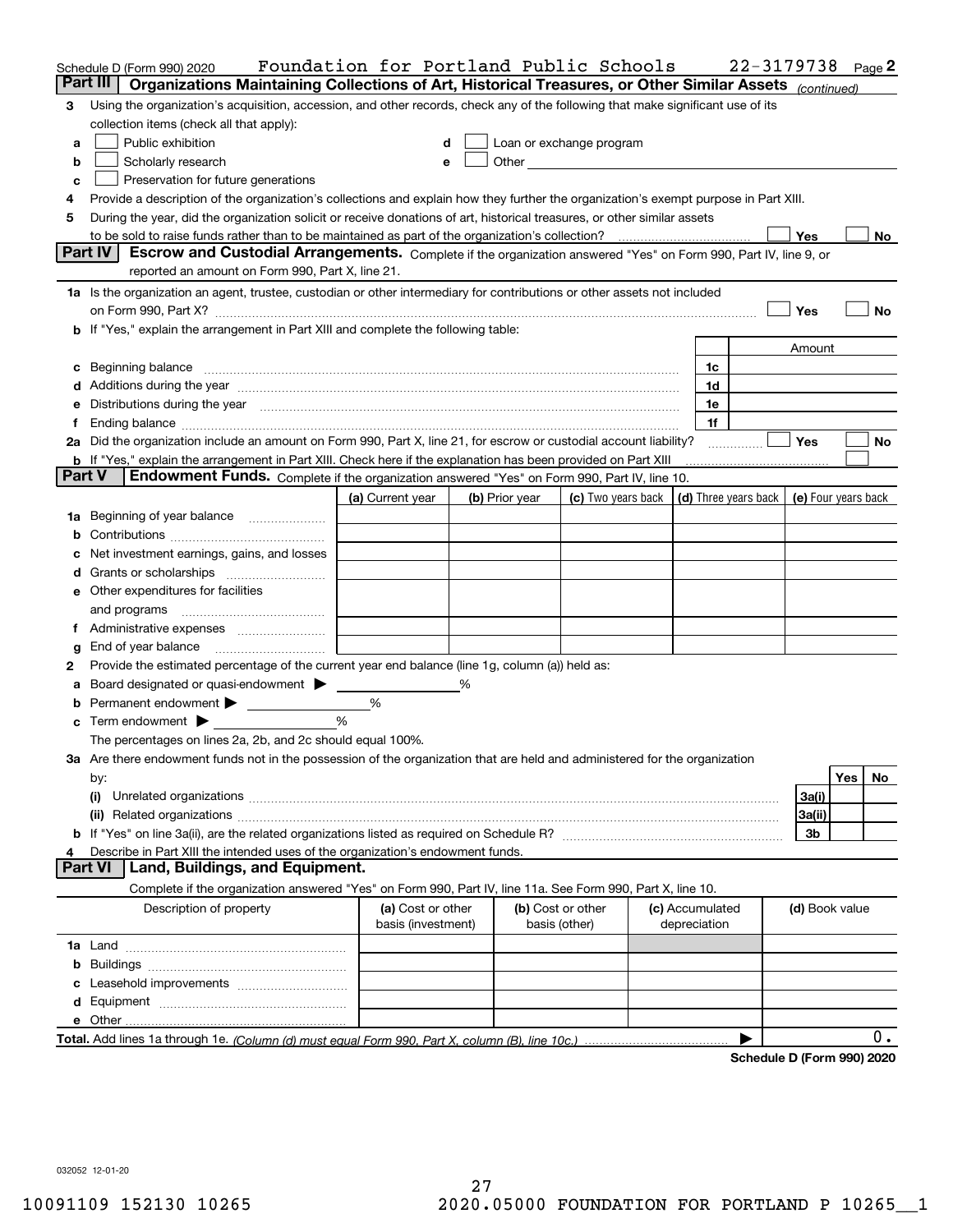| (a) Description of security or category (including name of security)                                                                              | (b) Book value  | (c) Method of valuation: Cost or end-of-year market value |                  |
|---------------------------------------------------------------------------------------------------------------------------------------------------|-----------------|-----------------------------------------------------------|------------------|
|                                                                                                                                                   |                 |                                                           |                  |
|                                                                                                                                                   |                 |                                                           |                  |
| $(3)$ Other                                                                                                                                       |                 |                                                           |                  |
| (A)                                                                                                                                               |                 |                                                           |                  |
| (B)                                                                                                                                               |                 |                                                           |                  |
| (C)                                                                                                                                               |                 |                                                           |                  |
| (D)                                                                                                                                               |                 |                                                           |                  |
| (E)                                                                                                                                               |                 |                                                           |                  |
| (F)                                                                                                                                               |                 |                                                           |                  |
| (G)                                                                                                                                               |                 |                                                           |                  |
| (H)                                                                                                                                               |                 |                                                           |                  |
| Total. (Col. (b) must equal Form 990, Part X, col. (B) line 12.)                                                                                  |                 |                                                           |                  |
| Part VIII Investments - Program Related.                                                                                                          |                 |                                                           |                  |
| Complete if the organization answered "Yes" on Form 990, Part IV, line 11c. See Form 990, Part X, line 13.                                        |                 |                                                           |                  |
| (a) Description of investment                                                                                                                     | (b) Book value  | (c) Method of valuation: Cost or end-of-year market value |                  |
| (1)                                                                                                                                               |                 |                                                           |                  |
| (2)                                                                                                                                               |                 |                                                           |                  |
| (3)                                                                                                                                               |                 |                                                           |                  |
| (4)                                                                                                                                               |                 |                                                           |                  |
| (5)                                                                                                                                               |                 |                                                           |                  |
| (6)                                                                                                                                               |                 |                                                           |                  |
| (7)                                                                                                                                               |                 |                                                           |                  |
| (8)                                                                                                                                               |                 |                                                           |                  |
| (9)                                                                                                                                               |                 |                                                           |                  |
| Total. (Col. (b) must equal Form 990, Part X, col. (B) line 13.)                                                                                  |                 |                                                           |                  |
| Complete if the organization answered "Yes" on Form 990, Part IV, line 11d. See Form 990, Part X, line 15.                                        | (a) Description |                                                           | (b) Book value   |
|                                                                                                                                                   |                 |                                                           |                  |
| (1)                                                                                                                                               |                 |                                                           |                  |
| (2)                                                                                                                                               |                 |                                                           |                  |
| (3)                                                                                                                                               |                 |                                                           |                  |
| (4)                                                                                                                                               |                 |                                                           |                  |
| (5)                                                                                                                                               |                 |                                                           |                  |
| (6)                                                                                                                                               |                 |                                                           |                  |
| (7)                                                                                                                                               |                 |                                                           |                  |
| (8)                                                                                                                                               |                 |                                                           |                  |
| (9)<br><b>Other Liabilities.</b>                                                                                                                  |                 |                                                           |                  |
| Part X                                                                                                                                            |                 |                                                           |                  |
| Complete if the organization answered "Yes" on Form 990, Part IV, line 11e or 11f. See Form 990, Part X, line 25.<br>(a) Description of liability |                 |                                                           | (b) Book value   |
| 1.                                                                                                                                                |                 |                                                           |                  |
| (1)<br>Federal income taxes<br>(2)                                                                                                                |                 |                                                           |                  |
| Due to Portland Public Schools                                                                                                                    |                 |                                                           |                  |
| (3)                                                                                                                                               |                 |                                                           |                  |
| (4)                                                                                                                                               |                 |                                                           |                  |
| (5)                                                                                                                                               |                 |                                                           |                  |
| (6)                                                                                                                                               |                 |                                                           |                  |
| (7)                                                                                                                                               |                 |                                                           |                  |
| (8)                                                                                                                                               |                 |                                                           |                  |
| (9)                                                                                                                                               |                 |                                                           | 14066.<br>14066. |

organization's liability for uncertain tax positions under FASB ASC 740. Check here if the text of the footnote has been provided in Part XIII

032053 12-01-20

#### Schedule D (Form 990) 2020 **Foundation for Portland Public Schools 22**-3179738 <sub>Page</sub> 3<br>| **Part VII** | Investments - Other Securities. 22-3179738 Page 3

| (a) Description of security or category (including name of security) | (b) Book value | (c) Method of valuation: Cost or end-of-year market value |
|----------------------------------------------------------------------|----------------|-----------------------------------------------------------|
| (1) Financial derivatives                                            |                |                                                           |
| (2) Closely held equity interests                                    |                |                                                           |
| (3) Other                                                            |                |                                                           |
| (A)                                                                  |                |                                                           |
| (B)                                                                  |                |                                                           |
| (C)                                                                  |                |                                                           |
| (D)                                                                  |                |                                                           |
| (E)                                                                  |                |                                                           |
| (F)                                                                  |                |                                                           |
| $(\cap)$                                                             |                |                                                           |

| (a) Description                                                                                                   | (b) Book value |
|-------------------------------------------------------------------------------------------------------------------|----------------|
| (1)                                                                                                               |                |
| (2)                                                                                                               |                |
| (3)                                                                                                               |                |
| (4)                                                                                                               |                |
| (5)                                                                                                               |                |
| (6)                                                                                                               |                |
| (7)                                                                                                               |                |
| (8)                                                                                                               |                |
| (9)                                                                                                               |                |
| Total. (Column (b) must equal Form 990, Part X, col. (B) line 15.) …………………………………………………                            |                |
| Part X   Other Liabilities.                                                                                       |                |
| Complete if the organization answered "Yes" on Form 990, Part IV, line 11e or 11f. See Form 990, Part X, line 25. |                |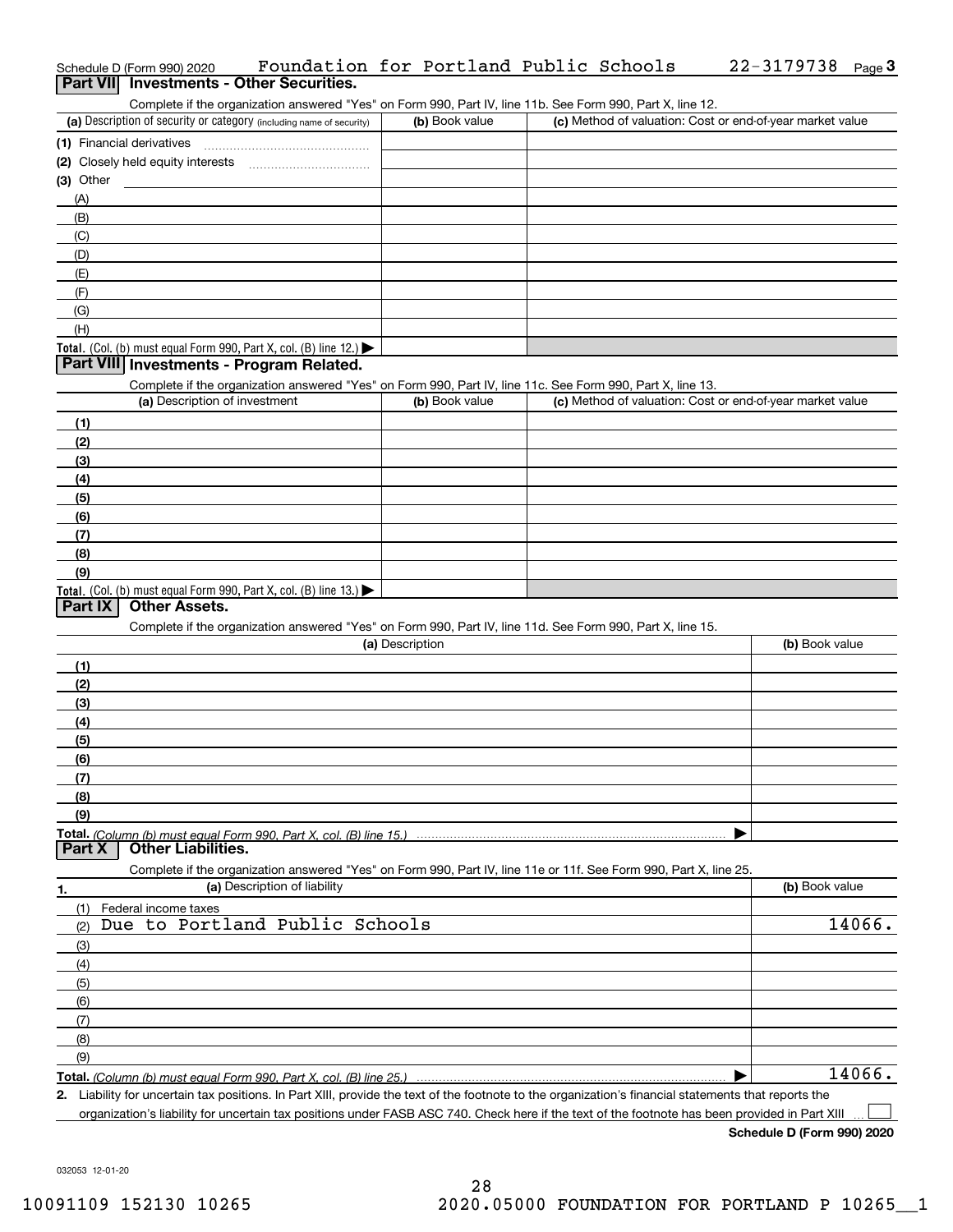|   | Foundation for Portland Public Schools<br>Schedule D (Form 990) 2020                                                                                                                                                                |                |                | 22-3179738<br>Page $4$ |
|---|-------------------------------------------------------------------------------------------------------------------------------------------------------------------------------------------------------------------------------------|----------------|----------------|------------------------|
|   | Reconciliation of Revenue per Audited Financial Statements With Revenue per Return.<br><b>Part XI</b>                                                                                                                               |                |                |                        |
|   | Complete if the organization answered "Yes" on Form 990, Part IV, line 12a.                                                                                                                                                         |                |                |                        |
| 1 | Total revenue, gains, and other support per audited financial statements                                                                                                                                                            |                | $\blacksquare$ | 1083826.               |
| 2 | Amounts included on line 1 but not on Form 990, Part VIII, line 12:                                                                                                                                                                 |                |                |                        |
| a | Net unrealized gains (losses) on investments [11] matter contracts and the unrealized gains (losses) on investments                                                                                                                 | 2a             |                |                        |
|   |                                                                                                                                                                                                                                     | 2 <sub>b</sub> |                |                        |
|   |                                                                                                                                                                                                                                     | 2c             |                |                        |
| d |                                                                                                                                                                                                                                     | 2d             |                |                        |
| e | Add lines 2a through 2d                                                                                                                                                                                                             |                | 2e             | $0_{\cdot}$            |
| 3 |                                                                                                                                                                                                                                     |                | $\mathbf{3}$   | 1083826.               |
| 4 | Amounts included on Form 990, Part VIII, line 12, but not on line 1:                                                                                                                                                                |                |                |                        |
|   | Investment expenses not included on Form 990, Part VIII, line 7b [100] [100] [100] [100] [100] [100] [100] [100] [100] [100] [100] [100] [100] [100] [100] [100] [100] [100] [100] [100] [100] [100] [100] [100] [100] [100] [      | 4a             |                |                        |
|   |                                                                                                                                                                                                                                     | 4 <sub>b</sub> |                |                        |
|   | c Add lines 4a and 4b                                                                                                                                                                                                               |                | 4с             | 0.                     |
|   |                                                                                                                                                                                                                                     |                | 5              | 1083826.               |
|   |                                                                                                                                                                                                                                     |                |                |                        |
|   | Part XII   Reconciliation of Expenses per Audited Financial Statements With Expenses per Return.                                                                                                                                    |                |                |                        |
|   | Complete if the organization answered "Yes" on Form 990, Part IV, line 12a.                                                                                                                                                         |                |                |                        |
| 1 |                                                                                                                                                                                                                                     |                | $\mathbf{1}$   | 831654.                |
| 2 | Amounts included on line 1 but not on Form 990, Part IX, line 25:                                                                                                                                                                   |                |                |                        |
| a |                                                                                                                                                                                                                                     | 2a             |                |                        |
| b |                                                                                                                                                                                                                                     | 2 <sub>b</sub> |                |                        |
|   |                                                                                                                                                                                                                                     | 2c             |                |                        |
|   |                                                                                                                                                                                                                                     | 2d             |                |                        |
| e | Add lines 2a through 2d <b>contained a contained a contained a contained a</b> contained a contained a contained a contained a contained a contained a contained a contained a contained a contained a contained a contained a cont |                | 2e             | о.                     |
| з |                                                                                                                                                                                                                                     |                | $\overline{3}$ | 831654.                |
| 4 | Amounts included on Form 990, Part IX, line 25, but not on line 1:                                                                                                                                                                  |                |                |                        |
| a |                                                                                                                                                                                                                                     | 4a             |                |                        |
|   | Other (Describe in Part XIII.)                                                                                                                                                                                                      | 4 <sub>b</sub> |                |                        |
|   | c Add lines 4a and 4b                                                                                                                                                                                                               |                | 4c             |                        |
|   | Part XIII Supplemental Information.                                                                                                                                                                                                 |                | 5              | 831654                 |

Provide the descriptions required for Part II, lines 3, 5, and 9; Part III, lines 1a and 4; Part IV, lines 1b and 2b; Part V, line 4; Part X, line 2; Part XI, lines 2d and 4b; and Part XII, lines 2d and 4b. Also complete this part to provide any additional information.

032054 12-01-20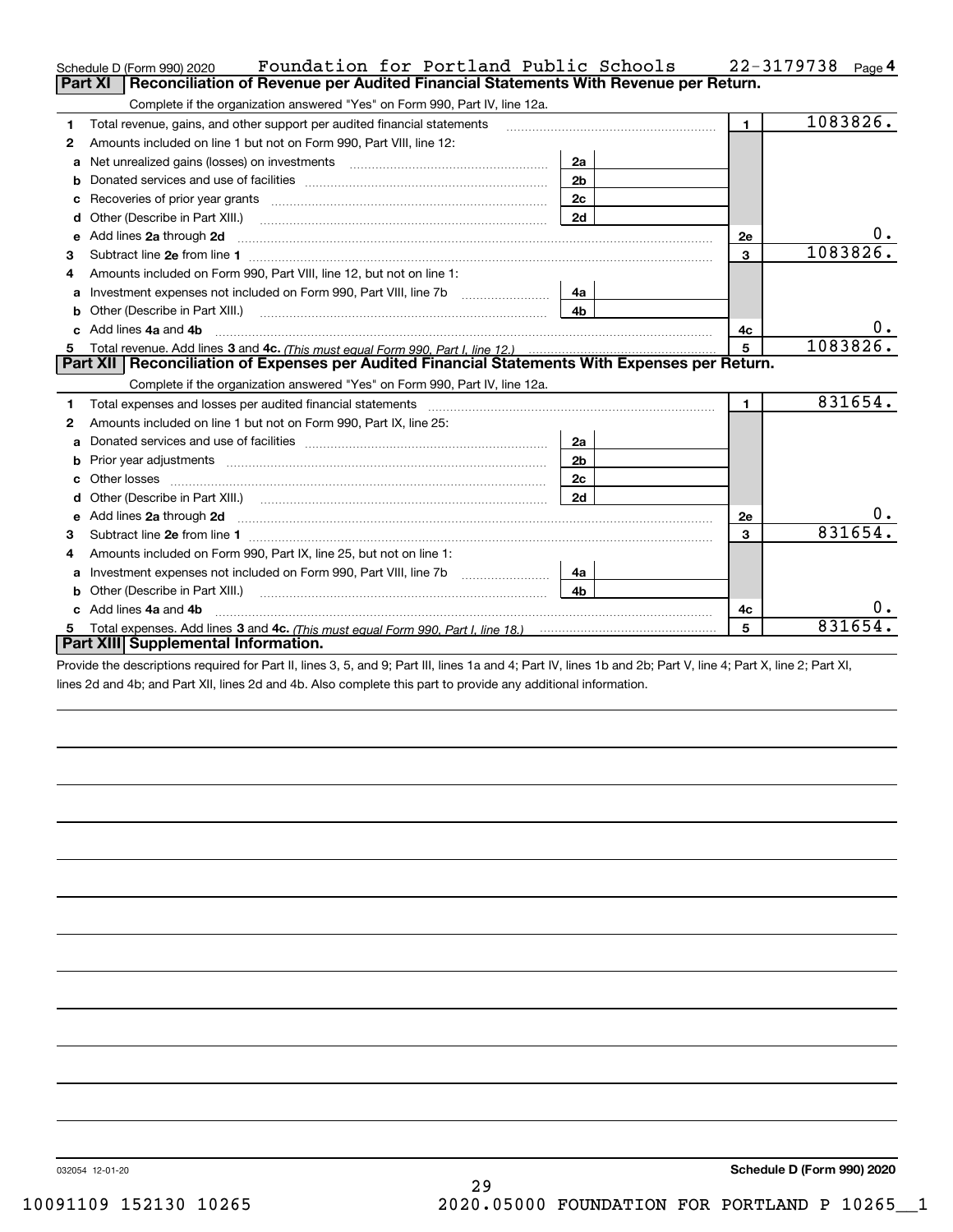| <b>SCHEDULE I</b>                                      |                                                                                                                                                                          |                | <b>Grants and Other Assistance to Organizations,</b>                                                                                  |                                                                              |                                         |                                                                |                                          |                 | OMB No. 1545-0047                     |      |
|--------------------------------------------------------|--------------------------------------------------------------------------------------------------------------------------------------------------------------------------|----------------|---------------------------------------------------------------------------------------------------------------------------------------|------------------------------------------------------------------------------|-----------------------------------------|----------------------------------------------------------------|------------------------------------------|-----------------|---------------------------------------|------|
| (Form 990)                                             |                                                                                                                                                                          |                | Governments, and Individuals in the United States<br>Complete if the organization answered "Yes" on Form 990, Part IV, line 21 or 22. |                                                                              |                                         |                                                                |                                          |                 | 2020                                  |      |
| Department of the Treasury<br>Internal Revenue Service |                                                                                                                                                                          |                |                                                                                                                                       | Attach to Form 990.<br>Go to www.irs.gov/Form990 for the latest information. |                                         |                                                                |                                          |                 | <b>Open to Public</b><br>Inspection   |      |
| Name of the organization                               |                                                                                                                                                                          |                |                                                                                                                                       |                                                                              |                                         |                                                                |                                          |                 | <b>Employer identification number</b> |      |
| Part I                                                 | <b>General Information on Grants and Assistance</b>                                                                                                                      |                | Foundation for Portland Public Schools                                                                                                |                                                                              |                                         |                                                                |                                          |                 | 22-3179738                            |      |
| 1.                                                     | Does the organization maintain records to substantiate the amount of the grants or assistance, the grantees' eligibility for the grants or assistance, and the selection |                |                                                                                                                                       |                                                                              |                                         |                                                                |                                          |                 |                                       |      |
|                                                        | criteria used to award the grants or assistance?                                                                                                                         |                |                                                                                                                                       |                                                                              |                                         |                                                                |                                          |                 | $X$ Yes                               | l No |
|                                                        | Describe in Part IV the organization's procedures for monitoring the use of grant funds in the United States.                                                            |                |                                                                                                                                       |                                                                              |                                         |                                                                |                                          |                 |                                       |      |
| Part II                                                | Grants and Other Assistance to Domestic Organizations and Domestic Governments. Complete if the organization answered "Yes" on Form 990, Part IV, line 21, for any       |                |                                                                                                                                       |                                                                              |                                         |                                                                |                                          |                 |                                       |      |
|                                                        | recipient that received more than \$5,000. Part II can be duplicated if additional space is needed.                                                                      |                |                                                                                                                                       |                                                                              |                                         |                                                                |                                          |                 |                                       |      |
|                                                        | 1 (a) Name and address of organization<br>or government                                                                                                                  | $(b)$ EIN      | (c) IRC section<br>(if applicable)                                                                                                    | (d) Amount of<br>cash grant                                                  | (e) Amount of<br>non-cash<br>assistance | (f) Method of<br>valuation (book,<br>FMV, appraisal,<br>other) | (g) Description of<br>noncash assistance |                 | (h) Purpose of grant<br>or assistance |      |
| Presente Maine                                         |                                                                                                                                                                          |                |                                                                                                                                       |                                                                              |                                         |                                                                |                                          | PPS food fund - |                                       |      |
| PO Box 573                                             |                                                                                                                                                                          |                |                                                                                                                                       |                                                                              |                                         |                                                                |                                          |                 | culturally appropriate                |      |
| Milbridge, ME 04658                                    |                                                                                                                                                                          | $01 - 0836208$ |                                                                                                                                       | 7500.                                                                        | $\mathbf{0}$ .                          |                                                                |                                          | Eood            |                                       |      |
|                                                        |                                                                                                                                                                          |                |                                                                                                                                       |                                                                              |                                         |                                                                |                                          |                 |                                       |      |
| ReVision Energy                                        |                                                                                                                                                                          |                |                                                                                                                                       |                                                                              |                                         |                                                                |                                          |                 |                                       |      |
| 758 Westbrook St                                       |                                                                                                                                                                          |                |                                                                                                                                       |                                                                              |                                         |                                                                |                                          |                 |                                       |      |
| South Portland, ME 04106                               |                                                                                                                                                                          | 82-2934561     |                                                                                                                                       | 5213                                                                         | 0.                                      |                                                                |                                          | solar panels    |                                       |      |
| University of Southern Maine                           |                                                                                                                                                                          |                |                                                                                                                                       |                                                                              |                                         |                                                                |                                          |                 |                                       |      |
| 96 Falmouth St                                         |                                                                                                                                                                          |                |                                                                                                                                       |                                                                              |                                         |                                                                |                                          |                 |                                       |      |
| Portland, ME 04103                                     |                                                                                                                                                                          | $04 - 3350930$ |                                                                                                                                       | 12500                                                                        | 0.                                      |                                                                |                                          |                 | scholarship funds                     |      |
|                                                        |                                                                                                                                                                          |                |                                                                                                                                       |                                                                              |                                         |                                                                |                                          |                 |                                       |      |
| Food for All Service                                   |                                                                                                                                                                          |                |                                                                                                                                       |                                                                              |                                         |                                                                |                                          | PPS food fund - |                                       |      |
| 111 Scott Dyer Road                                    |                                                                                                                                                                          |                |                                                                                                                                       |                                                                              |                                         |                                                                |                                          |                 | culturally appropriate                |      |
| Cape Elizabeth, ME 04107                               |                                                                                                                                                                          |                |                                                                                                                                       | 9000                                                                         | 0.                                      |                                                                |                                          | ffood           | The Foundation for                    |      |
| Portland Public Schools                                |                                                                                                                                                                          |                |                                                                                                                                       |                                                                              |                                         |                                                                |                                          |                 | Portland Public Schools               |      |
| 353 Cumberland Ave                                     |                                                                                                                                                                          |                |                                                                                                                                       |                                                                              |                                         |                                                                |                                          |                 | grants funds directly to              |      |
| Portland, ME 04101                                     |                                                                                                                                                                          | 80-0581499     |                                                                                                                                       | 275090                                                                       | 0.                                      |                                                                |                                          |                 | the Portland Public                   |      |
|                                                        |                                                                                                                                                                          |                |                                                                                                                                       |                                                                              |                                         |                                                                |                                          |                 |                                       |      |
|                                                        |                                                                                                                                                                          |                |                                                                                                                                       |                                                                              |                                         |                                                                |                                          |                 |                                       |      |
|                                                        |                                                                                                                                                                          |                |                                                                                                                                       |                                                                              |                                         |                                                                |                                          |                 |                                       |      |
| $\mathbf{2}$                                           | Enter total number of section 501(c)(3) and government organizations listed in the line 1 table                                                                          |                |                                                                                                                                       |                                                                              |                                         |                                                                |                                          |                 |                                       | 4.   |
| 3                                                      | Enter total number of other organizations listed in the line 1 table                                                                                                     |                |                                                                                                                                       |                                                                              |                                         |                                                                |                                          |                 |                                       | 1.   |
|                                                        | LHA For Paperwork Reduction Act Notice, see the Instructions for Form 990.                                                                                               |                |                                                                                                                                       |                                                                              |                                         |                                                                |                                          |                 | Schedule I (Form 990) 2020            |      |
|                                                        |                                                                                                                                                                          |                | See Part IV for Column (h) descriptions                                                                                               |                                                                              |                                         |                                                                |                                          |                 |                                       |      |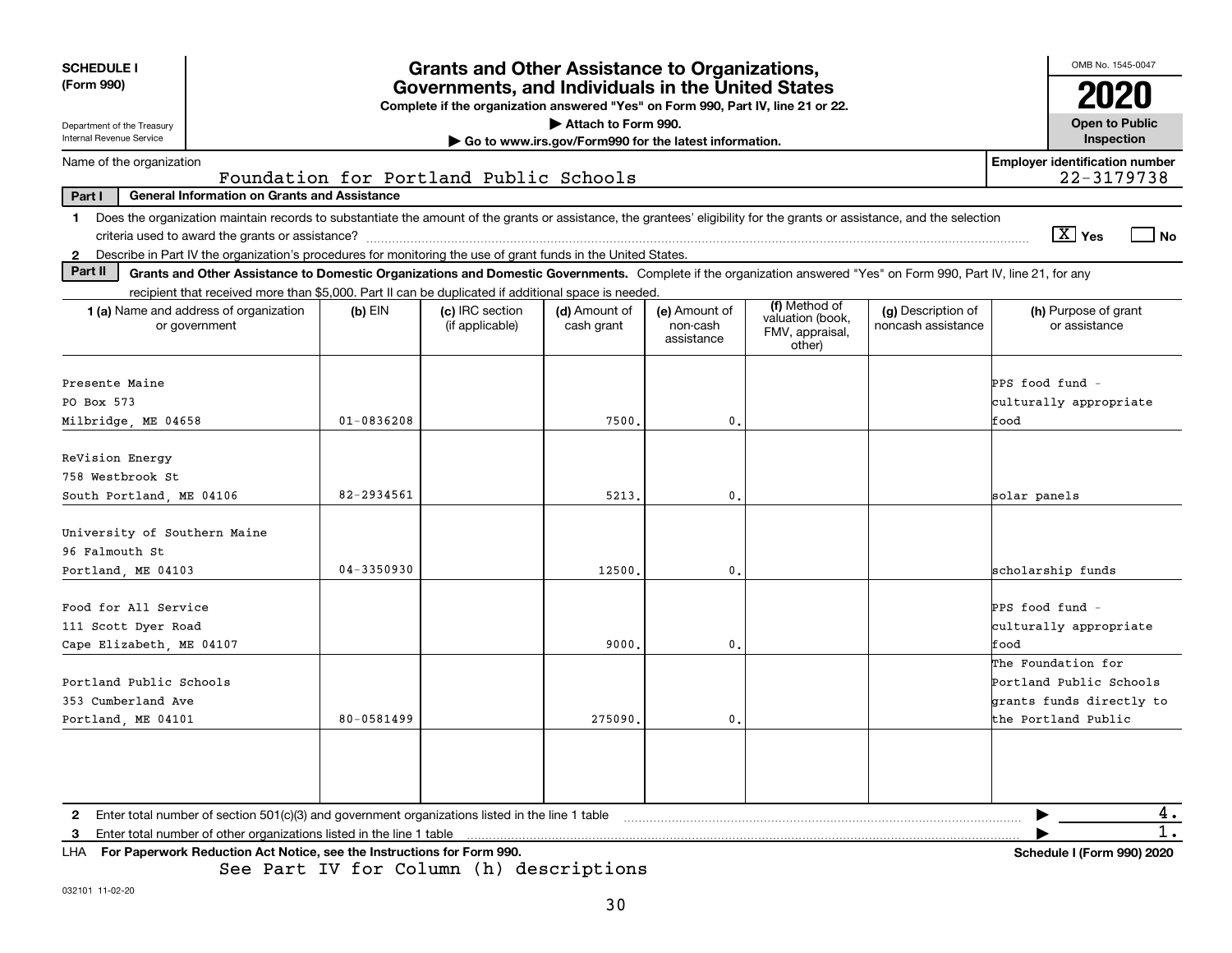Schedule I (Form 990) 2020 Page Foundation for Portland Public Schools 22-3179738

**2**

**Part III | Grants and Other Assistance to Domestic Individuals. Complete if the organization answered "Yes" on Form 990, Part IV, line 22.** Part III can be duplicated if additional space is needed.

| (b) Number of<br>recipients | (c) Amount of<br>cash grant | cash assistance | (e) Method of valuation<br>(book, FMV, appraisal, other) | (f) Description of noncash assistance |
|-----------------------------|-----------------------------|-----------------|----------------------------------------------------------|---------------------------------------|
|                             |                             |                 |                                                          |                                       |
|                             |                             |                 |                                                          |                                       |
|                             |                             |                 |                                                          |                                       |
|                             |                             |                 |                                                          |                                       |
|                             |                             |                 |                                                          |                                       |
|                             |                             |                 |                                                          |                                       |
|                             |                             |                 |                                                          |                                       |
|                             |                             |                 |                                                          |                                       |
|                             |                             |                 |                                                          |                                       |
|                             |                             |                 |                                                          |                                       |
|                             |                             |                 |                                                          | (d) Amount of non-                    |

Part IV | Supplemental Information. Provide the information required in Part I, line 2; Part III, column (b); and any other additional information.

Part I, Line 2:

FPPS maintains records of all income and expenses, as well as criteria and

governing documents for all funds. These materials are reviewed regularly

by staff and board members. We meet with the organizations monthly for

updates, administration and programming discussions. The programs produce

an annual report with their accomplishments.

Part II, line 1, Column (h):

Name of Organization or Government: Portland Public Schools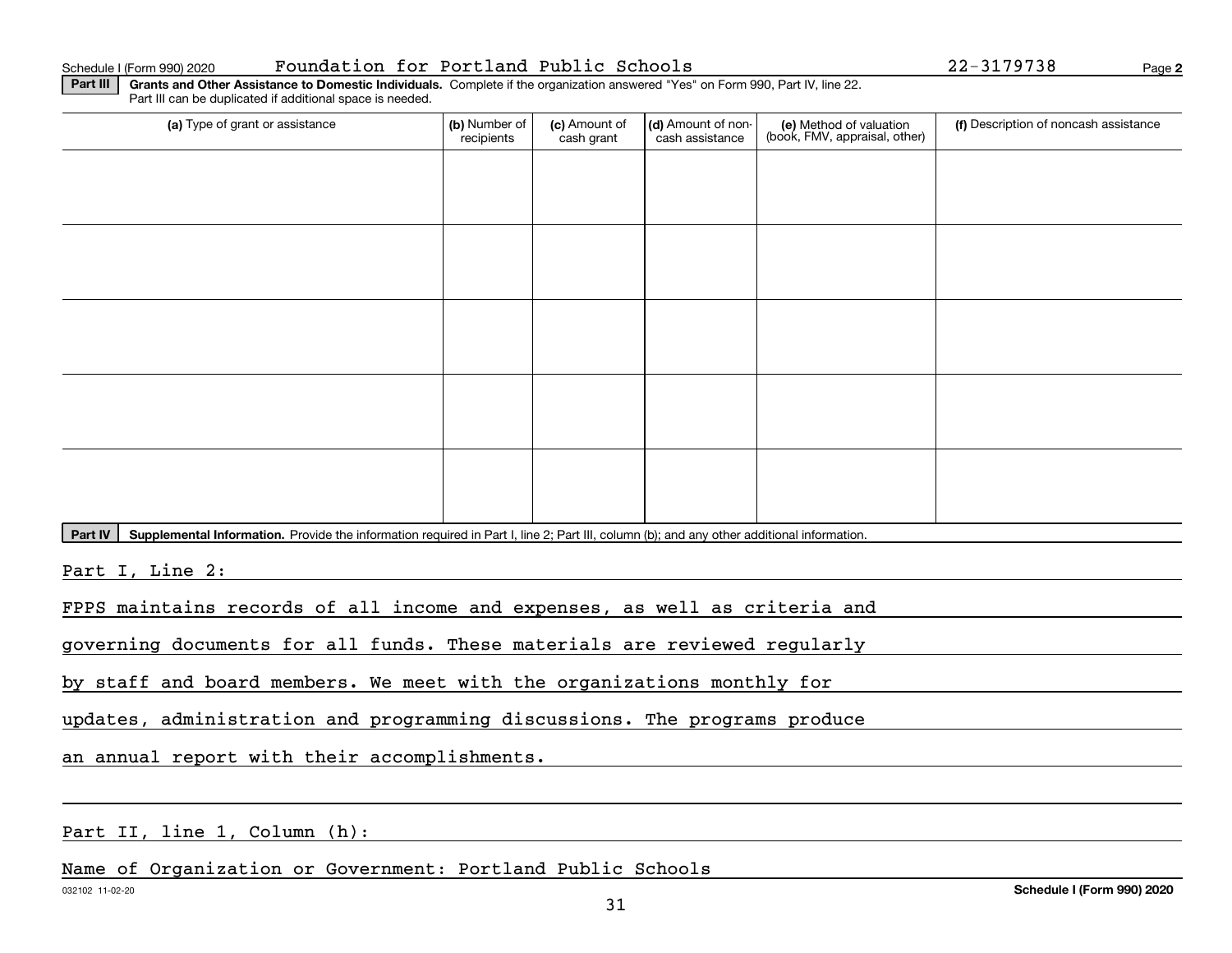| $22 - 3179738$ Page 2<br>Foundation for Portland Public Schools<br>Schedule I (Form 990) |
|------------------------------------------------------------------------------------------|
| <b>Part IV   Supplemental Information</b>                                                |
| (h) Purpose of Grant or Assistance: The Foundation for Portland Public                   |
| Schools grants funds directly to the Portland Public Schools and/or to                   |
| organizatios, individuals, or to purchase materials for the benefit of                   |
| the school district. All FPPS funds are meant to address unmet needs of                  |
| the schools and/or to enhance educational opportunities for present and                  |
| future students.                                                                         |
|                                                                                          |
|                                                                                          |
|                                                                                          |
|                                                                                          |
|                                                                                          |

**Schedule I (Form 990)**

032291 04-01-20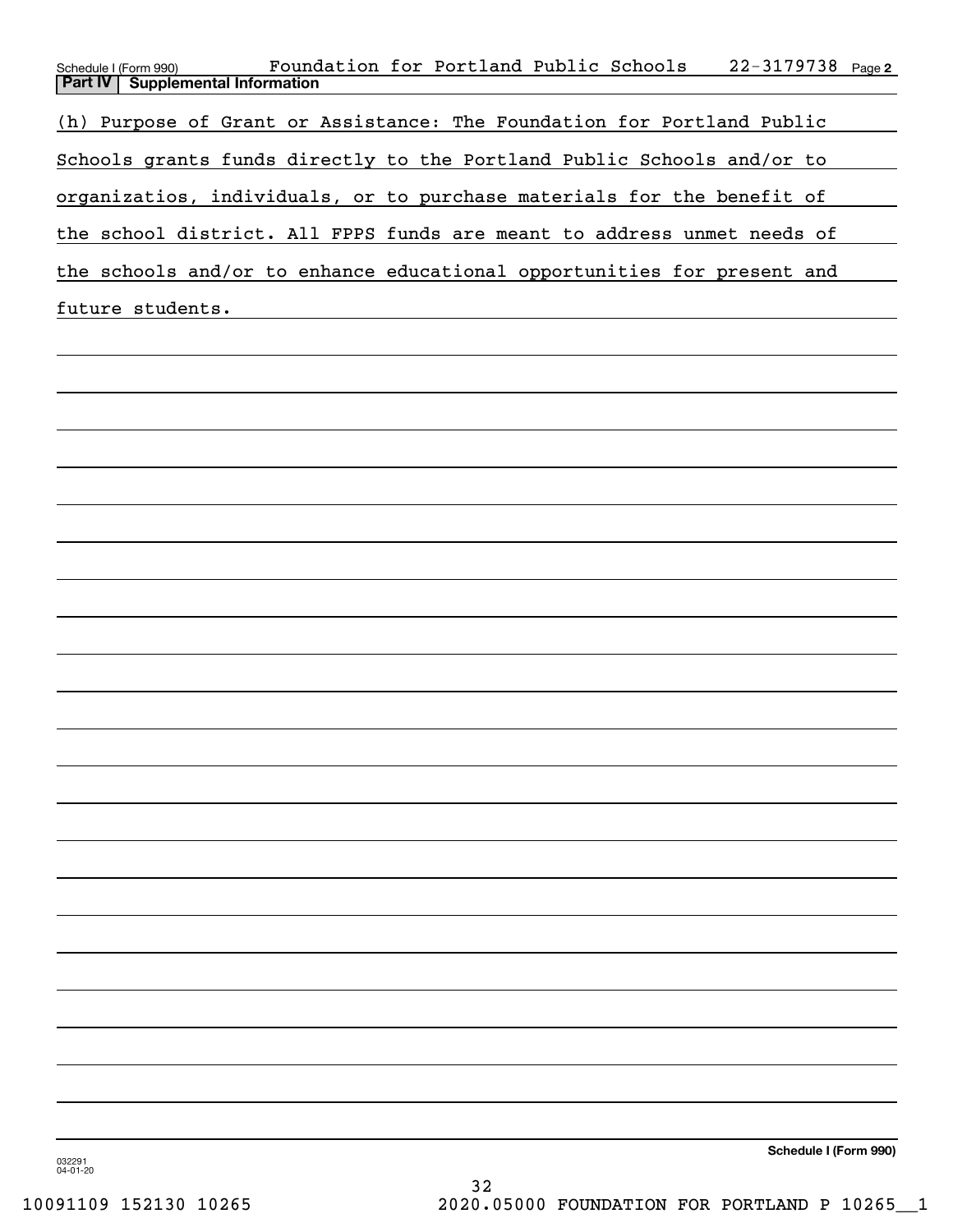#### **SCHEDULE M (Form 990)**

# **Noncash Contributions**

OMB No. 1545-0047

| Department of the Treasury |
|----------------------------|
| Internal Revenue Service   |

**Complete if the organizations answered "Yes" on Form 990, Part IV, lines 29 or 30.** <sup>J</sup>**2020 Attach to Form 990.** J

**Open to Public Inspection**

|  | Name of the organization |
|--|--------------------------|

 **Go to www.irs.gov/Form990 for instructions and the latest information.** J Foundation for Portland Public Schools

| <b>Employer identification number</b> |  |
|---------------------------------------|--|
| 22-3179738                            |  |

| Part I | <b>Types of Property</b>                                                                                                       |             |                  |                                                 |                              |     |     |    |
|--------|--------------------------------------------------------------------------------------------------------------------------------|-------------|------------------|-------------------------------------------------|------------------------------|-----|-----|----|
|        |                                                                                                                                | (a)         | (b)              | (c)                                             | (d)                          |     |     |    |
|        |                                                                                                                                | Check if    | Number of        | Noncash contribution                            | Method of determining        |     |     |    |
|        |                                                                                                                                | applicable  | contributions or | amounts reported on                             | noncash contribution amounts |     |     |    |
|        |                                                                                                                                |             |                  | litems contributed Form 990, Part VIII, line 1g |                              |     |     |    |
| 1      |                                                                                                                                |             |                  |                                                 |                              |     |     |    |
| 2      | Art - Historical treasures                                                                                                     |             |                  |                                                 |                              |     |     |    |
| З      | Art - Fractional interests                                                                                                     |             |                  |                                                 |                              |     |     |    |
| 4      | Books and publications                                                                                                         | X           |                  | 1314.                                           |                              |     |     |    |
| 5      | Clothing and household goods                                                                                                   | $\mathbf X$ |                  | 41302.                                          |                              |     |     |    |
| 6      |                                                                                                                                |             |                  |                                                 |                              |     |     |    |
| 7      |                                                                                                                                |             |                  |                                                 |                              |     |     |    |
| 8      | Intellectual property                                                                                                          |             |                  |                                                 |                              |     |     |    |
| 9      | Securities - Publicly traded                                                                                                   |             |                  |                                                 |                              |     |     |    |
| 10     | Securities - Closely held stock                                                                                                |             |                  |                                                 |                              |     |     |    |
| 11     | Securities - Partnership, LLC, or                                                                                              |             |                  |                                                 |                              |     |     |    |
|        | trust interests                                                                                                                |             |                  |                                                 |                              |     |     |    |
| 12     | Securities - Miscellaneous                                                                                                     |             |                  |                                                 |                              |     |     |    |
| 13     | Qualified conservation contribution -                                                                                          |             |                  |                                                 |                              |     |     |    |
|        | Historic structures                                                                                                            |             |                  |                                                 |                              |     |     |    |
| 14     | Qualified conservation contribution - Other                                                                                    |             |                  |                                                 |                              |     |     |    |
| 15     | Real estate - Residential                                                                                                      |             |                  |                                                 |                              |     |     |    |
| 16     |                                                                                                                                |             |                  |                                                 |                              |     |     |    |
| 17     |                                                                                                                                |             |                  |                                                 |                              |     |     |    |
| 18     |                                                                                                                                |             |                  |                                                 |                              |     |     |    |
| 19     |                                                                                                                                | $\mathbf X$ | 65               | 675.                                            |                              |     |     |    |
| 20     | Drugs and medical supplies                                                                                                     |             |                  |                                                 |                              |     |     |    |
| 21     |                                                                                                                                |             |                  |                                                 |                              |     |     |    |
| 22     | Historical artifacts                                                                                                           |             |                  |                                                 |                              |     |     |    |
| 23     |                                                                                                                                |             |                  |                                                 |                              |     |     |    |
| 24     | Archeological artifacts                                                                                                        |             |                  |                                                 |                              |     |     |    |
| 25     | (Program membe)<br>Other $\blacktriangleright$                                                                                 | х           | 26               | 1300.                                           |                              |     |     |    |
| 26     | Other<br>▶                                                                                                                     |             |                  |                                                 |                              |     |     |    |
| 27     | Other<br>▶                                                                                                                     |             |                  |                                                 |                              |     |     |    |
| 28     | Other                                                                                                                          |             |                  |                                                 |                              |     |     |    |
| 29     | Number of Forms 8283 received by the organization during the tax year for contributions                                        |             |                  |                                                 |                              |     |     |    |
|        | for which the organization completed Form 8283, Part V, Donee Acknowledgement                                                  |             |                  | 29                                              |                              |     |     |    |
|        |                                                                                                                                |             |                  |                                                 |                              |     | Yes | No |
|        | 30a During the year, did the organization receive by contribution any property reported in Part I, lines 1 through 28, that it |             |                  |                                                 |                              |     |     |    |
|        | must hold for at least three years from the date of the initial contribution, and which isn't required to be used for          |             |                  |                                                 |                              |     |     |    |
|        | exempt purposes for the entire holding period?                                                                                 |             |                  |                                                 |                              | 30a |     | х  |
|        | <b>b</b> If "Yes," describe the arrangement in Part II.                                                                        |             |                  |                                                 |                              |     |     |    |
| 31     | Does the organization have a gift acceptance policy that requires the review of any nonstandard contributions?                 |             |                  |                                                 |                              | 31  | X   |    |
|        | 32a Does the organization hire or use third parties or related organizations to solicit, process, or sell noncash              |             |                  |                                                 | .                            |     |     |    |
|        | contributions?                                                                                                                 |             |                  |                                                 |                              | 32a |     | х  |
|        | <b>b</b> If "Yes," describe in Part II.                                                                                        |             |                  |                                                 |                              |     |     |    |
|        |                                                                                                                                |             |                  |                                                 |                              |     |     |    |

**33**If the organization didn't report an amount in column (c) for a type of property for which column (a) is checked, describe in Part II.

**For Paperwork Reduction Act Notice, see the Instructions for Form 990. Schedule M (Form 990) 2020** LHA

032141 11-23-20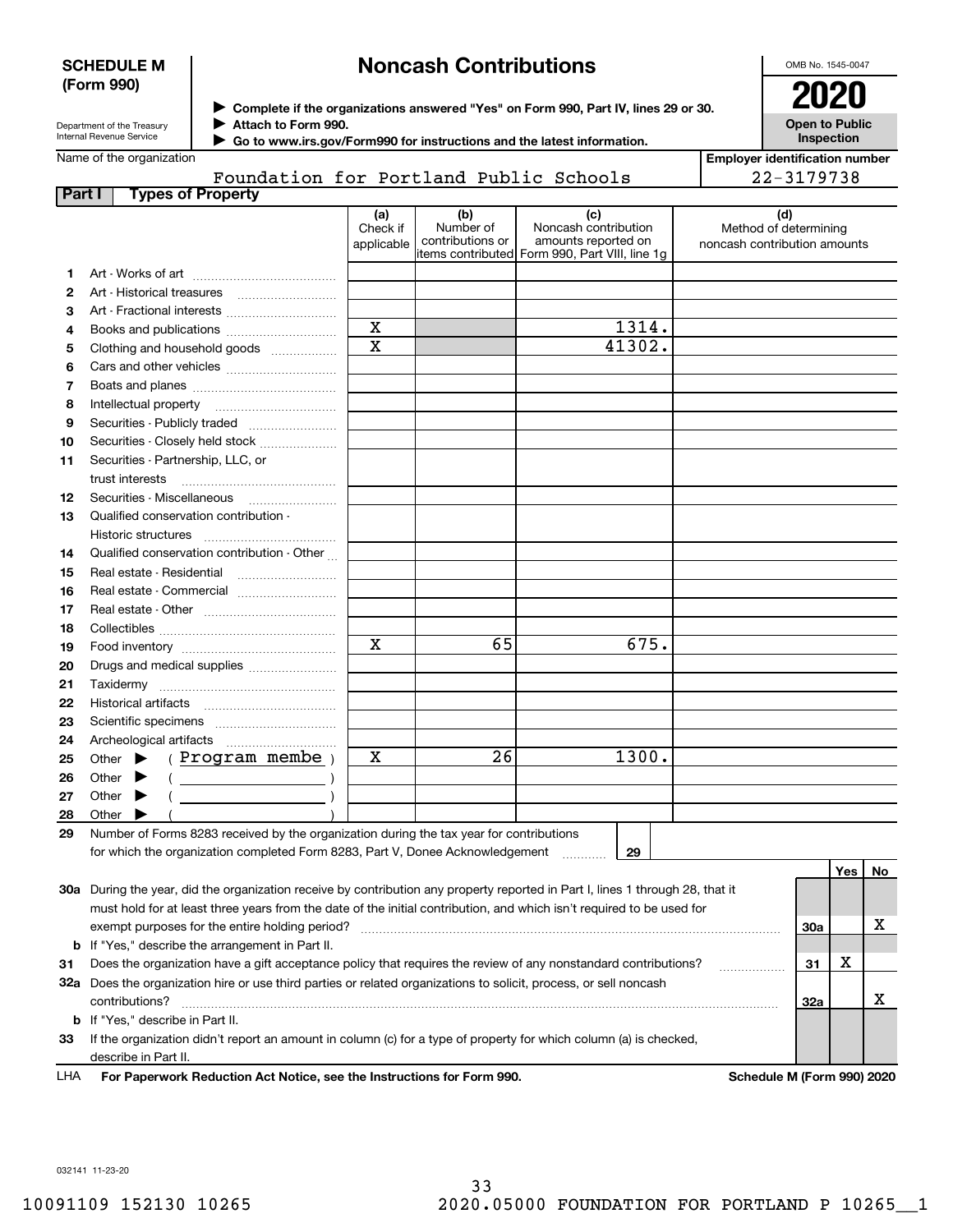#### **2** Schedule M (Form 990) 2020 **Foundation for Portland Public Schools** 22-3179738 Page

Part II | Supplemental Information. Provide the information required by Part I, lines 30b, 32b, and 33, and whether the organization is reporting in Part I, column (b), the number of contributions, the number of items received, or a combination of both. Also complete this part for any additional information.

## Schedule M, Line 32b:

Organization does have a gift acceptance policy which requires the

### review of any non-standard contributions.

**Schedule M (Form 990) 2020**

032142 11-23-20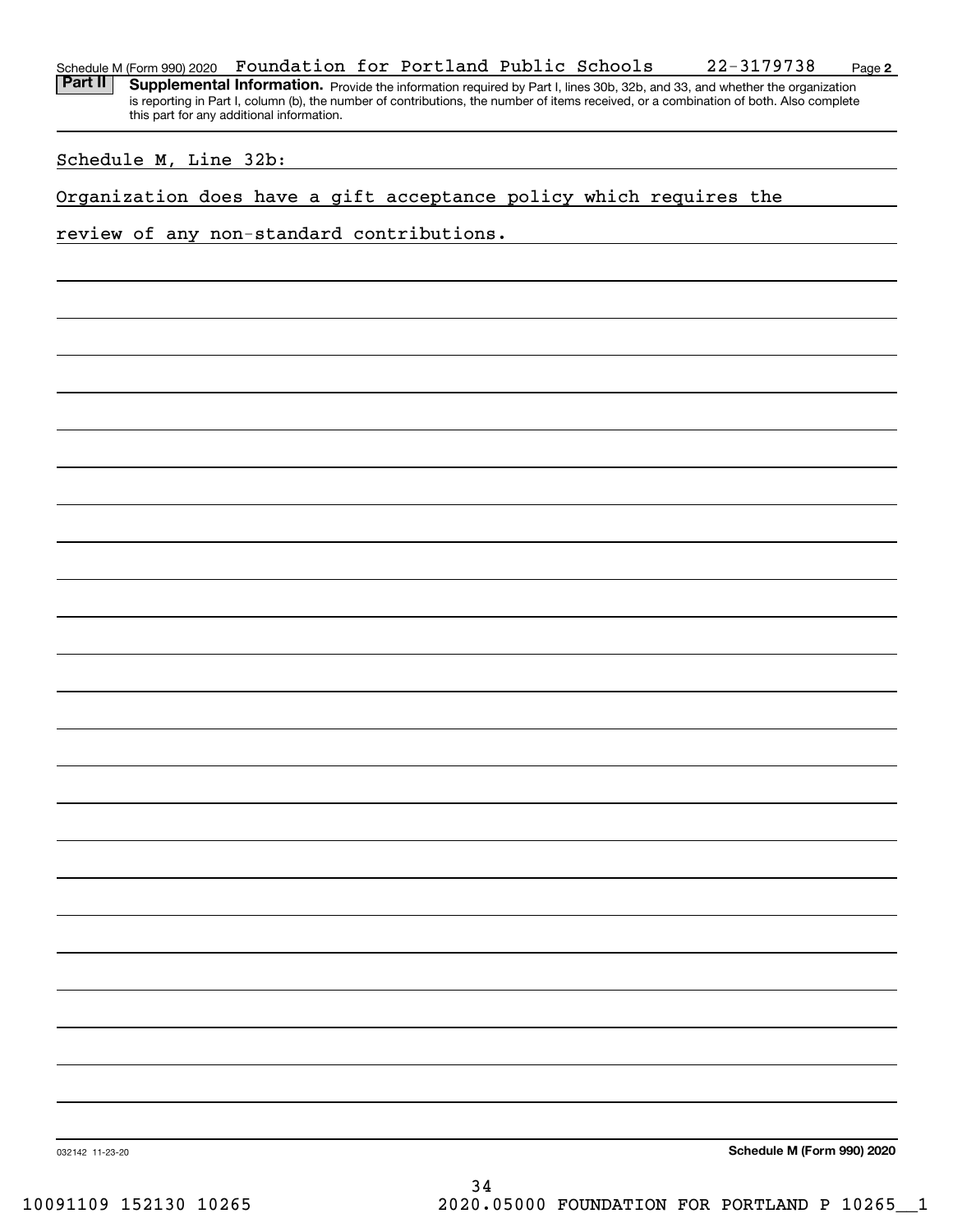**(Form 990 or 990-EZ)**

**Complete to provide information for responses to specific questions on Form 990 or 990-EZ or to provide any additional information. | Attach to Form 990 or 990-EZ. | Go to www.irs.gov/Form990 for the latest information. SCHEDULE O Supplemental Information to Form 990 or 990-EZ**



Foundation for Portland Public Schools 22-3179738

Form 990, Part I, Line 1, Description of Organization Mission:

educational opportunities, achievement, and equity for all Portland

Public Schools students and staff.

Form 990, Part VI, Section B, line 11b:

The FPPS recognizes that the governance role of its Board of Directors

includes the annual review and approval of Form 990 prior to its filing on

an annual basis.

Form 990, Part VI, Section B, Line 12c:

The organization monitors compliance with the Conflict of Interest Policy

by reviewing the organization's business, decision making and financial

status at monthly board meetings through the President's Report,

Treasurer's Report, and Committee reports. Additionally, each director,

committee member with Board-delegated powers annually sign a statement

affirming that such person has received, read, understood and will comply

with such policy.

Form 990, Part VI, Section C, Line 19:

Governing documents are available on our website and are also available

35

upon request.

032211 11-20-20 LHA For Paperwork Reduction Act Notice, see the Instructions for Form 990 or 990-EZ. Schedule O (Form 990 or 990-EZ) 2020

10091109 152130 10265 2020.05000 FOUNDATION FOR PORTLAND P 10265\_\_1